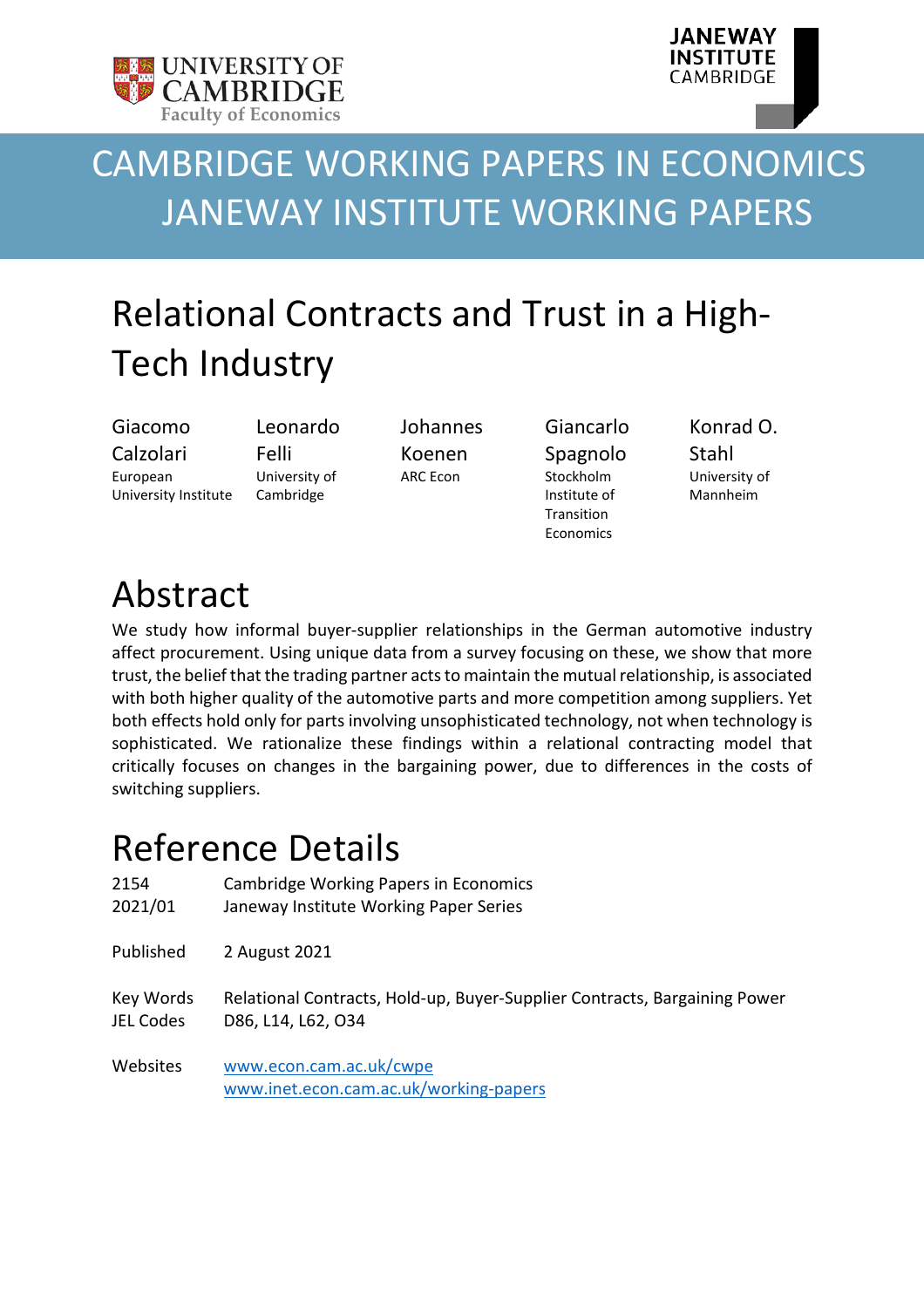# Relational Contracts and Trust in a High-Tech Industry<sup>∗</sup>

[Giacomo Calzolari](https://sites.google.com/view/giacomo-calzolari) [\(EUI, U. Bologna\)](https://www.eui.eu/DepartmentsAndCentres/Economics)

[Leonardo Felli](http://www.felli.info) [\(University of Cambridge\)](http://www.econ.cam.ac.uk)

[Johannes Koenen](http://www.hcm.uni-bonn.de/people/profile/johannes-koenen/) [\(ARC Econ\)](http://arc-econ.de)

[Giancarlo Spagnolo](https://sites.google.com/site/giancarlospagnoloshomepage/) [\(SITE, Tor Vergata, EIEF\)](https://www.hhs.se/SITE)

KONRAD O. STAHL [\(U. Mannheim\)](https://www.uni-mannheim.de)

July, 2021

#### Abstract

We study how informal buyer-supplier relationships in the German automotive industry affect procurement. Using unique data from a survey focusing on these, we show that more trust, the belief that the trading partner acts to maintain the mutual relationship, is associated with both higher quality of the automotive parts and more competition among suppliers. Yet both effects hold only for parts involving unsophisticated technology, not when technology is sophisticated. We rationalize these findings within a relational contracting model that critically focuses on changes in the bargaining power, due to differences in the costs of switching suppliers.

#### JEL Classification Numbers: D86, L14, L62, O34.

Keywords: Relational Contracts, Hold-up, Buyer-Supplier Contracts, Bargaining Power.

<sup>∗</sup>This is a very substantial revision of the paper by the same authors entitled Trust, Investment and Competition: Theory and Evidence from German Car Manufacturers. We greatly benefited from comments by James Best, Maria Bigoni, Patrick Bolton, Jeff Butler, Andrew Clausen, Liran Einav, Chaim Fershtman, Bob Gibbons, Pierre-Olivier Gourinchas, Maria Guadalupe, Tobias Klein, Shaul Lach, Rocco Macchiavello, Bentley McLeod, John Moore, Hodaka Morita, Rob Porter, Wilhelm Rall, Larry Samuelson, Klaus Schmidt, Nicolas Schutz, André Stenzel, Ina Taneva, Jonathan Thomas, Peter Vida, Luis Vasconcelos, Giorgio Zanarone, Luigi Zingales and of seminar participants at numerous institutions. We acknowledge the generous hospitality of the Studienzentrum Gerzensee. Leonardo Felli gratefully acknowledges support by the Keynes Fellowship at the University of Cambridge, and Konrad Stahl by the Deutsche Forschungsgemeinschaft through CRC TR224 (project B04).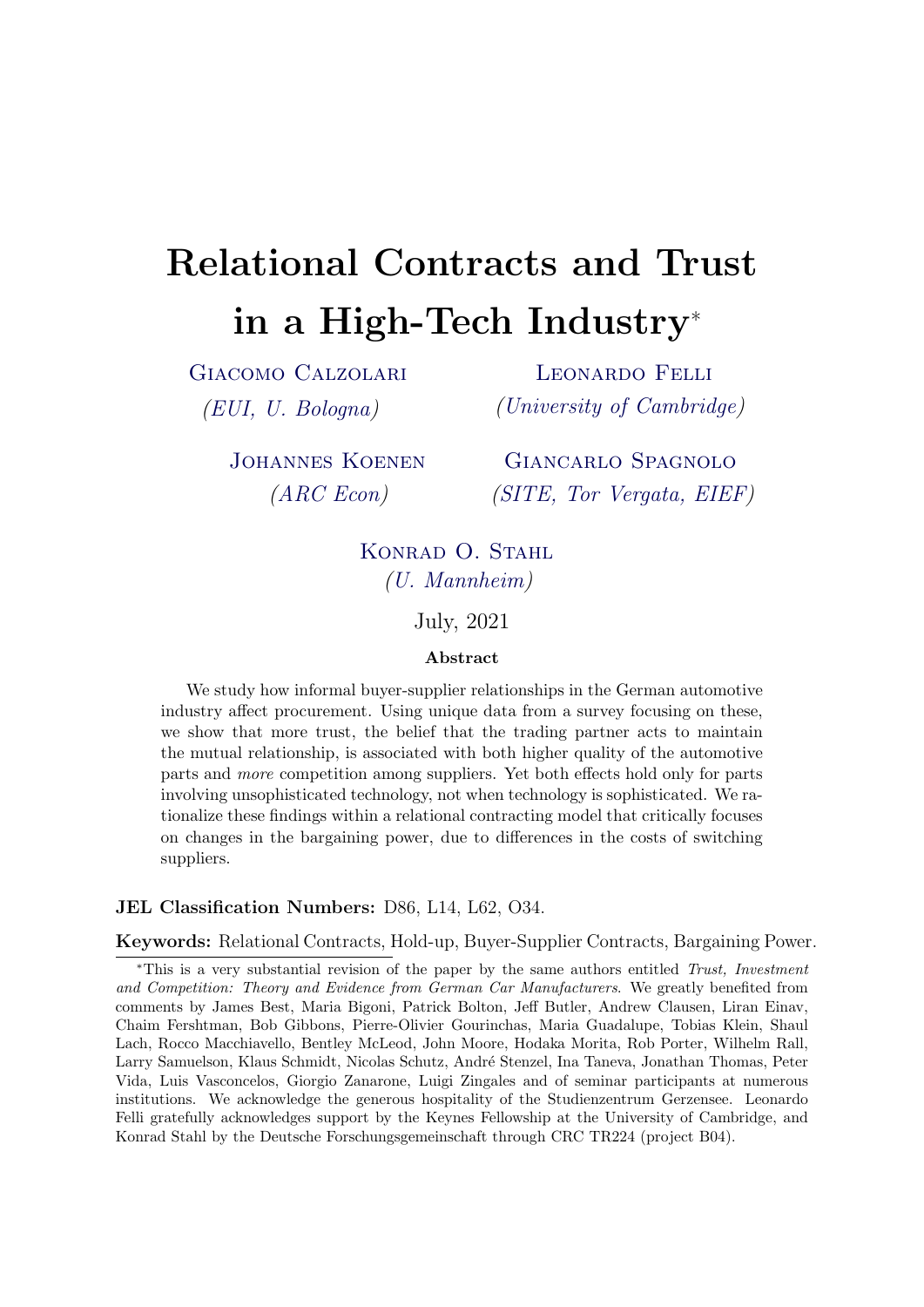## 1 Introduction

Relational contracts, informal agreements sustained by the value assigned to future interactions, are a key feature of business relationships. They complement formal contracts, and in certain cases can be considered a substitute to integration that plays an increasingly important role in many economies.<sup>1</sup> A recent example of such a business relationship has led to a crucial medical breakthrough: After successfully cooperating previously for two years, BioNTech and and Pfizer worked together for twelve months sharing valuable intellectual property, before even signing a formal contract to develop one of the first vaccines against the Coronavirus SARS-CoV-2.<sup>2</sup>

Informal relationships are particularly relevant in the German automotive industry. Independent upstream suppliers exploit economies of scale by producing parts for multiple downstream firms, while carrying out cutting-edge research and development whose results are embedded in – often buyer-specific – parts.<sup>3</sup> The key players in the industry, who include the world's largest part suppliers and some of the leading buyers, have been operating as vertically separate units since at least WWII, so their relationships have lasted for decades without any major interruption. To be successful, these long term relationships require each party to trust that their partner will not exploit the relationship to increase its short-term profits.

We analyze in this paper the consequences of a serious shock to the procurement relationships in the German automotive sector. In the early 1990s Ignacio Lopez, then in charge of procurement at GM, and his entire team were poached by German carmaker VW. Their mission was to implement the highly aggressive, cost-saving procurement practices that Lopez had been (in)famous for at GM, with dramatic consequences on the buyer-supplier relationship (see Helper and Henderson, 2014). In the German automotive industry, these practices threatened the entire innovation-driven business model of upstream suppliers. Until then, suppliers had willingly shared results of their expensive R&D efforts embedded in their blueprints for innovative parts with buyers, while competing for procurement contracts. This willingness was based on the expectation that their substantial efforts would be compensated at least in part through being chosen for production. An essential feature of Lopez's strategy was to use these blueprints without compensation for open procurement, pushing prices toward marginal costs and thereby expropriating the supplier's intellectual property.<sup>4</sup>

<sup>&</sup>lt;sup>1</sup>See Gibbons and Henderson  $(2013)$  for a survey on the empirical evidence.

 $2B$ ased on BioNTech founder Uğur Şahin's keynote address at the 2021 conference Relational Contracts: Theory and Practice. The importance of trust-based relationships was further stressed by high-level participants from firms including Boeing, GM, Kraft Foods, Procter & Gamble and Rolls Royce.

 $3$ See Müller et al. (2016). German automotive suppliers tend to be more research oriented than in the U.S. and Japan, where research is mainly carried out by the buyers. For instance, Koppel et al. (2018) report that in 2015, the two largest German suppliers filed about as many patent applications as the five most research intensive automotive producers.

<sup>4</sup>See Moffett and Youngdahl (1999) for a detailed description of Lopez's procurement strategy. For a discussion of Lopez's long shadow over Opel, a German daughter company of GM, see [here](https://www.freitag.de/autoren/malte-d./lopez-toedliches-erbe) while a collection of articles on Lopez's case is found [here](http://topics.nytimes.com/top/reference/timestopics/people/l/jose_ignacio_lopez_de_arriortua/index.html).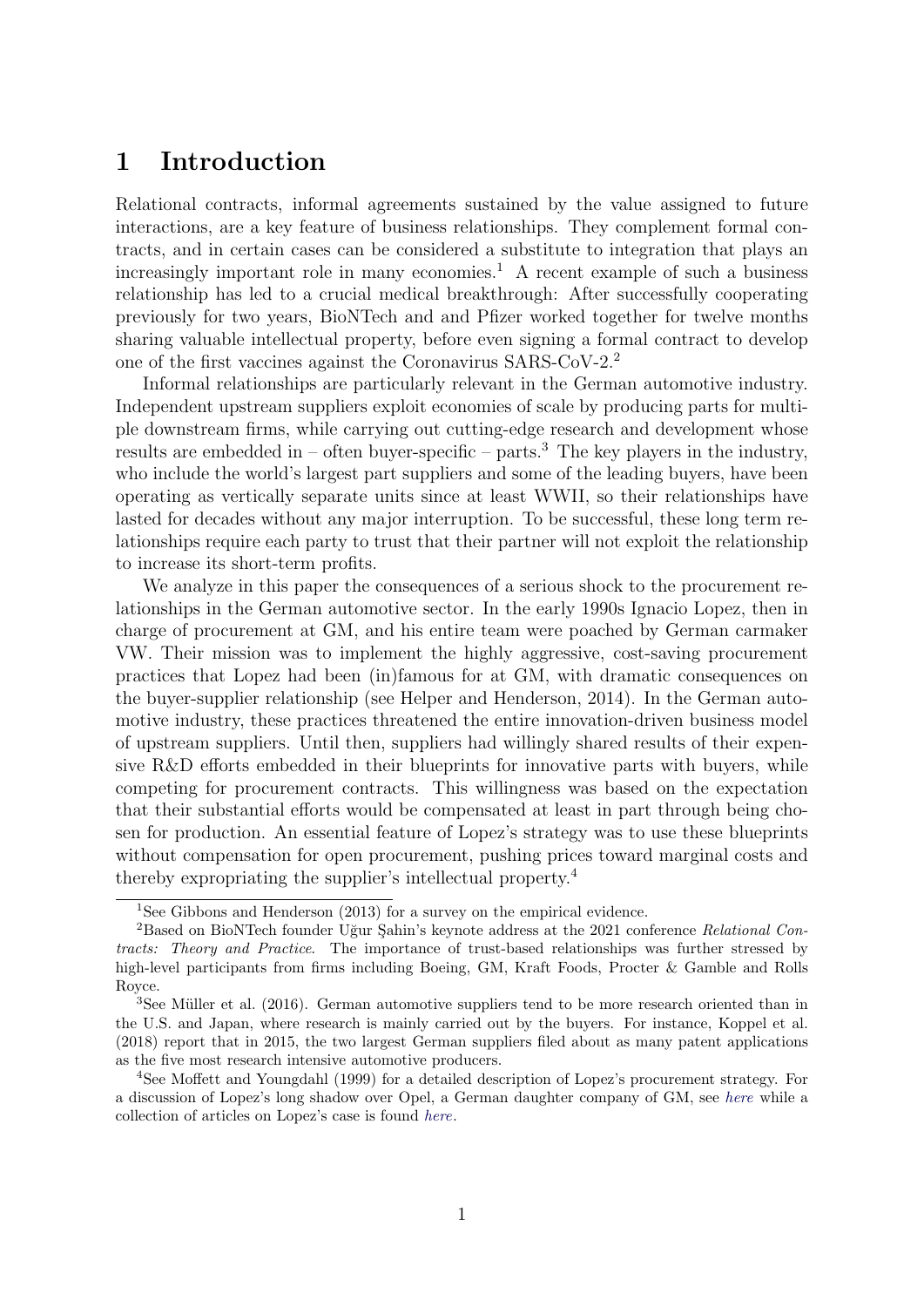The drastic change in procurement practice led to a substantial increase in VW's short run profits. Moreover, Lopez' strategy was adopted – to varying degrees – by VW's German competitors. The affected long-term supplier-buyer relationships underwent dramatic transformation, threatening the underlying innovation-oriented model.

The long shadow of this disruption prompted the German Association of Car Manufacturers (VDA), whose board includes the CEOs of all German automotive producers and the leading suppliers, to unanimously commit to a detailed and costly benchmarking study in 2007 on the consequences of that disruption. At its heart was a survey developed by a steering committee involving researchers as well as representatives of the participating manufacturers and suppliers. Mostly identical questionnaires were addressed to both buyers and sellers, to capture the views from both sides. The survey respondents were procurement experts on the buyer side, and specialists in the areas of development, production, and sales on the supplier side.<sup>5</sup> The joint effort resulted in one of the largest and most detailed surveys to date of buyer-supplier relationships in an industry that provides complex final products.

The survey was designed primarily to identify distortions of the informal long-term relationships, and secondly to identify violations of legally enforceable contracts. The documentation of these distortions renders our data unique in capturing relational contracting issues. That these disturbances prompted the national industry association to initiate this major study underscores their importance for the entire industry. The survey was conducted between Fall 2007 and Summer 2008, more than ten years after Lopez was removed from VW. The relationships between buyers and suppliers reflected therein extend backwards well beyond that critical episode.<sup>6</sup>

In our empirical, and an ensuing theoretical analysis rationalizing our empirical results, we focus on two aspects important to understanding relational contracting within high tech industries: How differences in mutual trust affect the suppliers' investment into the development of buyer-specific parts; and how differences in trust affect the number of suppliers the buyer selects to compete in development and production. Trust between suppliers and buyers was the central and policy relevant topic of this unique survey. The notion of *mutual trust* measured in it was developed in intensive discussions within a steering committee consisting of chief procurement and sales executives nominated by the members of the VDA board.

Empirically, we find first that, not unexpectedly, higher mutual trust between a supplier and a buyer is associated with a lower incidence of quality problems, indicating higher (unobservable) buyer- and part-specific investment. The observed association is

<sup>&</sup>lt;sup>5</sup>The survey contained 335 questions. Its preparation and execution cost many precious workdays.

<sup>6</sup>The relationships reflected in the data had been in place for more than 15 years on average (the question was censored at the top, so the actual average is higher). An indication for the importance of relational aspects is that in our data the share of litigated violations of formal contracts is negligible, below one percent. The Kiekert-Ford-Case exemplifies relational (instead of legal) punishment in the industry: Kiekert, a specialized producer of car locks, claimed a serious issue in its process computing facilities during contract negotiations with Ford. This stalled Ford assembly lines for weeks, until a continuation contract favorable to Kiekert was signed. In response, Kiekert was excluded by Ford from future contracts. Ford chose a relational form of punishment instead of pursuing damages in court. See Wachtler (2002).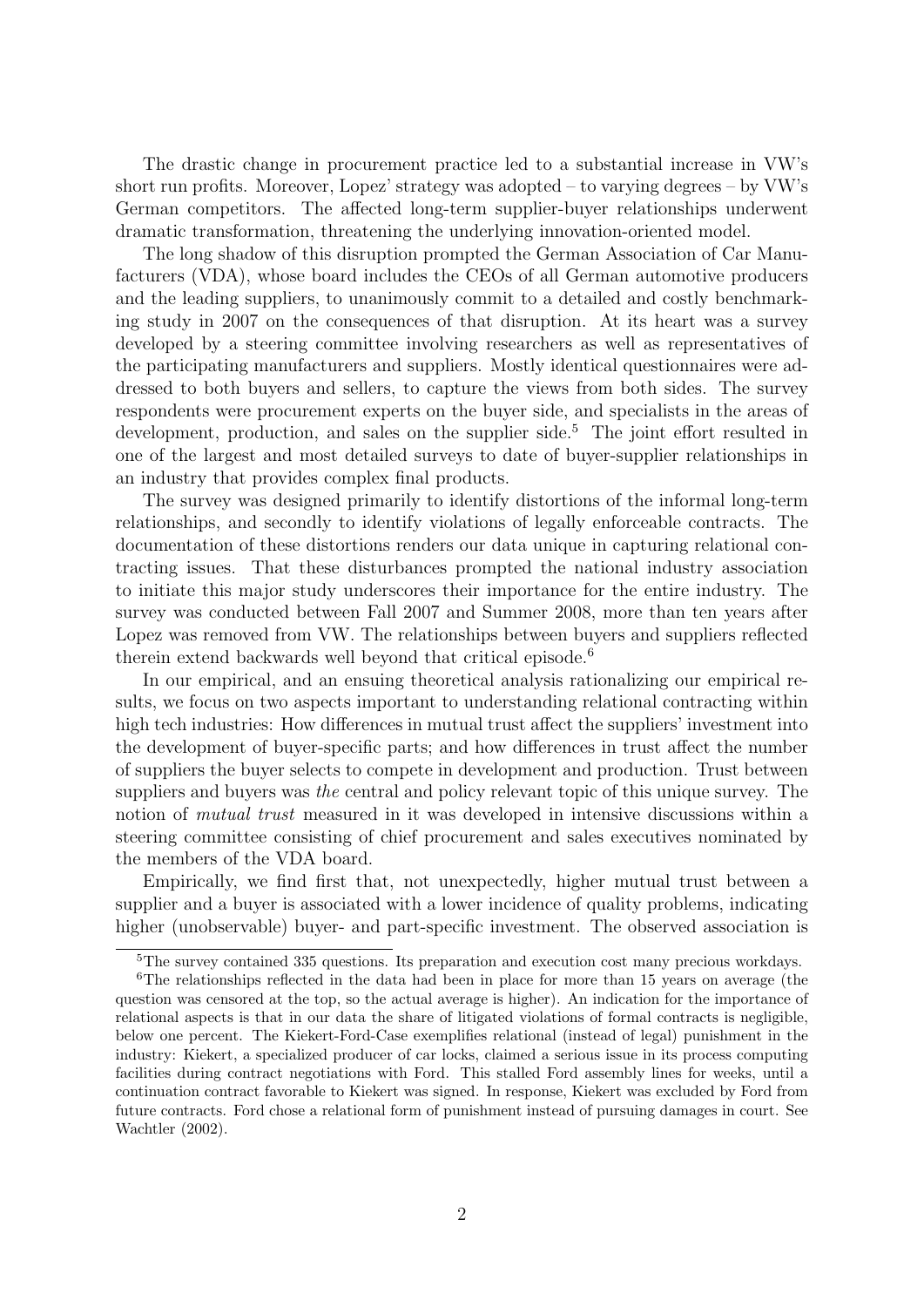significant only for low-tech parts involving low rather than high complexity, however. We find second that higher trust is associated with more suppliers invited by the buyer to compete in development, and more frequent co-sourcing of production of a given part.<sup>7</sup> Again, this relationship between trust and competition is significant only for low-tech, and not for high-tech parts.

It is generally challenging to establish causality on the basis of cross-sectional survey data. We use observations on past buyer behavior to instrument our measure of trust. In particular, the buyer passing on suppliers' intellectual property rights, which is detrimental to trust, should not directly affect current part quality. The reported results remain unchanged. These findings do not imply that trust is generally irrelevant for procurement relationships involving high-tech parts. Indeed, the survey responses indicate that trust is equally important in relationships involving each of the different part categories.

We develop a theoretical model to explain these puzzling observed patterns. In our model, outcomes depend not only on the beliefs of the contracting parties, but also on the complexity of the procured parts and the associated costs of switching their production to a different supplier. The level of these switching costs determines who of the two parties has the bargaining power, and with it, influences their allocation decisions.

More specifically, a buyer repeatedly procures the development and production of a part, including a blueprint requiring buyer-specific non-contractible investment.<sup>8</sup> Several suppliers are capable of this, but differ in production costs unknown to the buyer. At the start of the development phase, the buyer invites a subset of these suppliers to competitively invest in developing the blueprint, and formulates performance specifications requiring the typical supplier's non-contractible investment.<sup>9</sup> The investment cost is compensated by a contractible transfer payment from the buyer, together with expected rents generated from eventual production. The buyer awards the production contract using an efficient procedure.

Mutual bilateral trust between a buyer-supplier pair used in our empirical analysis is modeled by using a common discount factor that reflects the parties' valuation of the continued relationship. The central comparative statics result is that an increase in the discount factor allows the buyer to increase both the number of suppliers involved in the development phase and the required investment. The relational contract ensures that suppliers invest during the development phase despite increased competition; in return, buyers limit outside competitors' access to competing for the production contract. In particular, the relational contract would break down if, as in Lopez's strategy, the buyer would deviate by opening up competition to suppliers that had not previously undertaken relationship-specific development investment.

<sup>7</sup>By contrast, one could expect from theory and the existing empirical evidence (Calzolari and Spagnolo, 2009; Macchiavello and Morjaria, 2021) that stronger competition between suppliers for procurement contracts would be detrimental to the relationship with a given buyer.

<sup>8</sup>While the buyer-supplier relationships in general are very long-lasting, procurement for parts for any given car model is repeated every 12-18 months in the course of model-updates.

<sup>&</sup>lt;sup>9</sup>The engineers of both buyers and suppliers in the steering group unanimously agreed that it is impossible in practice to assign supplier's development investment to individual car models, due to the large role of investment into basic research.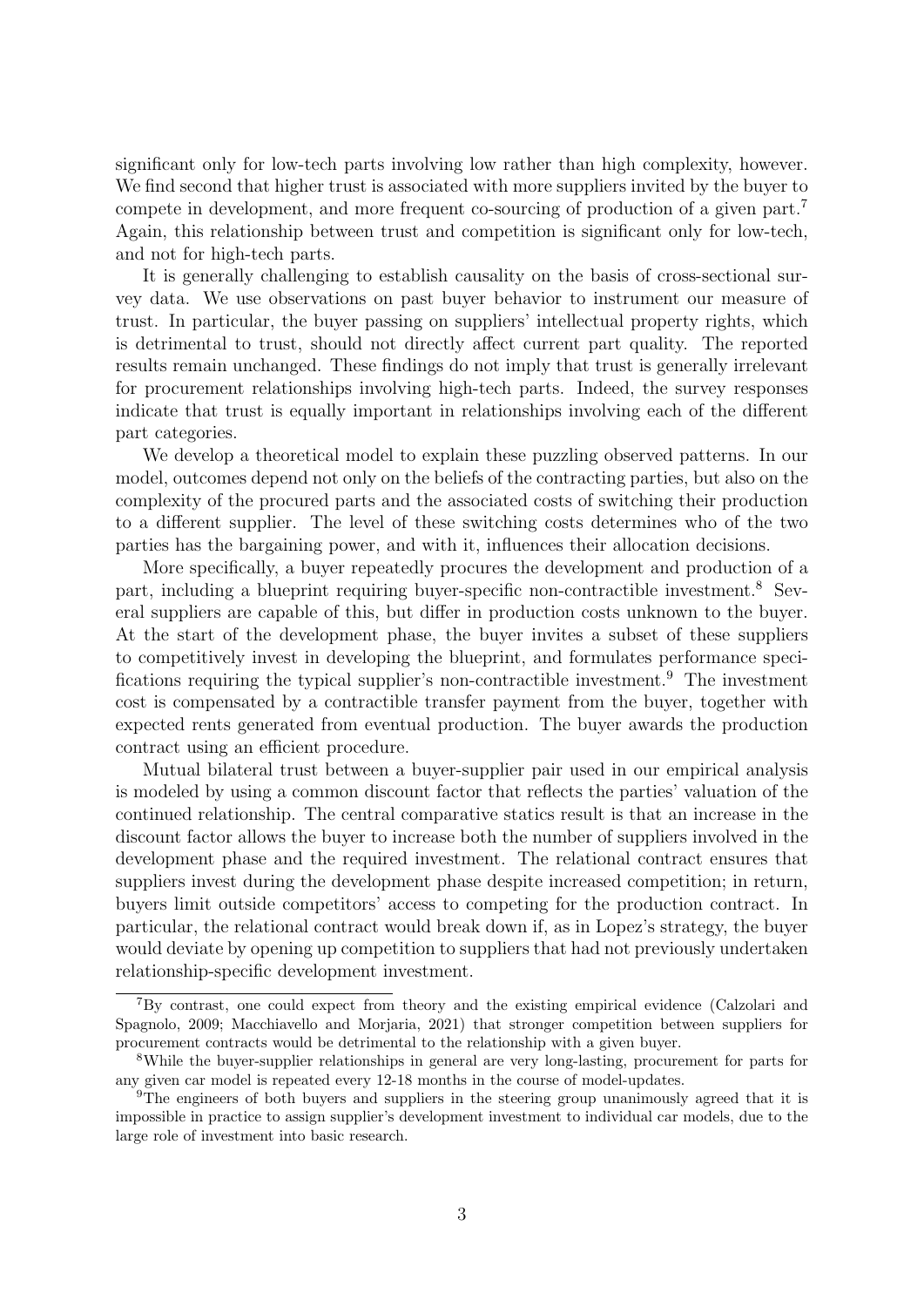Which of the parties reaps the additional benefits arising from higher trust depends on the allocation of bargaining power, associated with the cost involved in taking the winning blueprint and selecting a supplier from outside the original subset to produce the part, which we refer to as "switching costs".<sup>10</sup> These costs are substantially smaller for low-tech than more complex high-tech parts. For low switching costs, the bargaining power rests with the buyer.<sup>11</sup> An increase in mutual trust allows the buyer to increase required investment and/or increase competition among suppliers in the development process. For high switching costs, the bargaining power rests instead with the supplier. Hence when mutual trust increases, the leading supplier controls required investment, but the buyer does not control the number of suppliers competing in the development process, so competition does not increase at this stage.<sup>12</sup>

Corresponding to our empirical analysis, this does not mean that trust is unimportant for procurement relationships involving complex products. But in those cases, the supplier, being the residual claimant of the returns from investment, has no incentive to change his choice of investment when mutual trust increases and the buyer is not able to extract the additional rent from higher trust by increasing competition. Hence, this explains our puzzling empirical result: We do not observe a relationship between trust and these variables for high-tech products.

While our analysis reflects the specifics of an important economic sector in one country, it provides insights relevant for other procurement environments across industries and countries. Key examples involve the procurement of parts for the production of aircraft and trains, as well as for defense and aerospace procurement.<sup>13</sup>

In the next Section 2 we present the related literature. We describe the data generation and provide descriptives in Section 3. Section 4 is devoted to our empirical analysis. We describe and analyze our model in Section 5, and conclude in Section 6. An empirical and a theoretical appendix provide additional details.

### 2 Related literature

We contribute to a growing literature on managerial practice in manufacturing firms (Bloom et al., 2014), and in particular to the literature on relational contracts that by nature must be based on mutual trust. Malcomson (2013) and Gibbons and Henderson (2013) provide complementary surveys. See also MacLeod (2007). The importance of relational contracts is documented in a variety of industries, ranging from the US and Japanese automotive sectors (Helper and Henderson, 2014; Bernstein, 2015), to airlines

 $10$ Our notion of switching cost differs from the consumer switching cost established in the literature (see Klemperer, 1995, for a survey), that is subject to strategic manipulation by the seller.

 $11$ In this case, the gains to the buyer from having the bargaining power exceed the gains to the selected supplier from having it: Any competitive bidding process that allocates bargaining power ex-ante would be won by the buyer.

<sup>&</sup>lt;sup>12</sup>However, the buyer retains her residual right to deviate, and procure production from all available suppliers – at the cost of provoking the suppliers' deviation to a lower investment level.

<sup>&</sup>lt;sup>13</sup>Gibbons and Henderson (2013) provide many other relevant examples.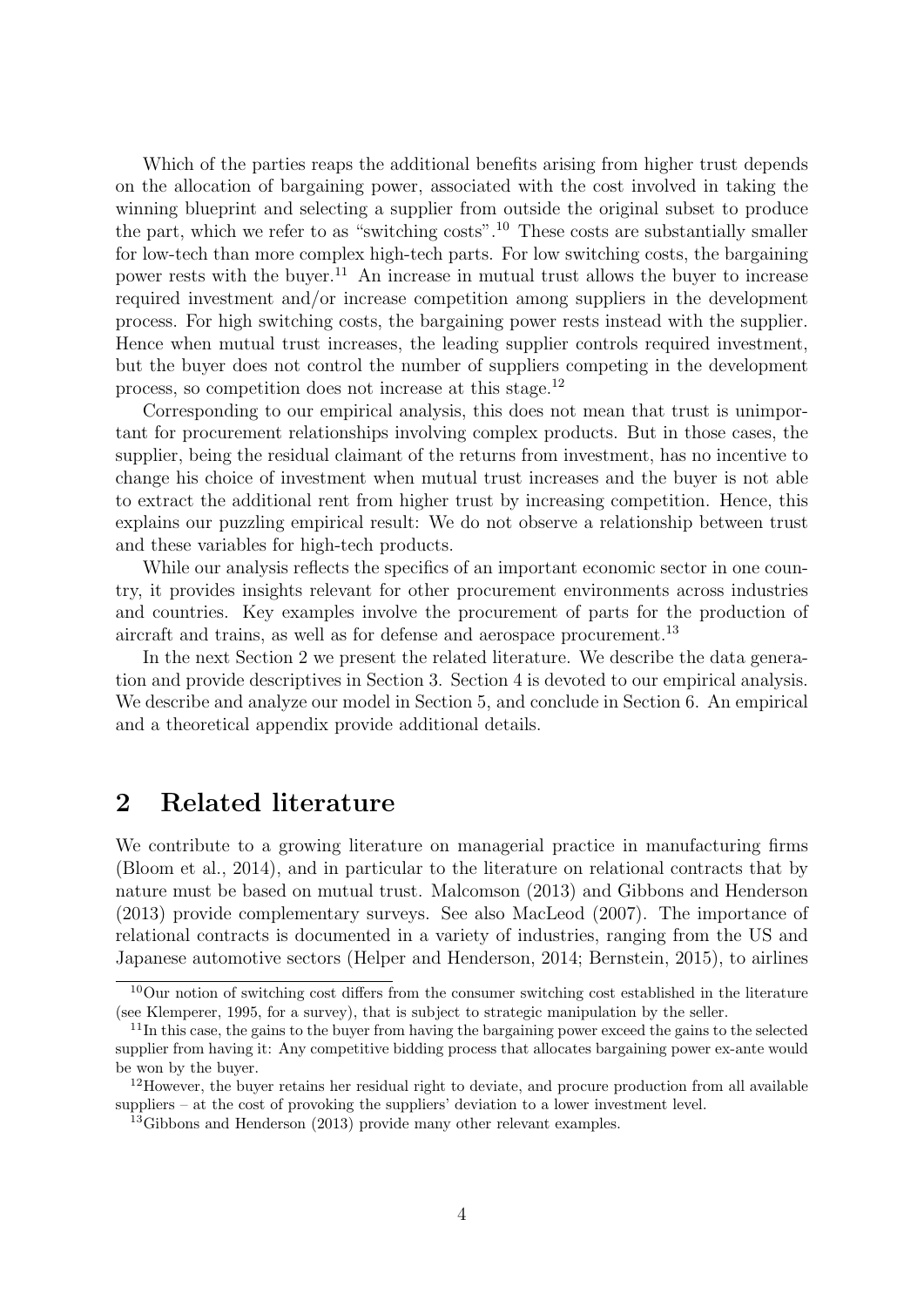(Gil et al., 2016), US highway procurement (Gil and Marion, 2013), and movies (Barron et al., 2020). They are particularly important for trading relationships when legal enforcement is weak, such as in developing countries(see Macchiavello, 2018, for a survey) and in international trade (see, e.g., Antràs and Foley, 2015)). Most closely related to our paper are McMillan and Woodruff (1999), and in particular Macchiavello and Morjaria (2021). They show that within a weak legal system, an exogenous increase in competition in agricultural products leads relational contracting to shrink. In an earlier version of their paper, Macchiavello and Morjaria (2015b) link the effect of increased competition directly to a decrease in reported trust towards their trading partners. Our setting involves a strong, effective legal system, but one where competition (among suppliers competing for a procurement contract) is endogenous. Here, the causality is reversed: an improvement in the relationship allows buyers to increase suppliers' competition.

Studying a change of managerial practice in a US transportation firm, Blader et al. (2015) and Blader et al. (2020) identify complementarities between such practices and relational contracts, supporting Gibbons and Henderson's view that the reason why effective managerial practices do not spread easily across firms are difficulties involved in building and re-building relational contracts. The latter might explain why the German VDA was so worried about the negative long-run consequences of Lopez's disruption.

Many authors have studied the automotive industry as one of the most interesting examples of vertical relationships involving complex products. Grossman and Hart (1986), Milgrom and Roberts (1992), Taylor and Wiggins (1997), Holmström and Roberts (1998) or Malcomson (2013), among many others, refer to the classic Fisher-GM vertical integration case or Asanuma (1989)'s case-based description of upstream supplier-buyer relationships in the Japanese automotive industry. Our evidence is in the same spirit, based on the most detailed benchmarking study of this industry we are aware of.

As to relating trust and the discount factor, Kvaloy and Olsen (2009) argue in a model of relational contracts with endogenous verification that the discount factor is a good indicator of trust in a relationship. They also perform comparative statics to understand how their results change with different levels of trust.<sup>14</sup> Our notion of trust does not encompass the multi-faceted sociological and psychological constructs that can also be associated with the term. While we agree with Williamson (1993) that there are good reasons for a more general view, our interpretation is likely to be the relevant one when looking at procurement between sizeable firms.

In theoretically addressing relational contracts between one principal and several competing agents, our model is close to a number of recent contributions including Calzolari and Spagnolo (2009), Board (2011), Andrews and Barron (2016), and De Chiara  $(2020).$ <sup>15</sup> However, none of these models fits the relationships we observe nor exhibits the comparative statics relevant to our data, including the allocation of bargaining power

 $14$ Bodoh-Creed (2019) defines trust and its relationship to the discount rate similarly, as does Kartal (2018). Cabral (2005) interprets the folk theorem as a model of trust.

<sup>15</sup>Calzolari and Spagnolo (2009) extend the relational contracting model of Levin (2003) to multiple competing agents, and show that restricting competition to a smaller set of agents helps limiting postcontractual moral hazard, but at the risk of inducing collusion among agents against the principal. De Chiara (2020) extends the approach to show that restricting competition/negotiations may also be optimal to sustain pre-contractual investment. These aspects are also addressed in the legal literature.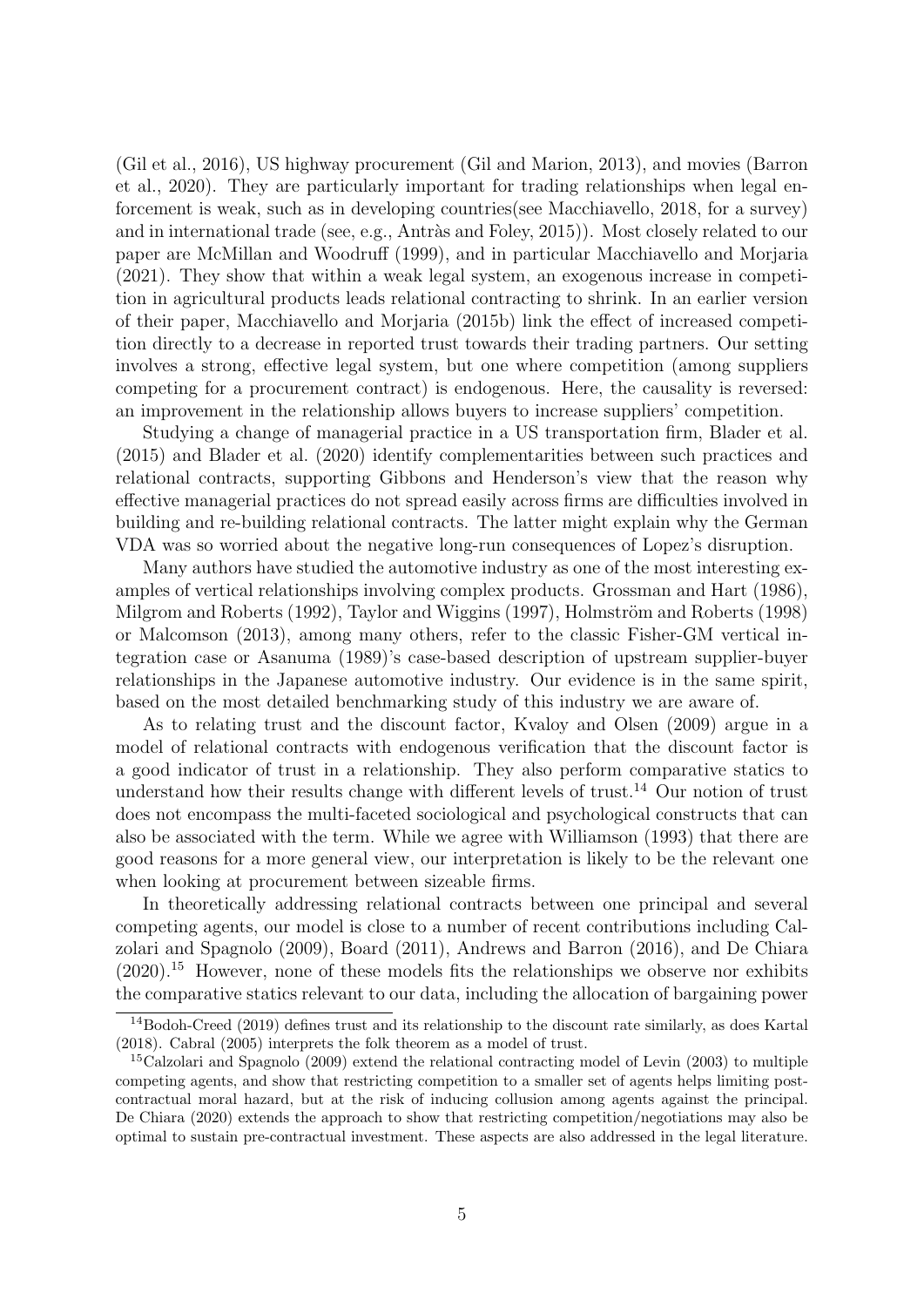to different parties (on the latter, see MacLeod and Malcomson, 1998).

The economic relevance of part complexity is also addressed in the supply chain literature. Gosh et al. (2006) argue that the vendor should take control in customizing complex products. We obtain a similar result, resulting from a different mechanism.

Finally, our paper is closely related to the literature on incomplete contracts following Grossman and Hart (1986) and Hart and Moore (1988), and in particular to the analysis of the role that competition plays in that setting. First, by our trade-off between competition and trust, competition can reduce inefficiencies associated with hold-up (Rajan and Zingales, 1998; Felli and Roberts, 2016). Second, when bargaining power shifts to the supplier, the hold-up problem is resolved.

## 3 Data and Descriptives

Below we describe our data, the phases of buyer-supplier interaction, and the main variables of interest. We then discuss our concept and measurement of part specific trust in the relationship with a buyer.

#### 3.1 Databases

The detailed questionnaire survey on which our study is based was carried out between Fall of 2007 and Summer of 2008.<sup>16</sup> All firms addressed by the survey had committed to participate via their CEOs sitting on the VDA's board. A steering committee supervised and monitored the study in detail. It included chief procurement and sales executives nominated by the board members. In particular, the executives participated in the questionnaire design and phrasing of key items, ensuring a common understanding of definitions which is crucial to our identification strategy. Their participation also ensured the awareness of all participants that data collection and reporting would be completely anonymous.<sup>17</sup> The VDA board members' commitment also included monitoring the individual respondents' participation.

Sample and observations All 10 German automotive producers (7 producers of passenger cars and 3 truck makers, henceforth called buyers, or OEMs) participated in the survey, as well as all 13 leading German parts suppliers that are members of the

A key example is Bernstein (2015). Board (2011) and Andrews and Barron (2016) study alternative models of relational contracts in procurement, focusing more on the optimal complex dynamics of these contracts than on the intensity of competition induced by the principal.

<sup>&</sup>lt;sup>16</sup>It was preceded by case studies carried out between November 2005 and May 2006 that involved numerous interviews with high ranking representatives of first-tier suppliers' R&D, production and marketing departments, and automotive producers' procurement departments. Müller et al. (2016) summarise the results of these case studies. They document in detail the relationship between producers and their first-tier suppliers.

<sup>&</sup>lt;sup>17</sup>This requirement also prohibits us from providing information that could identify individual firms' responses or profiles.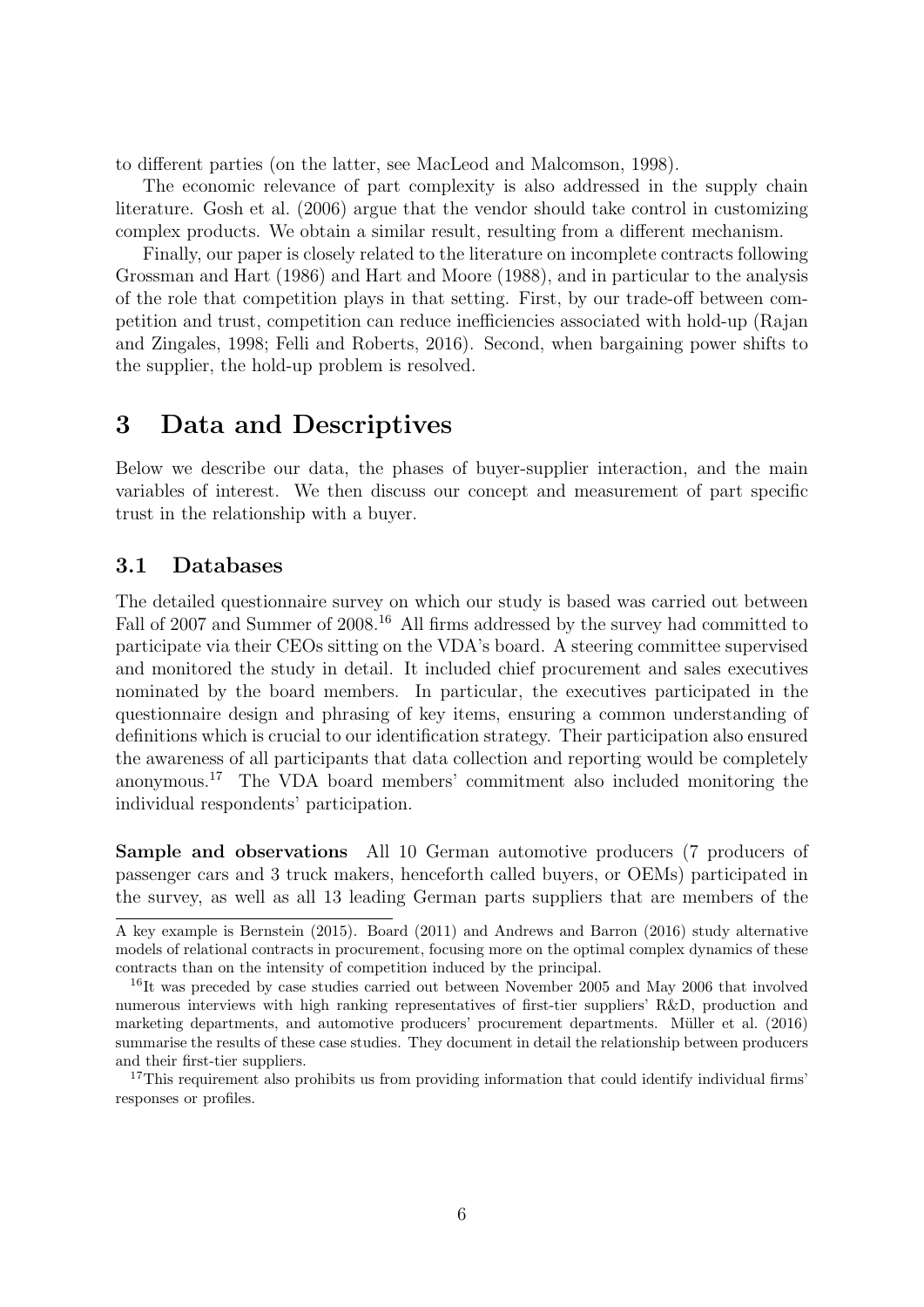board. They in turn selected the survey respondents who were the firm's specialists for the topic in question.

While the survey included all German buyers, our supplier sample is not representative. It tends towards large participants, with average revenues in 2007 of 9.4 billion euros. Even the smallest participant posted revenues of more than 700 million euros. Yet the selection focuses on long-term supplier-buyer relationships, involving several decades. This ensures that the survey responses indeed reflect relational contracting issues.<sup>18</sup> Furthermore, the support of the VDA's board members ensured the completion of the questionnaire that required considerable commitment by the respondents.

The suppliers were asked to evaluate their relationship with each participating buyer plus, for benchmarking purposes, one outsider in relation to specified parts supplied to the buyer. Conversely, key managers of the buyers' procurement divisions were asked the same questions, but in relation to their experience in the procurement of the four parts categories defined below.

An observation is defined as a given supplier's view on a given buyer's procurement practices with respect to a given part, for example spark plugs. The same supplier's view on that buyer's procurement practice with respect to, for example, an electronic stabilization program, constitutes a different observation. Different sets of questions were addressed to the corresponding specialists in the firms.<sup>19</sup> We merged the answers given by all respondents on a given buyer and part across the different functions to obtain a complete observation. Whenever segments of the questionnaire overlapped, we used the arithmetic mean of the responses. Summarizing, an observation in our empirical approach represents the aggregate view of the supplier's employees on the relationship with a given buyer, with focus on a specific part.<sup>20</sup>

Parts categories For the purposes of benchmarking and to be able to compare responses across different part-specific relationships, industry standard product group definitions were used, involving the following four categories:

<sup>18</sup>61% of the observed buyer-supplier relationships had lasted longer than 15 years. Among the remaining 39 % shorter relationships, the average duration is 8.7 years. This still covers more than 8 generations of annual introductions of new car models by each OEM. Only 1% of our part-specific observations stated a duration of the relationship of less than 4 years.

<sup>&</sup>lt;sup>19</sup>Respondents were first asked to indicate their function within the company out of the following seven: pre-development, vehicle development, series production, quality control, sales, logistics, and aftermarket production. For each part and customer, they would then answer the set of questions suited to their function within the company. See Müller et al. (2016) for a detailed description of the individual functions and the automobile development and production process.

 $^{20}$ With regard to survey participation, at the supplier/buyer/product group level, there are theoretically 13 (suppliers) x 11 (buyers) x 4 (product groups) = 572 potential relationships. In fact, out of the 13 suppliers, only 6 actually sell products from each product group, with 3 firms limited to 3 types of parts, 4 firms limited to 2 types of parts, and 1 firm only selling 1 type of part. Furthermore, since not every supplier provides parts from each product group to each buyer, the potential number of relationships is further reduced to 369. Out of these, we obtained responses for 308 different relationships. The number of complete observations is finally reduced because respondents did not necessarily answer all questions.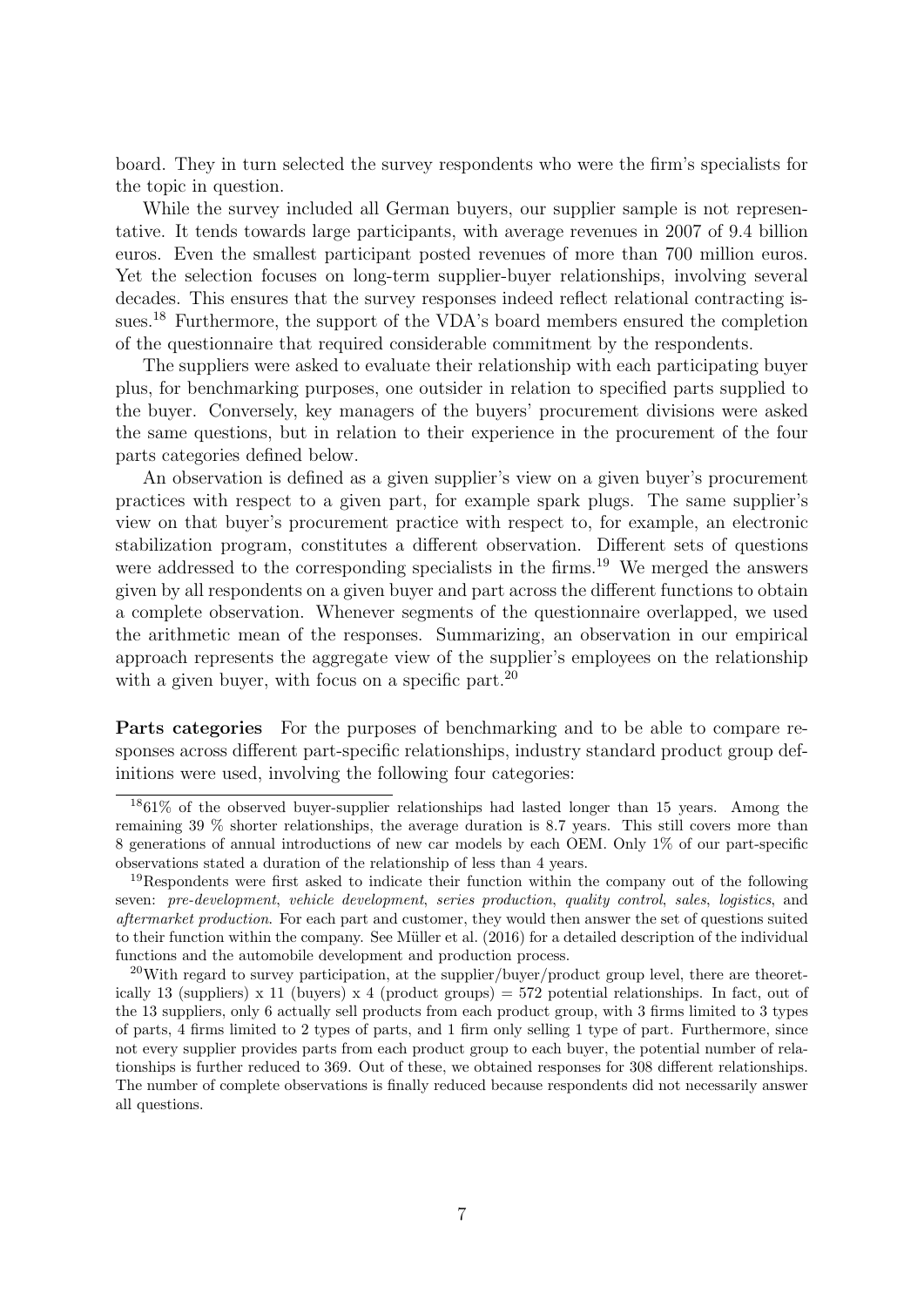- (Low-tech) Commodities: relatively simple, technologically unsophisticated parts requiring little specific investment; for example, wear parts such as brake linings;
- (High-tech) Components: technologically sophisticated parts, often including a combination of mechanical and electronic functionalities; for example, radar distance sensors;
- (Low-tech) Modules: technologically relatively unsophisticated part groups designed and assembled by suppliers; for example, front-ends (body) or shock absorbers;
- (High-tech) Systems: technologically sophisticated part groups designed and assembled by suppliers; like brake systems or the electronic stabilization program, ESP.

The frequency of observations of systems (16.4%), modules (22.4%), high-tech components (24.3%) and commodities (33.2%) varies slightly. To confirm the classification, we flesh out their assignment using responses from the survey. First, we obtain the share of a part's development relative to its total costs. For a subset of products, we also observe development costs relative to total part revenue. Second, we observe the number of patent applications related to the part in question that were filed in the five years prior to the survey.

The descriptives in Table 1 show that low- and high-tech parts differ significantly w.r.t. development cost shares. Systems/components (around 10% of total costs, more than 6% of part revenues) differ clearly from modules/commodities (7-7.5% of total costs, 2.5-3.3% of part revenues), but not within each group. Figure 1 shows that the corresponding differences in patent applications (last 5 years) are not quite as clear: Perhaps surprisingly, more than 80% of low-tech parts are associated with at least 5 patent applications. The main difference is in the category of parts with more than 20 patent applications that is mainly driven by systems, the most complex part category. We will come back below to the differences between development costs and patenting.

Development and production phases The full questionnaire, containing 185 questions plus 150 sub-questions, covers three distinct development phases that any part undergoes: Pre-development, development, and series production. Pre-development covers basic R&D activities on new technology. It is less related to individual car manufacturers and models. The design of a new fuel-efficiency technology, for example, has to be compatible with a wide range of motors from different manufacturers.

The development phase, by contrast, is focused on a given car model and buyerspecific. The corresponding investment starts with a product planning phase and continues into product specification. The general parameters of the part being developed are essentially based on the buyer's request. The suppliers competitively develop a concept for the part. This results in a blueprint, which in principle would enable competent suppliers to produce the part. But switching the supplier would entail substantial costs. A key reason is that the developing supplier's investment and learning cannot be entirely embodied in the blueprint. The more complex the part and thus a specific blueprint, the harder to have it implemented by another supplier. In the series production phase,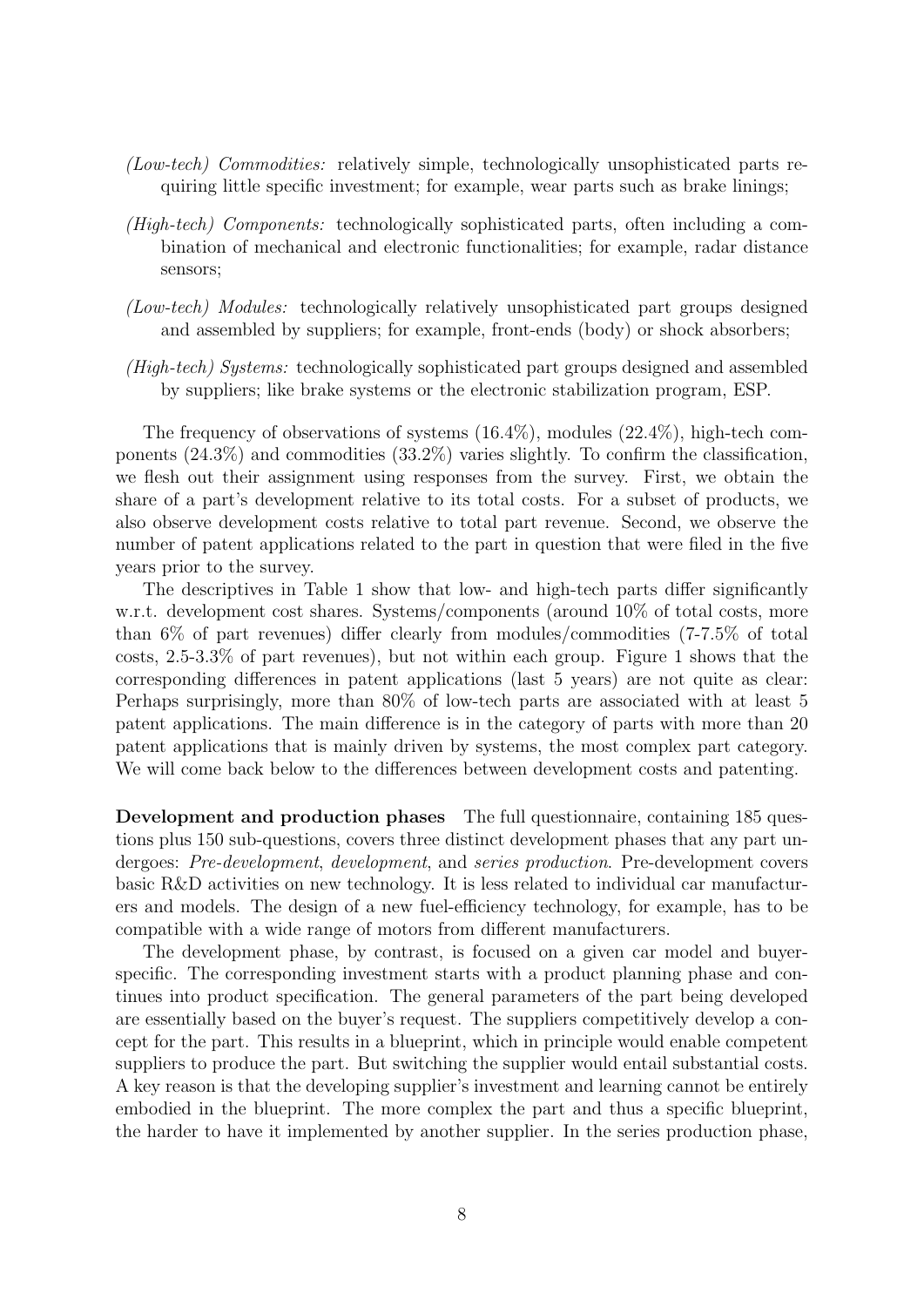| Variable                                                                                                                                       |                | Systems                                                         | Modules         |          |            | Components                                          |                    | Commodities                                            | High-Tech                                                                                                                      |         |                         | Low-Tech           |            |
|------------------------------------------------------------------------------------------------------------------------------------------------|----------------|-----------------------------------------------------------------|-----------------|----------|------------|-----------------------------------------------------|--------------------|--------------------------------------------------------|--------------------------------------------------------------------------------------------------------------------------------|---------|-------------------------|--------------------|------------|
|                                                                                                                                                | Mean           | std. err.                                                       | Mean            | std.err. | Mean       | std.err                                             | Mean               | std.err                                                | Mean                                                                                                                           | std.err | Mean                    | std.err.           | Öbs.       |
| Share development costs of total part costs                                                                                                    | $9.9\%$        | 0.048                                                           | 7.5%            | 0.038    | $10.3\%$   | 0.044                                               | $7.0\%$            | 0.032                                                  | 10.1%                                                                                                                          | 0.046   | $7.2\%$                 | $0.034$<br>$0.020$ | $\Xi$      |
| Share development costs of total part revenue                                                                                                  | 6.6%           | 0.033                                                           | $2.5\%$<br>9.8% | 0.03     | 6.0%       | 0.026                                               | 3.3%               | 0.018                                                  | $6.2\%$                                                                                                                        | 0.027   | $3.2\%$                 |                    | $44$       |
| Share more than 20 patents in last 5 years                                                                                                     | 70.0%          |                                                                 |                 |          | 38.0%      |                                                     | $29.6\%$           |                                                        | 49.4%                                                                                                                          |         | $23.0\%$                |                    | 207        |
| Share less than 5 patents in last 5 years                                                                                                      | 6.7%           |                                                                 | 17.1%           |          | 22.8%      |                                                     | 35.8%              |                                                        | 29.5%                                                                                                                          |         | 16.5%                   |                    | 207        |
| Freq. of quality issues?                                                                                                                       | $19.9\%$       | 0.121                                                           | $24.3\%$        | 0.308    | 12.8%      | 0.188                                               | $10.3\%$           | 0.138                                                  | 15.5%                                                                                                                          | 0.168   | 16.2%                   | 0.231              | 193        |
| Number of competing suppliers:                                                                                                                 |                |                                                                 |                 |          |            |                                                     |                    |                                                        |                                                                                                                                |         |                         |                    |            |
| Pre-Development                                                                                                                                | 2.34           | 0.85                                                            | 1.92            | 0.51     | 2.22       | 0.84                                                | 2.14               | 0.88                                                   | 2.10                                                                                                                           | 0.82    | 2.27                    | 0.84               | $^{124}$   |
| Development: Product planning                                                                                                                  | 2.22           | $1.10\,$                                                        | 2.16            | 1.13     | 2.04       |                                                     | 2.43               | 1.22                                                   |                                                                                                                                | 1.19    | 2.09                    | 0.97               |            |
| Development: Product specification                                                                                                             | 2.15           | $1.10\,$                                                        | 2.04            | 1.15     | 1.98       |                                                     |                    |                                                        | $2.33$<br>$2.08$                                                                                                               | 1.08    | 2.03                    |                    |            |
| Development: Concept development                                                                                                               | 1.97           | $0.87\,$                                                        | 2.14            | 1.08     | 2.19       | $\begin{array}{c} 0.32 \\ 0.30 \\ 0.30 \end{array}$ | $\frac{2.1}{2.18}$ | $1.06$<br>$1.25$                                       | 2.17                                                                                                                           | 1.19    | 2.12                    | 58<br>0.88<br>0.0  | 522355     |
| Development: Detailed development                                                                                                              | 1.26           | $0.70\,$                                                        | 1.50            | 1.12     | 1.39       | 0.61                                                | $1.66\,$           | 0.96                                                   | 1.60                                                                                                                           | 1.02    | $1.35\,$                |                    |            |
| Series Production: Start of Production (SOP)                                                                                                   | 1.09           | 0.30                                                            | 1.05            | 0.22     | 1.08       | 0.27                                                |                    | 0.87                                                   | 1.28                                                                                                                           | 0.73    | 1.09                    | 0.28               |            |
| Series Production: 1-2 years after SOP                                                                                                         | $\frac{51}{2}$ | 0.47                                                            | 1.12            | 0.30     | 1.37       | 0.48                                                | 1.77               | 1.08                                                   | 1.54                                                                                                                           | 0.94    | 1.35                    | 0.47               | 215        |
| Series Production: $>$ 2 years after SOP                                                                                                       | 1.60           | 0.56                                                            | 1.23            | 0.42     | 1.49       | 0.53                                                | 1.83               | $\Xi$                                                  | 1.61                                                                                                                           | 0.97    | 1.53                    | 0.54               | 211        |
| Share of supplier's development costs absorbed by OEM                                                                                          |                |                                                                 |                 |          |            |                                                     |                    |                                                        |                                                                                                                                |         |                         |                    |            |
| through lump-sum payment                                                                                                                       | 27%            | 0.261                                                           | 43%             | 0.324    | $26\%$     | 0.25                                                | $22%$<br>$48%$     |                                                        | $28\%$                                                                                                                         | 0.279   |                         | 0.287              | 193        |
| via markup on parts procured                                                                                                                   | 59%            | 0.264                                                           | $60\%$          | 0.299    | 57%<br>81% | 0.291                                               |                    | $\begin{array}{c} 0.234 \\ 0.333 \\ 0.394 \end{array}$ | $56\%$                                                                                                                         | 0.253   | $29%$<br>$53%$<br>$80%$ | 0.325              | 186        |
| in total                                                                                                                                       | 88%            | 0.304                                                           | 101%            | 0.289    |            | 0.279                                               | 69%                |                                                        | 84%                                                                                                                            | 0.289   |                         |                    | 177        |
| Risk sharing                                                                                                                                   | 1.83           | 0.57                                                            | 2.16            | 0.9      | 2.01       | 0.73                                                | $\frac{1.70}{ }$   | 0.75                                                   | 1.94                                                                                                                           | 0.67    | 1.86                    | 0.83               | 222        |
| Freq, of lump-sum rebates                                                                                                                      | $31.1\%$       | 0.279                                                           | $28.1\%$        | 0.276    | 20.6%      | 0.255                                               | $22.6\%$           | 0.28                                                   | 24.5%                                                                                                                          | 0.267   | 24.5%                   | 0.279              | 193        |
| Pre-Development:                                                                                                                               |                |                                                                 |                 |          |            |                                                     |                    |                                                        |                                                                                                                                |         |                         |                    |            |
| Freq. IPR conflicts                                                                                                                            | 6.8%           | 0.114                                                           | 22.7%           | 0.236    | 8.6%       | 0.130                                               | 10.7%              | 0.150                                                  | $7.9\%$                                                                                                                        | 0.124   | 12.8%                   | 0.172              | 123        |
| Freq. IPR pass-on                                                                                                                              | $37.5\%$       | 0.233                                                           | 37.4%           | 0.247    | 33.6%      | 0.228                                               | $27.20\%$          | 0.249                                                  | 35.10%                                                                                                                         | 0.229   | 30.5%                   | 0.252              | 245        |
| Development:                                                                                                                                   |                |                                                                 |                 |          |            |                                                     |                    |                                                        |                                                                                                                                |         |                         |                    |            |
| Freq. IPR conflicts                                                                                                                            | 36.4%          | 0.206                                                           | 37.9%           | 0.194    | $31.2\%$   | 0.195                                               | 26.2%              | 0.211                                                  | 32.7%                                                                                                                          | 0.198   | $29.5\%$                | 0.212              | 182<br>162 |
| Freq. IPR pass-on                                                                                                                              | 38.2%          | 0.305                                                           | 37.5%           | 0.285    | 43.6%      | 0.313                                               | 35.8%              | 0.336                                                  | $41.9\%$                                                                                                                       | 0.309   | 36.3%                   | 0.322              |            |
| Descriptive statistics of the main variables employed in our empirical analysis by type of part. High-Tech includes systems and components     |                |                                                                 |                 |          |            |                                                     |                    |                                                        |                                                                                                                                |         |                         |                    |            |
|                                                                                                                                                |                |                                                                 |                 |          |            |                                                     |                    |                                                        |                                                                                                                                |         |                         |                    |            |
| Low-Tech modules and commodities. Questions employed for measures: Freq. of quality issues: "For the part in question, how often do quality    |                |                                                                 |                 |          |            |                                                     |                    |                                                        |                                                                                                                                |         |                         |                    |            |
| issues arise?"; risk sharing: "Who absorbs risks for I                                                                                         |                |                                                                 |                 |          |            |                                                     |                    |                                                        | higher development costs?" $(1 - \text{always}\text{ supplier to } 5 - \text{always } \text{OEM})$ ; freq. IPR conflicts: "How |         |                         |                    |            |
| frequently do conflicts arise with respect to IPR?"; freq. IPR pass-on: "How frequently does the OEM leak information to competing suppliers?" |                |                                                                 |                 |          |            |                                                     |                    |                                                        |                                                                                                                                |         |                         |                    |            |
|                                                                                                                                                |                | Table 1: Descriptive statistics, differentiated by type of part |                 |          |            |                                                     |                    |                                                        |                                                                                                                                |         |                         |                    |            |
|                                                                                                                                                |                |                                                                 |                 |          |            |                                                     |                    |                                                        |                                                                                                                                |         |                         |                    |            |
|                                                                                                                                                |                |                                                                 |                 |          |            |                                                     |                    |                                                        |                                                                                                                                |         |                         |                    |            |
|                                                                                                                                                |                |                                                                 |                 |          |            |                                                     |                    |                                                        |                                                                                                                                |         |                         |                    |            |

| ミクター<br>ŧ<br>$\overline{a}$            |
|----------------------------------------|
| I                                      |
| j<br>l<br>2                            |
|                                        |
| ļ<br>I<br>$\frac{1}{2}$<br>ı<br>ı<br>ı |
| ١<br>ı                                 |
|                                        |
|                                        |
| ĭ<br>$\frac{1}{2}$<br>ı<br>i<br>ו<br>ו |
|                                        |
| ĺ                                      |
|                                        |
| I                                      |
|                                        |
| l                                      |
|                                        |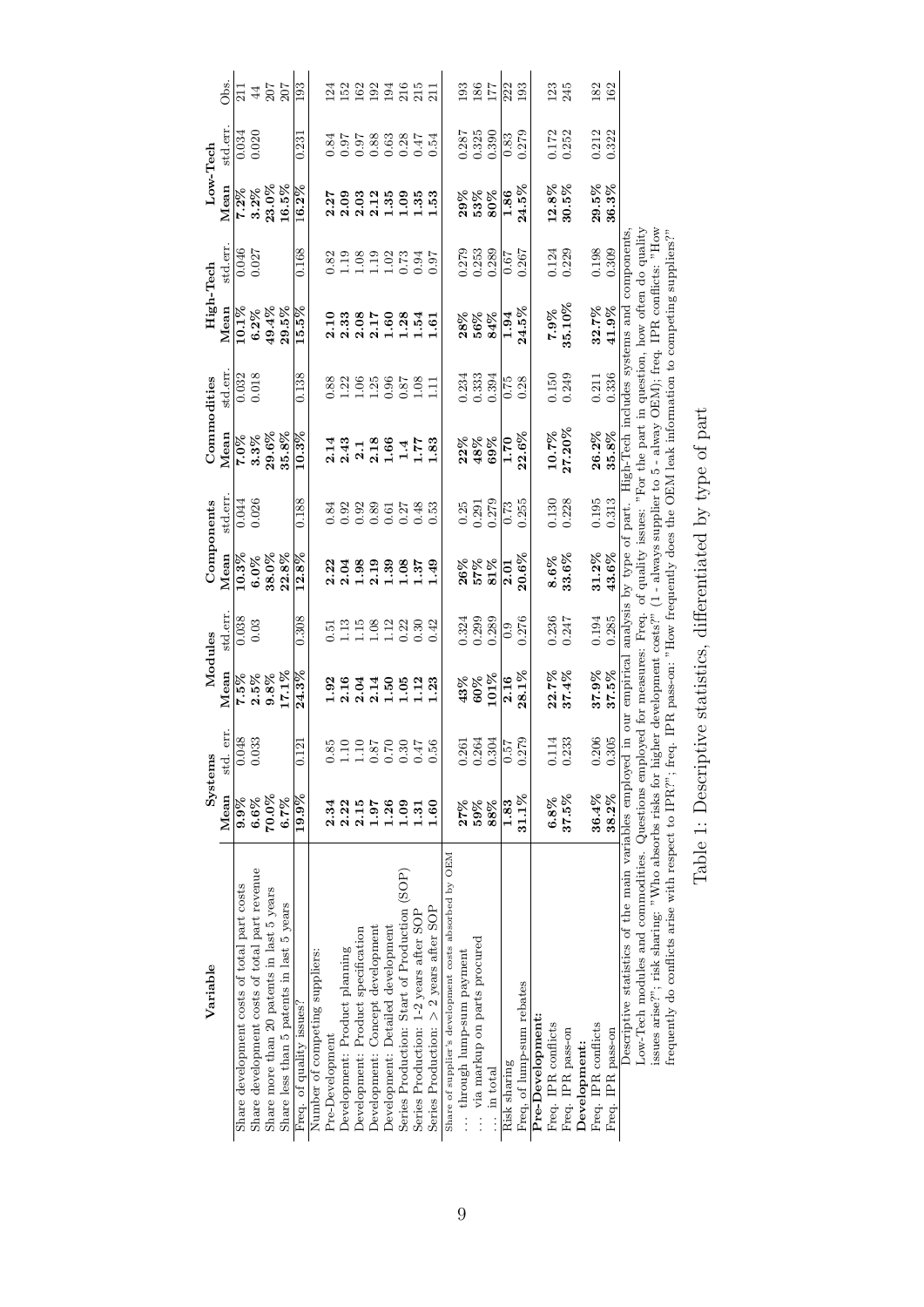

Number of patent applications for the part under consideration. Shares for low-tech parts in light gray, shares for high-tech parts in dark gray.

Figure 1: Number of patent applications in 5 years prior to survey.

typically one, at most two suppliers work with their blueprints for the part selected by the buyer, and invest in (expensive) model-specific production tools.

**Part quality** A key variable studied is the quality of parts. Suppliers were asked with regard to a specific part and buyer: With respect to the part considered, how often do quality problems occur?, measured on a 5-point scale, with 1 identifying the lowest and 5 the highest frequency, and the middle of the scale anchored at 50%. The points on the scale are therefore interpreted as probabilities increasing from 0 to 100% in steps of 25%. In Table 1, we observe substantial differences in quality issues arising across part-categories, arising more frequently for systems (19.9%) and modules (24.3%) than for the physically smaller components  $(12.8\%)$  and commodities  $(10.3\%)$ .

Number of suppliers Figure 2 and Table 1, and in more detail Table 2 display the number of suppliers working in the different phases for a given OEM and part selected for the survey. In the earlier sub-phases of development, more than two competing suppliers are tasked on average with development of the underlying technology. In the final development phase, the number of suppliers drops to 1.60 (low-tech) and 1.35 (hightech parts). Alternatively speaking, in about 35-60% of part procurement processes the manufacturer invites competing suppliers to present a blueprint for part production. At the start of production, the number of suppliers reaches its nadir. In only 9% (hightech) to 28% (low-tech) of procurement relationships multiple-sourcing is immediately implemented. In later phases of production (i.e., after 1-2 years and later) this number increases again substantially.

The evolution of the number of parallel suppliers across the product life-cycle, depicted in Figure 2 and contained in Table 1, exemplify how our data –despite resulting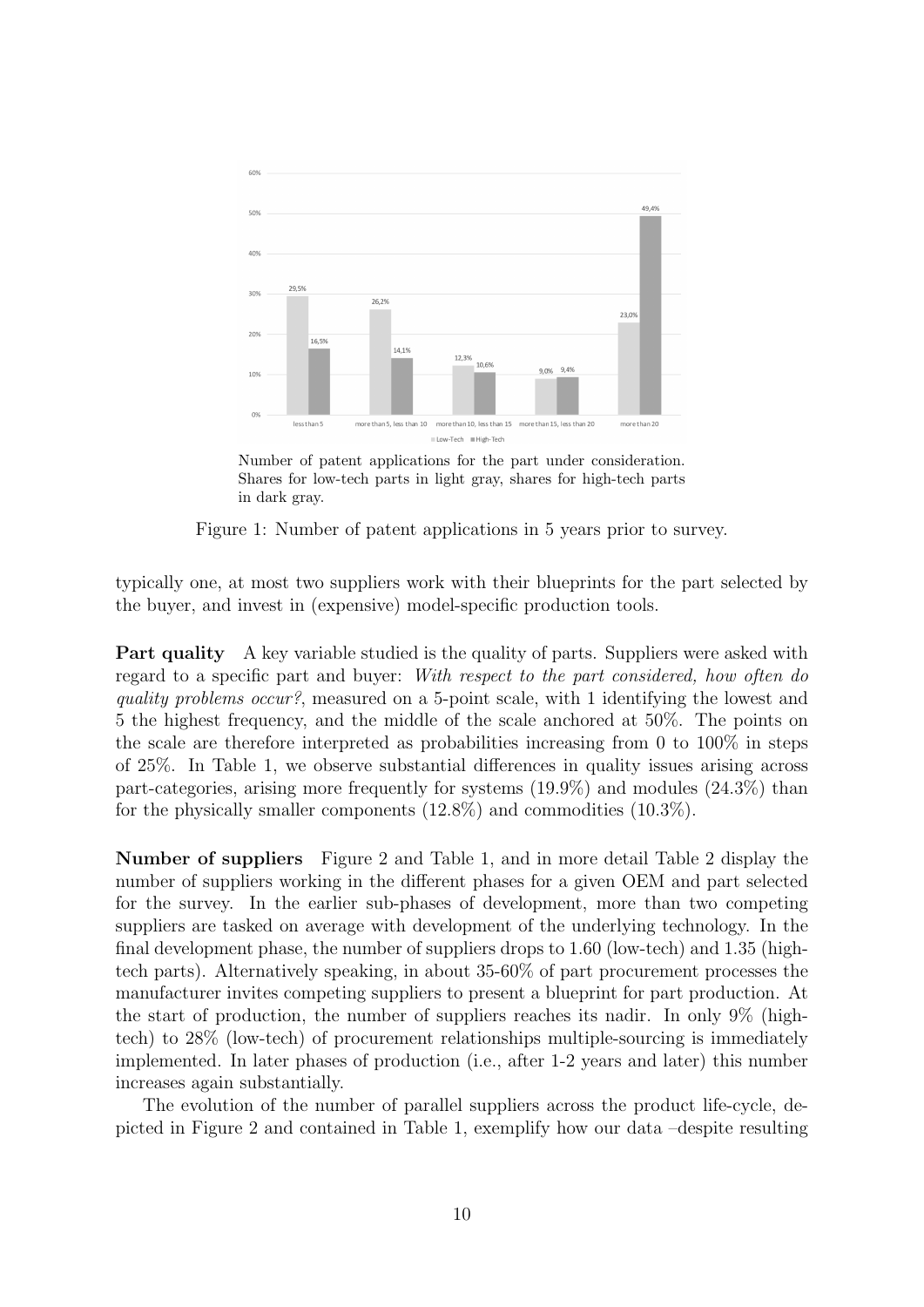|                          |                          |         | Number of suppliers      |                       |
|--------------------------|--------------------------|---------|--------------------------|-----------------------|
| Part description         | Pre-Dev.                 | Dev.    | Ser. Prod.               | German market overall |
| Systems (high tech)      |                          |         |                          |                       |
| Brake system             | 1.8                      | 1.4     | 1.0                      | 11                    |
| Drive assist system      | 3                        | $1.5\,$ | 1.0                      | 9                     |
| Engine cooling system    | 2.7                      | 1.1     | $1.2\,$                  | 9                     |
| HVAC system              | $1.5\,$                  | 1.0     | $\overline{\phantom{0}}$ | $8\,$                 |
| Injection system         | $2.0\,$                  | 1.25    | 1.0                      | 7                     |
| Steering system          | $\sim$                   |         | 1.4                      | 11                    |
| Transmission system      | $3.5\,$                  | 1.0     | $1.0\,$                  | $\bf 5$               |
| Modules (low tech)       |                          |         |                          |                       |
| Axle module              | 1.0                      | 1.3     | 1.5                      | 9                     |
| Body module              |                          | $5.0\,$ | 1.0                      | 9                     |
| Brake module             | $2.0\,$                  | 1.0     | $\overline{a}$           | $8\,$                 |
| Chassis module           | $2.0\,$                  | 1.3     | 1.2                      | $\,6$                 |
| Cockpit                  |                          | 1.0     |                          | $\overline{5}$        |
| Dashboard                |                          |         | 1.0                      | 9                     |
| Filter module            |                          | 1.3     |                          | $15\,$                |
| Gearshift module         | $2.0\,$                  | 1.8     | 1.0                      | 26                    |
| HVAC module              | $2.0\,$                  | 1.4     | 1.0                      | 10                    |
| Piston module            | $\sim$                   | $1.5\,$ | 1.1                      | 3                     |
| Roof module              | $2.0\,$                  | 1.0     | 1.0                      | 34                    |
| Wiper module             | 2.0                      | $1.0\,$ | $1.0\,$                  | $20\,$                |
| Components (high tech)   |                          |         |                          |                       |
| Brake component          | $2.3\,$                  | 1.0     | 1.0                      | 10                    |
| Clutch component         | 2.1                      | 1.2     | 1.0                      | 11                    |
| Drive assist component   | $2.3\,$                  | 1.1     | 1.0                      | 19                    |
| Gearshift component      | $2.0\,$                  | $1.0\,$ | 1.0                      | 32                    |
| HVAC component           |                          | 1.3     | $1.2\,$                  | 13                    |
| Injection component      | $2.5\,$                  | $1.5\,$ | 1.0                      | $8\,$                 |
| Injection component      | $2.5\,$                  | $1.5\,$ | 1.0                      | $8\,$                 |
| Piston component         | $2.5\,$                  | 2.4     | $1.3\,$                  | 5                     |
| Transmission component   | $2.3\,$                  | $1.2\,$ | 1.1                      | 25                    |
| Commodities (low tech)   |                          |         |                          |                       |
| Axle commodity           |                          | 1.0     | 1.3                      | 16                    |
| <b>Bearings</b>          | 1.6                      | 1.9     | $1.3\,$                  | $27\,$                |
| Body commodity           | $2.2\,$                  | 1.0     | 1.0                      | $25\,$                |
| Brake commodity          | 3.0                      | 1.7     | $2.2\,$                  | 22                    |
| Clutch commodity         | $2.0\,$                  | 1.5     | 1.0                      | $12\,$                |
| Engine cooling commodity | $\overline{\phantom{a}}$ | 1.0     | $1.0\,$                  | $18\,$                |
| Gasket commodity         | $1.5\,$                  | $1.7\,$ | $1.3\,$                  | $14\,$                |
| Starter                  | $3.0\,$                  | $3.0\,$ | $1.0\,$                  | $8\,$                 |
| Steering commodity       | $2.5\,$                  | 1.3     | $1.0\,$                  | $8\,$                 |
| Transmission commodity   | $2.0\,$                  | 1.1     | $1.0\,$                  | $50\,$                |
| V-belt                   | $1.5\,$                  | $2.0\,$ | $1.2\,$                  | $17\,$                |

Descriptions of the parts assessed in the benchmarking study sorted by corresponding type; for each part: (average, if applicable) number of suppliers in pre-development, development and series production; last column: overall number of suppliers providing this kind of part in the German market at the time of the survey, according to industry procurement database "Who supplies whom".

Table 2: Descriptives: Types, part descriptions and measures of internal and external competition.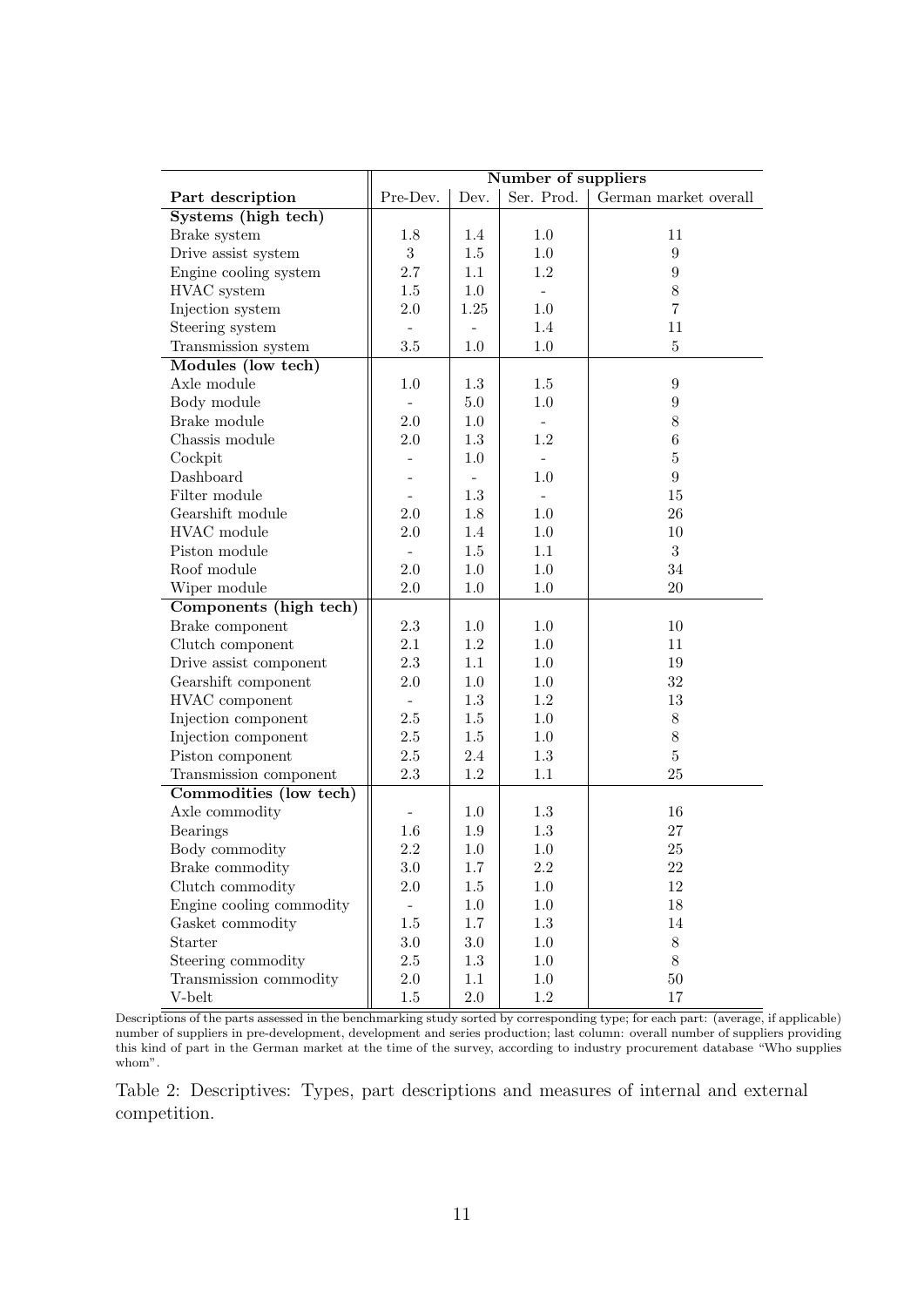

Mean number of suppliers employed by phase of the product lifecycle (black line), and differentiated by low-tech (light-gray) vs. high-tech (dark-gray) parts.

Figure 2: Mean number of parallel or competing suppliers along product lifecycle.

from a cross-sectional survey– is also longitudinal in nature. Pursuant to this, Table 3 shows pairwise correlations between the number of suppliers at the different subphases. Correlations are extremely high within the development and series production sub-phases, while they are substantially lower across the different phases (e.g., development and series production). Below we will focus on three of them: (unspecific) pre-development, the final phase of development resulting in the blueprints, and the start of series production.

The suppliers selected for development are typically compensated their development expenses by a fixed lump sum payment that covers only a fraction of costs, and by a mark-up on parts delivered to the buyer in the course of production. Table 1 contains the suppliers' view of compensation shares through the two channels. Between 69% (commodities) and 88% (systems) of development costs are absorbed by the OEMs in total through the two channels. From the perspective of the OEMs, these numbers are substantially higher, ranging from 96% (components) to 110% (systems). The difference is likely due to differing attributions of model and buyer-specific development expenses. Both suppliers and buyers agree, though, on the share of compensation that is attributable to lump-sum vs. markups: Lump-sum payments contribute 34% of total compensation according to suppliers (33% according to OEMs), mark-ups on parts produced 66% (67% according to OEMs). In view of this, cuts in the volume procured are costly to any supplier. This will be a major focus below.

Towards extending our picture of buyer-supplier relationships by part categories, we merged our benchmarking data with a separate commercial database, "Who supplies whom" (WSW) collected by [supplierbusiness.com.](http://supplierbusiness.com/) Based on reports by industry participants, this database records actual part and model specific supply relationships between manufacturers-supplier pairs. We use them to specify the number suppliers by part rel-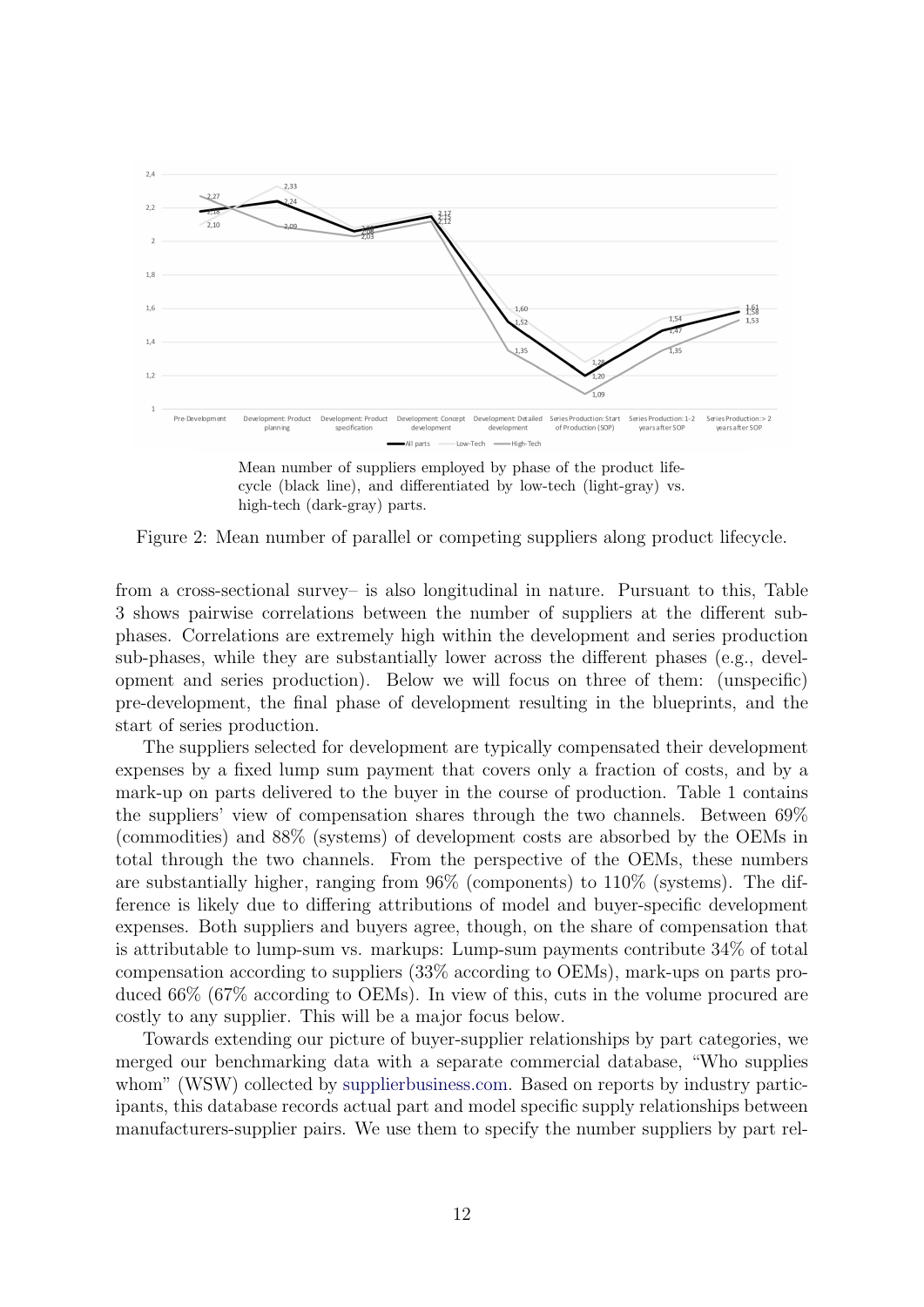| Variables                                                                                                                  | $\bigoplus$                               | $\widehat{c}$                                                                | $\odot$                                         | $\bigoplus$                                     | $\widehat{E}$                                   | $\odot$            | $\left(\frac{1}{2}\right)$ | $\begin{array}{c} \circ \\ \circ \end{array}$ |
|----------------------------------------------------------------------------------------------------------------------------|-------------------------------------------|------------------------------------------------------------------------------|-------------------------------------------------|-------------------------------------------------|-------------------------------------------------|--------------------|----------------------------|-----------------------------------------------|
|                                                                                                                            |                                           |                                                                              |                                                 |                                                 |                                                 |                    |                            |                                               |
| (1) Pre-Development                                                                                                        | 1,00                                      |                                                                              |                                                 |                                                 |                                                 |                    |                            |                                               |
| $(p$ -level)                                                                                                               |                                           |                                                                              |                                                 |                                                 |                                                 |                    |                            |                                               |
| planning<br>(2) Development: Product                                                                                       | 0.463                                     | 1,000                                                                        |                                                 |                                                 |                                                 |                    |                            |                                               |
| (p-level)                                                                                                                  | (0.000)                                   |                                                                              |                                                 |                                                 |                                                 |                    |                            |                                               |
| specification<br>(3) Development: Product                                                                                  | 0.443                                     | 0.861                                                                        | 1,000                                           |                                                 |                                                 |                    |                            |                                               |
| (p-level)                                                                                                                  |                                           | (0.000)                                                                      |                                                 |                                                 |                                                 |                    |                            |                                               |
| development<br>(4) Development: Concept                                                                                    | $\left(0.000\right)$ $0.200$              |                                                                              | 770.0                                           | 1,000                                           |                                                 |                    |                            |                                               |
| (p-level)                                                                                                                  | $\left(0.037\right)$ $0.434$              | $\begin{array}{c} 0.658 \\ (0.000) \\ 0.408 \\ (0.000) \\ 0.336 \end{array}$ |                                                 |                                                 |                                                 |                    |                            |                                               |
| development<br>(5) Development: Detailed                                                                                   |                                           |                                                                              | $\begin{array}{c} (0.000) \\ 0.441 \end{array}$ | 0.601                                           | 1,000                                           |                    |                            |                                               |
| $(p$ -level)                                                                                                               | $\left(0.000\right)$ $\left(0.412\right)$ |                                                                              | $\begin{array}{c} (0.000) \\ 0.319 \end{array}$ |                                                 |                                                 |                    |                            |                                               |
| of production<br>(6) Ser. Production: Start                                                                                |                                           |                                                                              |                                                 | $\begin{array}{c} (0.000) \\ 0.255 \end{array}$ | 0.519                                           | 1,000              |                            |                                               |
| $(p$ -level)                                                                                                               |                                           |                                                                              | $\left( 0.001\right)$ $0.328$                   |                                                 |                                                 |                    |                            |                                               |
| (7) Ser. Production: 1-2 years after SOP                                                                                   | $(0.000)$<br>0.379                        | $\begin{array}{c} (0.001) \\ 0.344 \end{array}$                              |                                                 | $\begin{array}{c} (0.003) \\ 0.337 \end{array}$ | $\begin{array}{c} (0.000) \\ 0.597 \end{array}$ | 0.790              | 1,000                      |                                               |
| $(p-level)$                                                                                                                | (0.000)                                   |                                                                              | $\left(0.000\right)$ $0.321$                    | $\left( 0.000\right)$ $\left( 0.300\right)$     | $\begin{array}{c} (0.000) \\ 0.578 \end{array}$ | $(0.000)$<br>0.729 |                            |                                               |
| rears after SOP<br>(8) Ser. Production: $> 2 y$                                                                            | 0.436                                     | $(0.000)$<br>$0.359$                                                         |                                                 |                                                 |                                                 |                    | 0.930                      | 1,000                                         |
| $(p-level)$                                                                                                                | (0.000)                                   | (0.000)                                                                      | (0.001)                                         | (0.000)                                         | (0.000)                                         | (0.000)            | (0.000)                    |                                               |
| between number of suppliers employed at the various phases of the part life-cycle.<br>Pairwise correlations (and p-values) |                                           |                                                                              |                                                 |                                                 |                                                 |                    |                            |                                               |

Table 3: Correlation between the different observed numbers of suppliers across phases (p-values in parentheses). Table 3: Correlation between the different observed numbers of suppliers across phases (p-values in parentheses).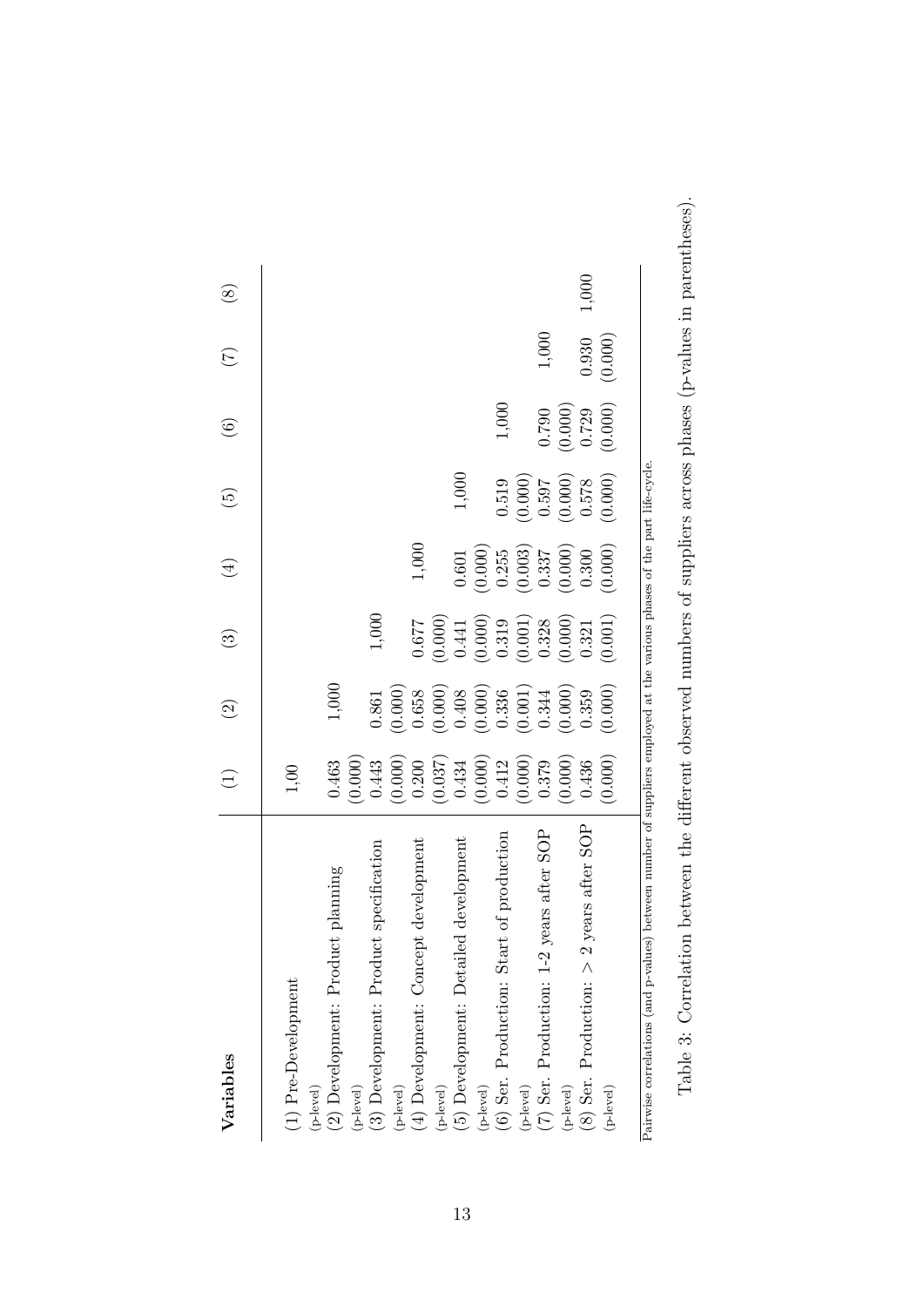evant to the German market overall at the time of the survey. The last column of Table 2 contains the numbers.

#### 3.2 A measure of trust

Selection Central to our analysis is how we measure relationship-specific trust between suppliers and buyers in the German automotive industry. We consider trust in a counterpart as a belief with regard to the counterpart's type. In particular, higher trust implies a lower subjective probability of experiencing opportunistic behavior by the party in question –or equivalently, in higher value placed on future interactions with the counterpart.<sup>21</sup> The industry context and the underlying motivation for the benchmarking study allow us to be very specific concerning the types of opportunistic behavior that should be conducive (or detrimental) to trust.

For each phase of the part's life-cycle (pre-development, development, production), the questionnaire included the question Evaluate the role each of the following factors for the automotive producer's supplier selection, followed by a number of factors, with importance to be evaluated on a six point scale from 1 (no relevance) to 6 (very important). The response of central interest for our study is to the factor Mutual trust between the buyer and the supplier. Therefore, we have up to three evaluations at different phases of the development and production process of how mutual trust contributed to the selection of the supplier for that part, which we can consider as a relationshipand part-specific trust variable.

We use the mean of the responses, and refer to the resulting variable as the "trust index". Constructing our central variable this way has several advantages. It covers different sub-phases of the product life cycle and thus represents the views of multiple representatives of a particular supplier. Also, it was addressed at all suppliers, as opposed to other measures discussed below that were only addressed at subsets of the suppliers, e.g., those who initiated the development process themselves.

Before a verification of our trust measure below we briefly discuss observed variation in that measure across part categories and across buyers. As to variation across parts categories, one could expect that trust is more important for complex high-tech parts whose development and production requires more know-how by the supplier. This is not reflected in our data. Table 4 displays the means for the four types systems (4.82, std. dev. 0.79), modules (4.83, std. dev. 0.71), components (4.89, std. dev. 0.72) and commodities (4.80. std. dev. 0.87). The means and standard deviations are almost identical and cannot be statistically distinguished.

The variation in the trust measure across buyers is summarized in Figure 3. On the one hand, the trust measure varies only insignificantly across buyers considering the observed means. On the other hand, for each buyer there is substantial variation of the measure across relationships with different suppliers. More than that, the example of a given large supplier (black dots) further shows that, even for a given supplierbuyer pair, trust may vary substantially across the individual part types supplied in this

<sup>21</sup>This is akin to the notion introduced by Gambetta (1988) and endorsed by Williamson (1993). For a more recent definition, see Cabral (2005).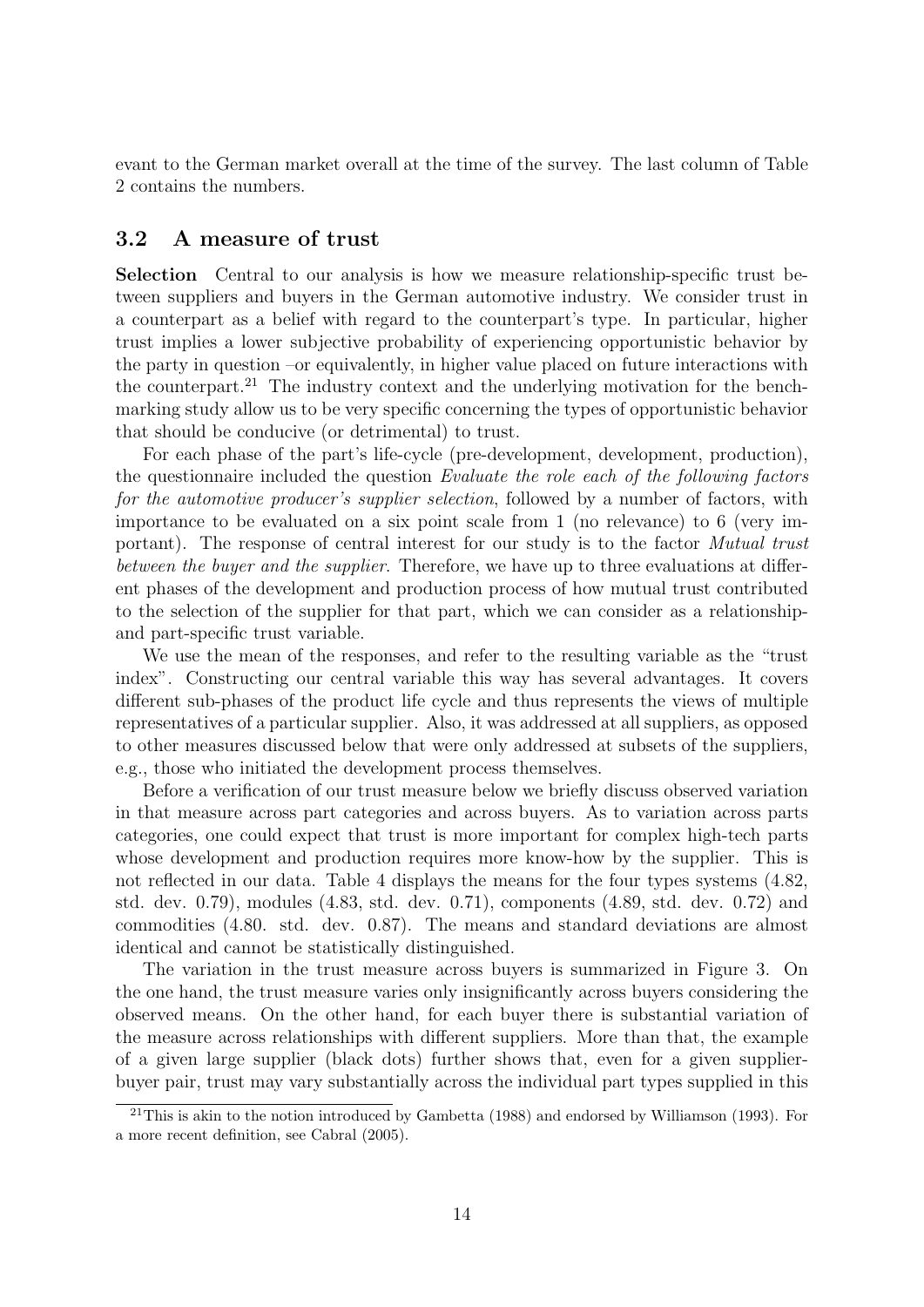| Variable          | Mean (Std. Dev.) | Min    | Max            | Obs. |
|-------------------|------------------|--------|----------------|------|
| Overall           |                  |        |                |      |
| Trust index       | 4.83(.79)        | 1.5    | 6              | 296  |
| Trust index $(n)$ | $-.63(1.06)$     | $-4$   | 2.7            | 295  |
| <b>Systems</b>    |                  |        |                |      |
| Trust index       | 4.82(.79)        | 3.2    | 6              | 43   |
| Trust index $(n)$ | $-.70(0.95)$     | $-2.5$ | 1              | 43   |
| <b>Modules</b>    |                  |        |                |      |
| Trust index       | 4.83(.71)        | 3.1    | 6              | 62   |
| Trust index $(n)$ | $-.61(1.09)$     | $-2.6$ | $\overline{2}$ | 62   |
| Components        |                  |        |                |      |
| Trust index       | 4.89 $(.72)$     | 3      | 6              | 72   |
| Trust index $(n)$ | $-.63(1.04)$     | $-3$   | 2.7            | 71   |
| <b>Systems</b>    |                  |        |                |      |
| Trust index       | 4.80(.87)        | 1.5    | 6              | 119  |
| Trust index $(n)$ | $-.63(1.10)$     | -4     | 2.3            | 119  |

Trust indices by type of product. Trust index  $=$  arithmetic mean of the available responses to the question: Please evaluate the importance of mutual trust between the supplier and OEM for the OEM's supplier selection, rated on a six point scale from 1 (no relevance) to 6 (very important) across the three phases pre-development, development and series production. Trust index  $(n) =$  normalized trust index: mean of differences between importance of mutual trust and importance of price.

Table 4: Trust index summary statistics

relationship: The typical buyer's procurement officers are individually responsible for specific parts, or part groups, and variation in buyer behavior can be expected across parts even towards a given supplier, reflecting in particular the intensity of supply-side competition.

Verification The questions regarding trust were central to the entire benchmarking study, and thus were developed and discussed most intensely in the steering committee. Still, there could be alternative interpretations of the questions, potentially resulting in measurement error: In particular, respondents might state that trust is important for the relationship in principle (so that we measure a high value), while consider it to be lacking in practice (which we would not observe). Whether this interpretation matters is revealed by relating the responses to further trust questions included in the questionnaire, that link trust directly to behavior on key topics: What is the importance of trust for your firm's decision to initialize a pre-development with the OEM? and How do you evaluate mutual trust between OEM and supplier with respect to honoring each other's intellectual property rights? Both of these measures are highly correlated with the trust index (0.43, p-value 0.000; 0.47, p-value 0.000), which supports our interpretation of the measure.

To further test the validity of the measure, we make use of the longitudinal aspects of the survey, related to buyer behavior in the past that should be detrimental (five items)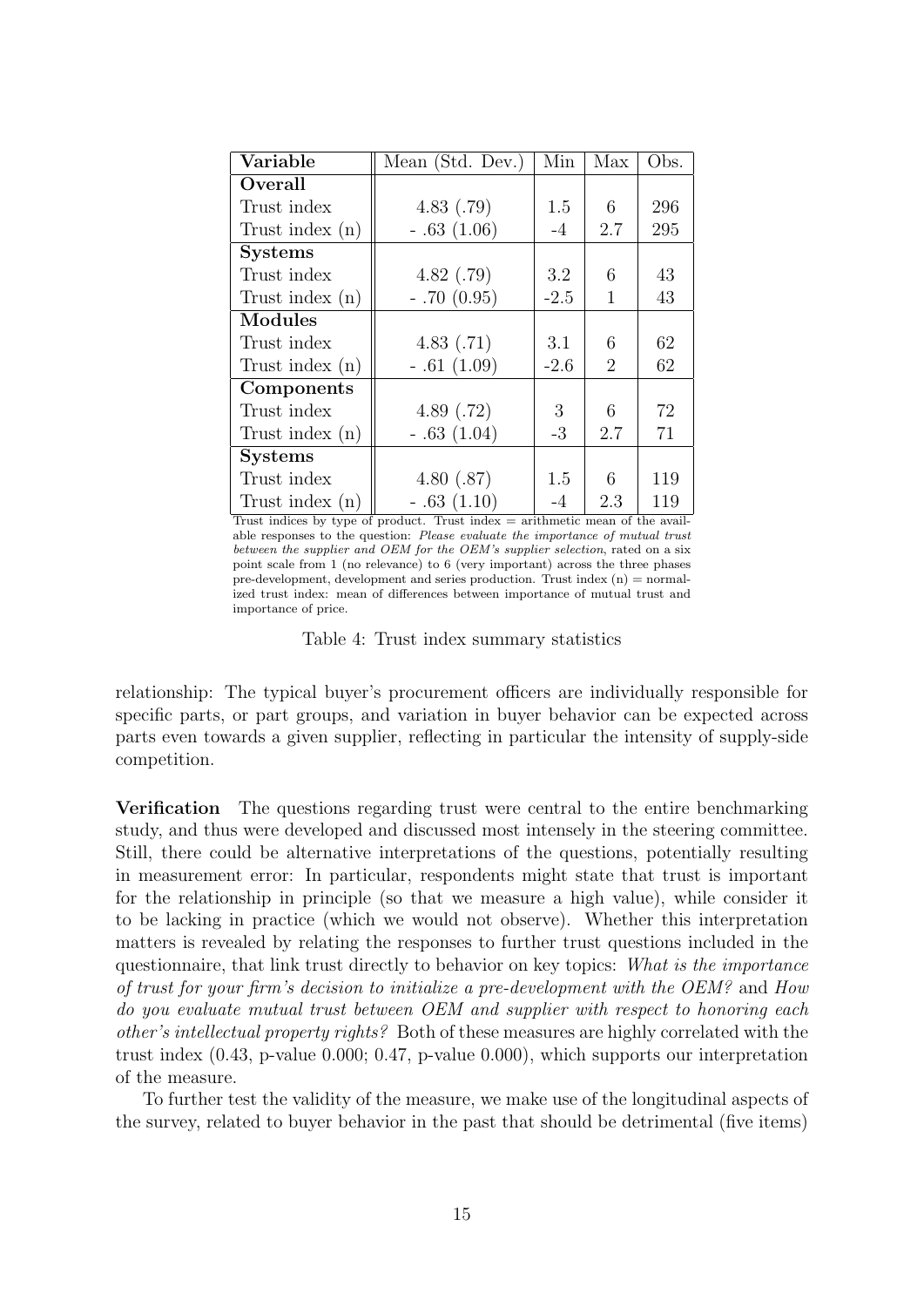

Assessments of importance of trust in part-specific buyer-supplier relationship (supplier's perspective). Assessments by a large supplier in solid black dots. Confidence interval of suppliers' assessments in gray.

Figure 3: Variation in the trust measure.

or beneficial (one item) to the supplier's trust. For pre-development and development, respectively, suppliers were asked to assess the frequency of conflicts with the buyer with regard to the supplier's IPR, as well as how often supplier IPR were leaked in the past by the buyer to competing suppliers, resulting in four different items related to pre-development and development phases.<sup>22</sup> Answers are along a five-point scale, with option three anchored at "about 50% of cases", so that we are able to convert the answers to frequencies.

Table 1 shows that passing on IPR without the supplier's consent occurs frequently, both in the earlier and in the later phase of development. It is reported for between 30% and 44% of all part-relationships. Not every such act is associated with conflict between the OEM and the supplier, especially at the early stage in pre-development. At the stage of development in which the blueprint is generated, the correlation between IPR pass-on by the buyer and buyer-seller IPR conflicts is far larger (0.51 in development vs. a significantly lower 0.18 in pre-development). This behavior is not necessarily less problematic in the earlier phase, however. It might just be more difficult to prove, due to the lack of a blueprint. At any rate, each of these four variables is associated with opportunistic, Lopez-type behavior that should be detrimental to trust.

Two further survey items, related to suppliers' compensation, capture aspects of confrontational procurement strategy. First, for the series production phase, respondents were asked to evaluate  $(e)$  the frequency of price renegotiations (demands for rebates) in the past by the buyer. Prices are typically negotiated at the outset of a relationship

<sup>&</sup>lt;sup>22</sup>Note that in the desire to maintain the relationship, suppliers tend not to enforce the IPRs in court.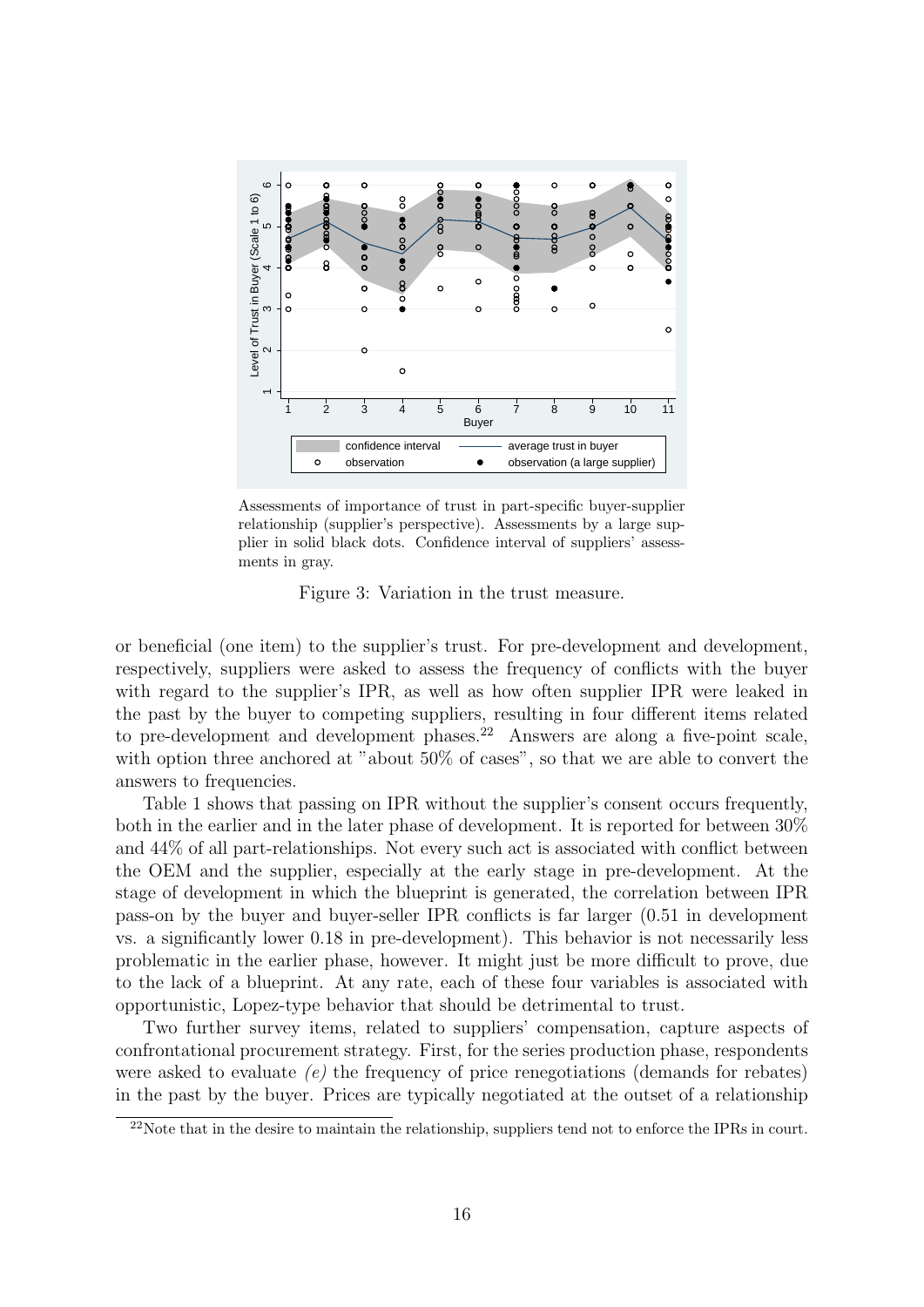to vary across quantity intervals produced. It is a clear indication for opportunistic behavior if an OEM demands further rebates beyond what is contractually agreed. This is reported for between a quarter and a third of part-relationships. At the positive end of the spectrum, respondents were also asked to assess  $(f)$  to which extent the buyer was willing to assist in case of unexpected development cost overruns in the past. Opposite of opportunistic behavior, this can be interpreted as the buyer investing in the future relationship.

For the four IPR-measures and the demands for rebates, we expect a negative correlation with a relationship-specific trust measure. For the final measure (risk-sharing), we expect a positive correlation. Given the structure of the questionnaire, we can add a seventh prediction: Next to the role of mutual trust, respondents also evaluated the role that price played in the selection process. Opportunistic confrontational procurement practices are driven by the incentive to cut costs and supplier prices. This should be captured by the role that prices played in the supplier selection process. We use this relationship in two different ways: First, if this holds, the relationship between the role of trust and the role of price should be negative. Second, we construct a "normalized" trust index as an alternative trust measure, by subtracting the evaluation of the role of price from the evaluated role of trust. This captures the role of trust relative to price in supplier selection. (See Table 4 for descriptives).

Table 5<sup>23</sup> exhibits regressions of the trust index onto each of the seven measures of interest. We control for potentially confounding factors, in particular the type of product in question, the suppliers' revenues as a proxy for size and bargaining power, and the number of suppliers offering this type of product in the German market at the time of the questionnaire (N).

The pattern is clear and unambiguous: Reported Lopez-type opportunistic behavior in the past is associated with significant and substantial reductions of the trust index.Vice versa, sharing the development risk by the OEM has a significant positive association with the trust index. Further, the results in column (7) of Table 5 indicate that there is in fact a tension between the roles of trust and price in supplier selection. This makes us confident that the trust index does measure what we are interested in.

### 4 Empirical Results

In this section, we study how the identified trust measure is related to quality issues and competition in part procurement, and separately analyze robustness and alternative causalities. We finally study the relationship between competition and quality issues as well as supplier compensation.

<sup>&</sup>lt;sup>23</sup>In the Online Appendix, we also present the results for the normalized trust index; they are qualitatively identical.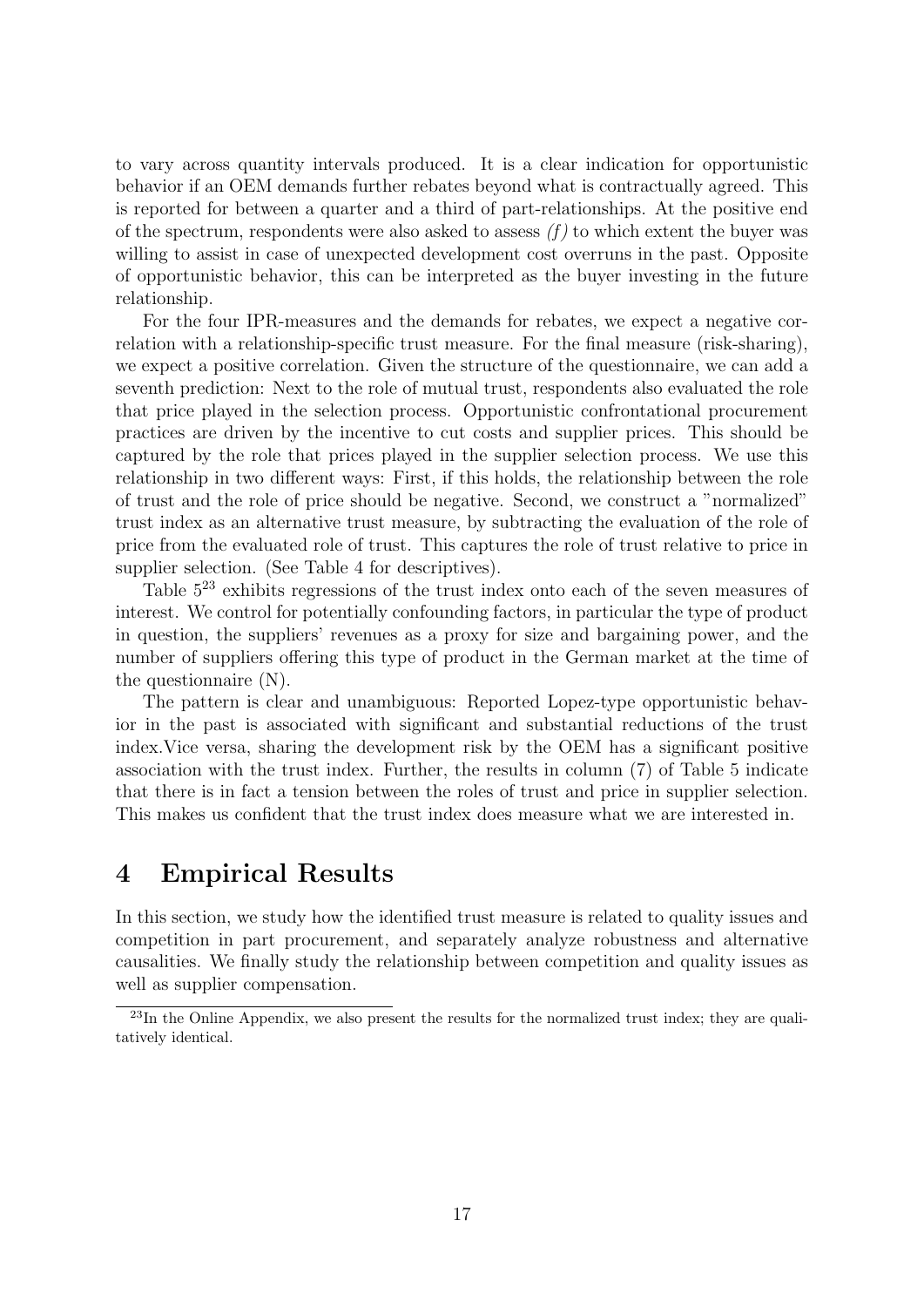| Variables                    |                               |                         |                       | <b>Trust Index</b>      |                        |                         |                       |
|------------------------------|-------------------------------|-------------------------|-----------------------|-------------------------|------------------------|-------------------------|-----------------------|
| IPR Conflicts PD             | (1)<br>$-0.470***$<br>(0.124) | $\overline{(2)}$        | $\overline{(3)}$      | $\overline{(4)}$        | $\overline{(5)}$       | $\overline{(6)}$        | (7)                   |
| IPR pass-on PD               |                               | $-0.273***$<br>(0.0671) |                       |                         |                        |                         |                       |
| Risk sharing                 |                               |                         | $0.134**$<br>(0.0651) |                         |                        |                         |                       |
| <b>IPR Conflicts DEV</b>     |                               |                         |                       | $-0.231***$<br>(0.0666) |                        |                         |                       |
| IPR pass-on DEV              |                               |                         |                       |                         | $-0.132**$<br>(0.0541) |                         |                       |
| Lump-sum rebates             |                               |                         |                       |                         |                        | $-0.165***$<br>(0.0520) |                       |
| Role of Price                |                               |                         |                       |                         |                        |                         | $-0.241**$<br>(0.120) |
| supplier revenues (bln)      | 0.005<br>(0.006)              | 0.004<br>(0.004)        | 0.007<br>(0.004)      | $0.011**$<br>(0.005)    | 0.008<br>(0.005)       | $0.008*$<br>(0.004)     | 0.014<br>(0.009)      |
| $#$ suppliers overall        | $-0.001$<br>(0.006)           | $-0.001$<br>(0.004)     | 0.000<br>(0.005)      | 0.002<br>(0.004)        | 0.003<br>(0.004)       | $-0.005$<br>(0.005)     | $-0.001$<br>(0.006)   |
| product type<br>system $(D)$ |                               |                         |                       | reference category      |                        |                         |                       |
|                              |                               |                         |                       |                         |                        |                         |                       |
| module $(D)$                 | 0.069<br>(0.313)              | 0.106<br>(0.170)        | 0.116<br>(0.194)      | 0.009<br>(0.256)        | $-0.011$<br>(0.284)    | 0.171<br>(0.210)        | 0.196<br>(0.319)      |
| component $(D)$              | 0.062<br>(0.218)              | 0.201<br>(0.154)        | 0.227<br>(0.167)      | 0.027<br>(0.224)        | 0.131<br>(0.237)       | 0.170<br>(0.189)        | 0.170<br>(0.310)      |
| commodity $(D)$              | 0.027                         | $-0.037$                | 0.109                 | $-0.138$                | $-0.017$               | 0.154                   | 0.244                 |
|                              | (0.229)                       | (0.183)                 | (0.197)               | (0.238)                 | (0.253)                | (0.201)                 | (0.285)               |
| const                        | 5.431                         | 5.350                   | 4.398                 | 5.253                   | 4.973                  | 5.059                   | 5.815                 |
|                              | (0.269)                       | (0.237)                 | (0.216)               | (0.282)                 | (0.261)                | (0.218)                 | (0.694)               |
| Observations                 | $\overline{121}$              | 241                     | $\overline{220}$      | 179                     | 159                    | 193                     | 126                   |
| R-squared                    | 0.143                         | 0.121                   | 0.033                 | 0.087                   | 0.068                  | 0.093                   | 0.059                 |

Dependent variable: Trust index; coefficients and (p-values) reported; robust standard errors clustered at level of buyer-seller pairs. PD = Pre-development; DEV = Development; \* sign. at 10%; \*\* sign. at 5%; \*\*\* sign. at 1%.

Table 5: Determinants of the Trust Index: OLS regressions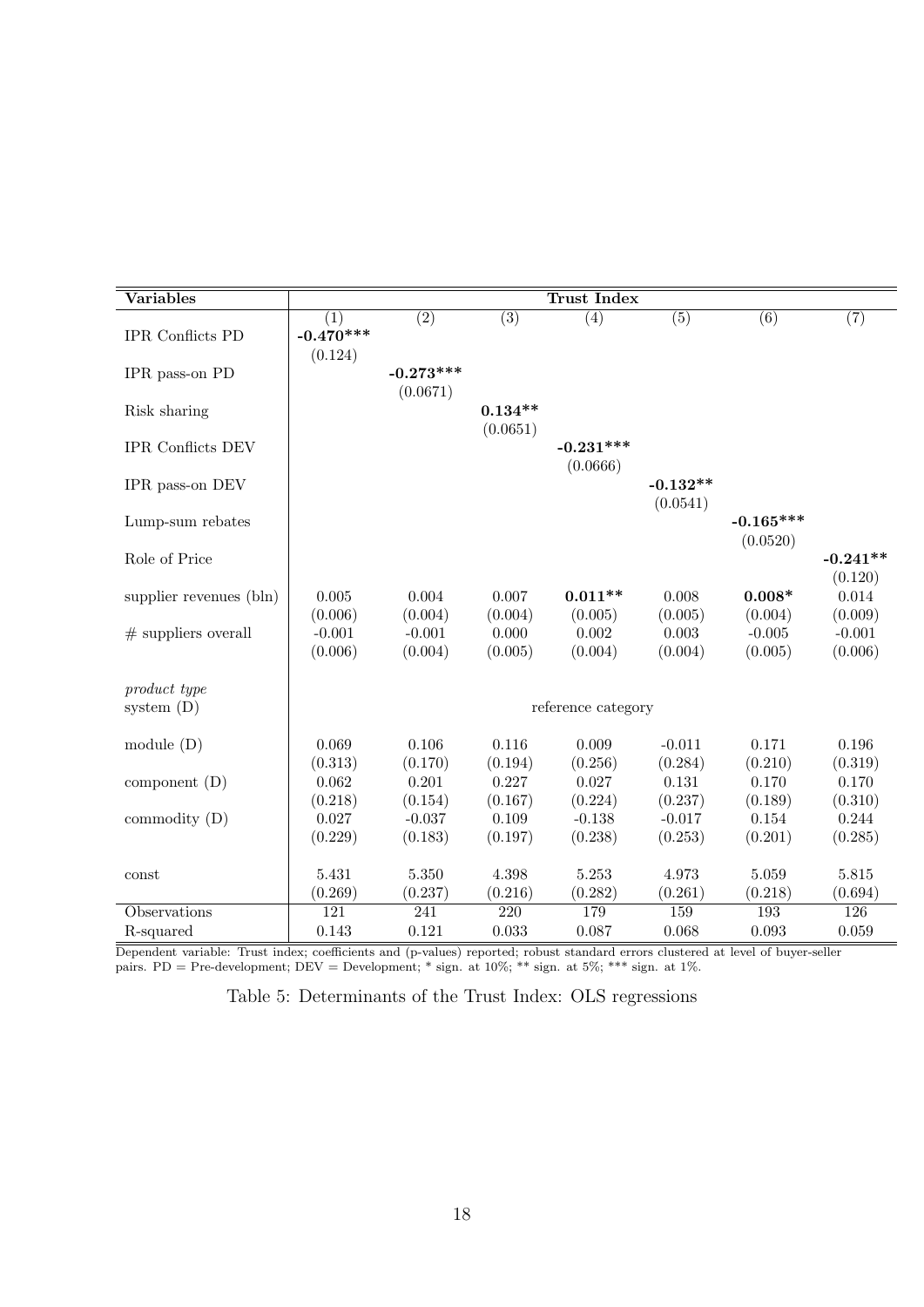#### 4.1 Trust and quality

The quality of individual parts is a strategic concern for manufacturers. Part quality contributes to and determines the quality and utility of the final product. It is typically not precisely observable for researchers, unless it leads to recalls of vehicles. Yet our questionnaire response provides us with a measure that is generally not observable to outsiders.

When trying to empirically assess quality issues, difficulties typically arise as (a) observed failure rates of automobiles often cannot be linked to individual parts, (b) quality problems found and solved before the parts are installed are not reported at all, and (c) buyer diligence or skill in assembling the final product may affect the contribution of a part to overall quality. Our responses are relationship and part-specific, which immediately solves (a). To overcome issue (b), the question in the survey was phrased as quality problem regarding the part, not the final product. Buyer complementary effort or skill is addressed by introducing a dummy for each of the eleven buyers in our regressions, that captures the buyer's effect on quality, taking care of issue (c). However, selfreporting of problems by suppliers –though anonymous– may lead to under-reporting. Assuming that more trust would lead to a higher likelihood of admitting problems in the questionnaire, we would only underestimate the actual effect.

As we will make use of below, part quality is an outcome of unobserved investment and effort by the supplier, a standard interpretation in the literature (Taylor and Wiggins, 1997; Womack et al., 1991). After controlling for factors such as part type (failure rates increasing in part complexity), market characteristics (failure rates driven down by competition), supplier size (more resources and capabilities) and buyer identity (buyer engagement in complementary investment), the remaining variation in observed part failures should be strongly associated with the supplier's effort and investment.

Our baseline specification is

$$
y_{ijs} = \beta * x_{ijs} + \gamma * Z_{ijs} + \kappa + \alpha_j + \epsilon_{ijs},\tag{1}
$$

where  $y_{ijs}$  is the frequency of quality problems arising for part i supplied to buyer j by supplier s,  $x_{ijs}$  is the related trust measure  $Z_{ijs}$  are control variables,  $\kappa$  is a constant, and  $\alpha_i$  a buyer fixed-effect. As motivated above, the control variables include dummies for the part type, the supplier's revenues in 2007 as a measure of size and market power, as well as the number of external competitors in Germany, N, derived from the WSW database. We estimate a fractional probit model taking the non-linear nature of the dependent variable into account as well as an OLS specification as a reference (results reported in the online appendix). As in all following specifications, we estimate robust standard errors clustered at the level of buyer-seller pairs.<sup>24</sup>

Table 6 contains the results. Columns 1 (without) and 2 (with buyer fixed effects) show that higher levels of trust are associated with significantly fewer quality problems. Neither supplier size nor number of competitors supplying the given part matter.

<sup>&</sup>lt;sup>24</sup>All results are robust to alternative specifications of clusters, in particular clustering at the level of buyer and part-type to account for procurement strategies.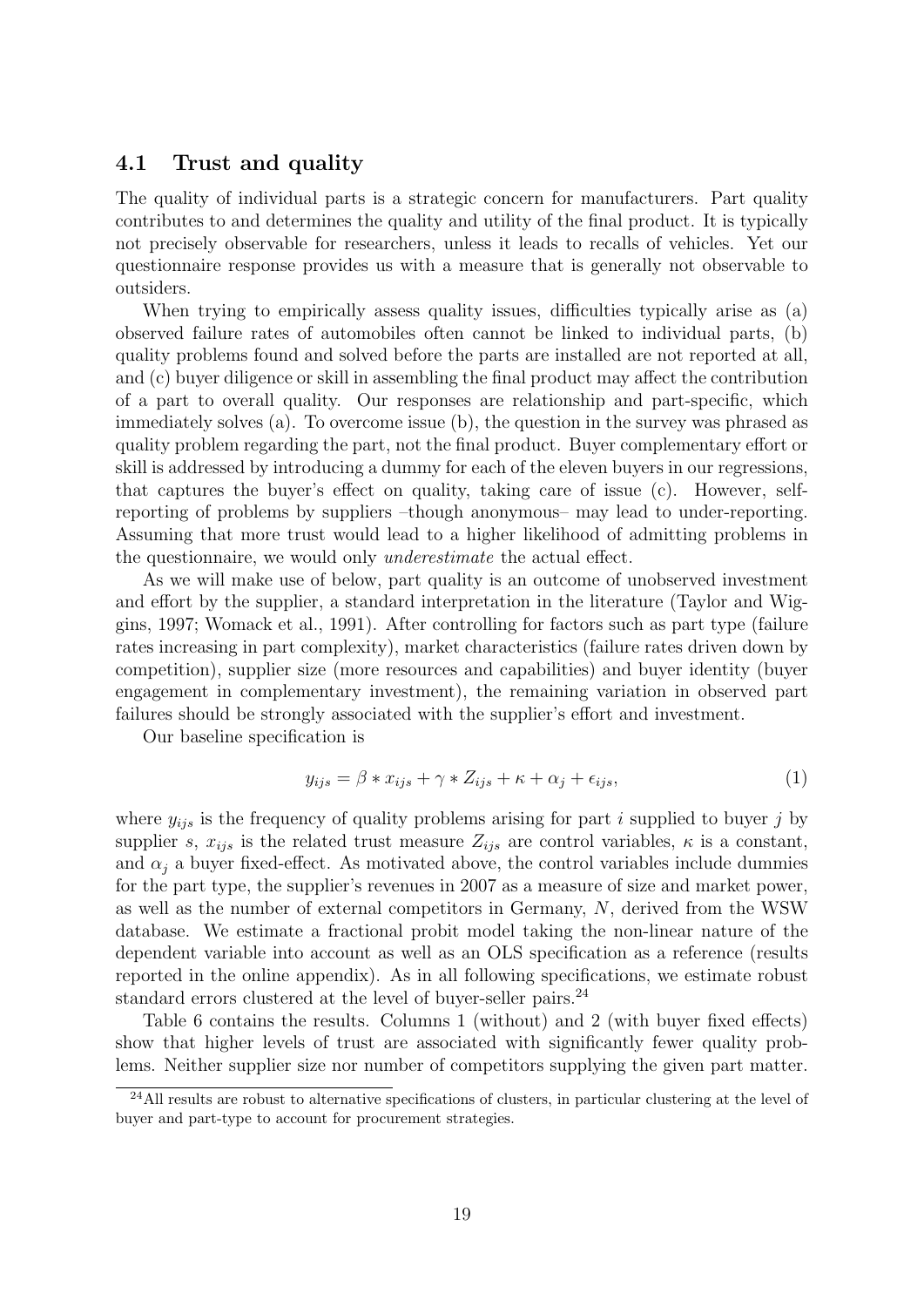| <b>Variables</b>                   |            |             | <b>Frequency of Quality Problems</b><br><b>Fractional Probit</b> |                  |                  |
|------------------------------------|------------|-------------|------------------------------------------------------------------|------------------|------------------|
|                                    |            |             |                                                                  |                  |                  |
|                                    | (1)        | (2)         | $\overline{(3)}$                                                 | $\overline{(4)}$ | $\overline{(5)}$ |
| Trust index                        | $-0.034**$ | $-0.043***$ |                                                                  |                  |                  |
|                                    | (0.015)    | (0.016)     |                                                                  |                  |                  |
| Trust index (low-tech)             |            |             | $-0.050***$                                                      |                  |                  |
|                                    |            |             | (0.018)                                                          |                  |                  |
| Trust index (high-tech)            |            |             | $-0.028$                                                         |                  |                  |
|                                    |            |             | (0.033)                                                          |                  |                  |
| Trust index (low dev. costs)       |            |             |                                                                  | $-0.012**$       |                  |
|                                    |            |             |                                                                  | (0.006)          |                  |
| Trust index (high dev. costs)      |            |             |                                                                  | $-0.003$         |                  |
|                                    |            |             |                                                                  | (0.006)          |                  |
| Trust index (below median patents) |            |             |                                                                  |                  | $-0.016**$       |
|                                    |            |             |                                                                  |                  | (0.008)          |
| Trust index (above median patents) |            |             |                                                                  |                  | $-0.018**$       |
|                                    |            |             |                                                                  |                  | (0.007)          |
|                                    |            |             |                                                                  |                  |                  |
| product type                       |            |             |                                                                  |                  |                  |
| system $(D)$                       |            |             | reference category                                               |                  |                  |
|                                    |            |             |                                                                  |                  |                  |
| module $(D)$                       | $-0.028$   | $-0.032$    | 0.083                                                            | $-0.021$         | $-0.028$         |
|                                    | (0.083)    | (0.084)     | (0.210)                                                          | (0.051)          | (0.051)          |
| component $(D)$                    | $-0.165**$ | $-0.175**$  | $-0.145***$                                                      | $-0.155***$      | $-0.146***$      |
|                                    | (0.0768)   | (0.0763)    | (0.0550)                                                         | (0.0529)         | (0.0514)         |
| commodity $(D)$                    | $-0.177**$ | $-0.183**$  | $-0.0531$                                                        | $-0.170***$      | $-0.178***$      |
|                                    | (0.0734)   | (0.0754)    | (0.207)                                                          | (0.0508)         | (0.0514)         |
| supplier_revenues (bln)            | $-0.00123$ | $-0.00135$  | $-0.00124$                                                       | $-0.00173$       | $-0.00143$       |
|                                    | (0.00153)  | (0.00134)   | (0.00141)                                                        | (0.00151)        | (0.00146)        |
| $\mathbf N$                        | 0.00104    | 0.00105     | 0.00106                                                          | 0.00152          | 0.00149          |
|                                    | (0.00106)  | (0.00106)   | (0.00107)                                                        | (0.00104)        | (0.00112)        |
|                                    |            |             |                                                                  |                  |                  |
| Buyer-FE $(11)$                    | no         | yes         | yes                                                              | yes              | yes              |
| $#$ observations                   | 126        | 126         | 126                                                              | 126              | 126              |

Dependent variable: Frequency of quality problems arising (in percent). Avg. marginal effects and (std.err.) reported. Robust standard errors clustered at level of buyer-seller pairs. \* sign. at 10%; \*\* sign. at 5%; \*\*\* sign. at 1%.

Table 6: Trust and quality issues (proxy for investment): Fractional Probit results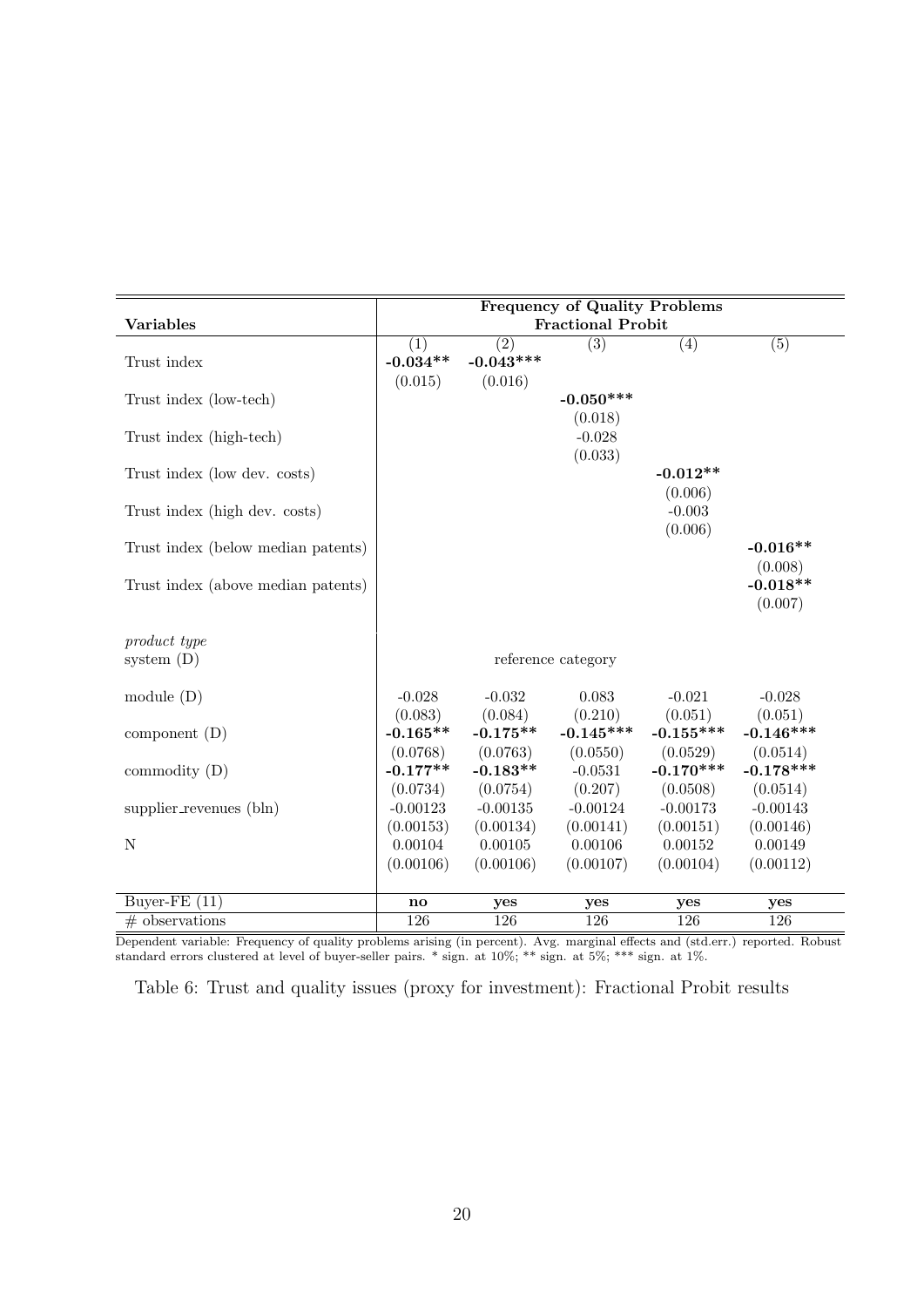For larger parts (systems and modules), the type dummies show that quality problems arise with significantly and substantially higher frequency. Including buyer dummies strengthens the relationship in focus. In the absence of buyer fixed effects, the strength of the trust/quality (or the suppliers' investment) relationship is underestimated. This indicates that a trusting buyer invests more in quality.

According to the estimates, the incidence of quality issues per standard deviation of the trust index (0.79, Table 4) is between 2.77 and 3.95 percentage points lower, compared to the observed average incidence of quality issues of 14.1%. A one standard deviation increase in the trust index would therefore be associated with a reduction in the incidence of quality issues of between 19.6% and 28,0% relative to the average rate.

Columns 3 to 5 of Table 6 provide more detail. Is, as one might expect, the strength of the relationship relevant primarily for the high-tech rather than the low-tech parts? In column 3, we interact the trust index with the relevant indicator variable. It shows, perhaps surprisingly, that the relationship between trust and quality continues to matter significantly only for low-tech parts. For high-tech parts, the coefficient is half the size and not even close to significant.

Does the pattern still hold when we account for the substantial differences in embedded research and development between low- and high-tech parts? Recall that low-tech and high-tech parts differ especially w.r.t. R&D-efforts, but less so w.r.t. patenting intensity. Now, patented research (R) differs from development (D) effort embedding the part into a specific car model. IPR embedded in patents can be enforced in court, while relationship-specific development efforts embedded in the proprietary blueprint cannot.<sup>25</sup> Furthermore, patents contain public information that is transferable at low cost, while the experience in development effort is not.

We thus define variables indicating whether a part is associated with a higher or lower number of patents than the median, and with a development cost share of total costs above or below the observed median. In column 4 we interact trust with the development cost, and in column 5 with the patent indicator. As the coefficients in the latter are almost identical, the difference in patent protection cannot be responsible for the difference in results by part groups. The trust/quality association is significant only when the development cost share is relatively low. With our theoretical model, we will provide explanations for this perhaps puzzling finding.

#### 4.2 Trust and quality: causality and robustness

What about causality in the observed association between trust and quality? Quality problems, typically caused by under-investment, could impose a burden on mutual trust especially on the buyer-side. This could be further exacerbated by some form of legal confrontation. However, quality issues are not related to empirical observations of legal conflict between suppliers and buyers. In 99.5% of our part-specific relationships the respondents report relationship histories without any legal conflict.

<sup>25</sup>However, even if patented, the supplier's IPRs are much less well protected than one might expect, which is reflected by buyers passing on supplier IPRs in about 31% of the observed development relationships.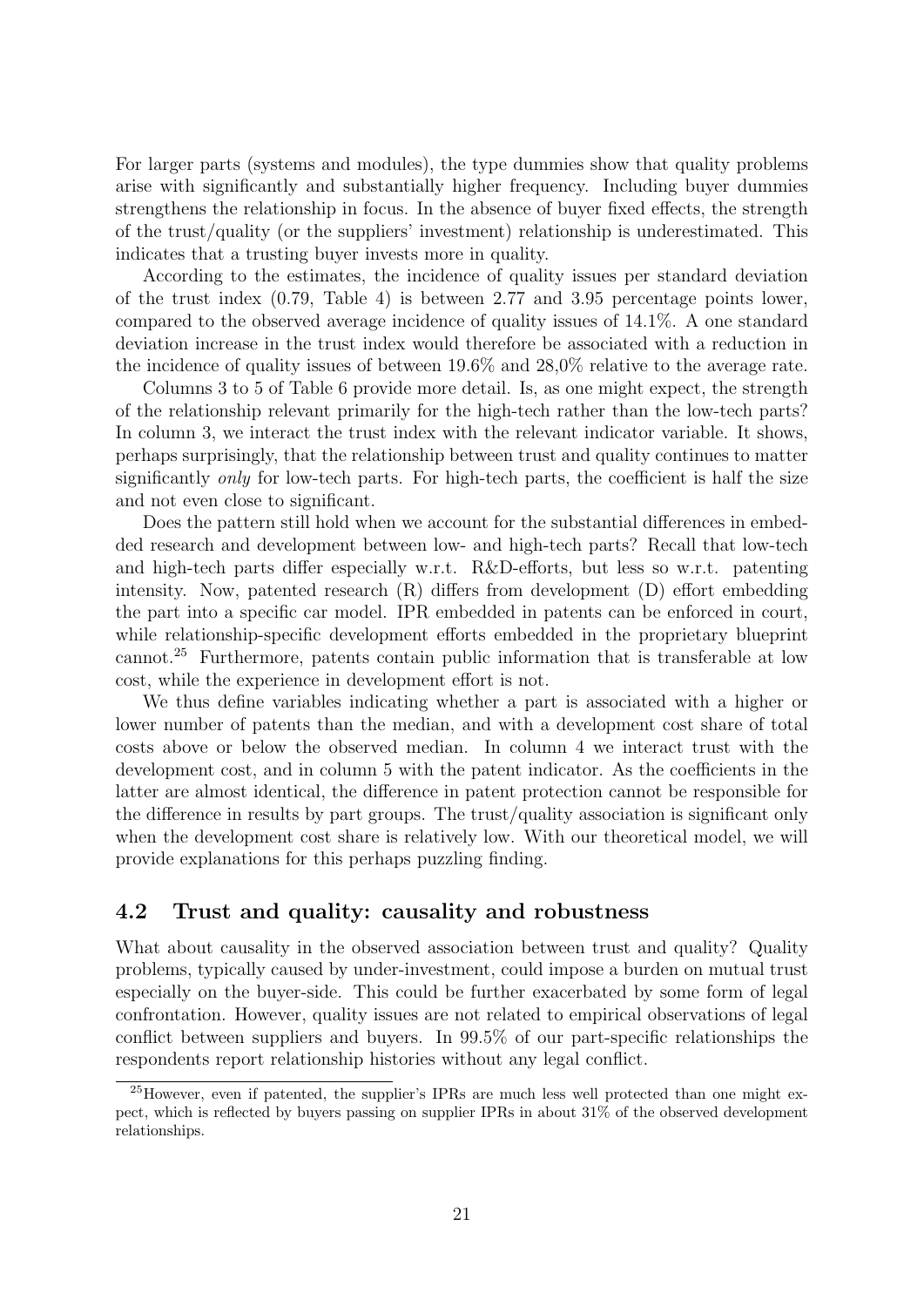Further details on the relationship history may contribute to a better understanding. We observe the past frequency of the perhaps most controversial Lopez-style behavior, leaks of supplier IPR by the buyer to competing suppliers without the owner's consent. There are two ways to use this information to study causality. As an explanatory variable replacing the trust index in the previous regression (i.e., as a reduced form instrument), or as an instrument for the trust index in an IV regression.<sup>26</sup>

|                            |                        | <b>Frequency of Quality Problems</b> |               |                     |
|----------------------------|------------------------|--------------------------------------|---------------|---------------------|
| <b>Variables</b>           |                        | <b>Fractional Probit</b>             |               | $\mathbf{IV}$       |
|                            | (1)                    | (2)                                  | (3)           | (4)                 |
| Freq. IPR pass on          | $0.022*$               | $0.023*$                             |               |                     |
|                            | (0.012)                | (0.012)                              |               |                     |
| Trust index (instrumented) |                        |                                      | $-0.048**$    | -0.051*             |
|                            |                        |                                      |               | $(0.023)$ $(0.030)$ |
|                            |                        |                                      |               |                     |
| product type               |                        |                                      |               |                     |
| system $(D)$               |                        | reference category                   |               |                     |
|                            |                        |                                      |               |                     |
| module $(D)$               | $-0.020$               | $-0.023$                             | 0.002         | $-0.011$            |
|                            |                        | $(0.075)$ $(0.077)$                  | (0.082)       | (0.073)             |
| component $(D)$            | $-0.151***$            | $-0.160**$                           | $-0.133*$     | $-0.154***$         |
|                            | (0.066)                | (0.066)                              | (0.068)       | (0.059)             |
| commodity $(D)$            | $-0.179***$            | $-0.185***$                          | $-0.159**$    | $-0.170***$         |
|                            | (0.062)                | (0.064)                              | (0.072)       | (0.063)             |
| supplier_revenues (bln)    | $-0.001$               | $-0.001$                             | $-0.001$      | $-0.001$            |
|                            | (0.002)                | (0.002)                              | (0.002)       | (0.002)             |
| N                          | 0.001                  | 0.001                                | 0.001         | 0.001               |
|                            | (0.001)                | (0.001)                              |               | $(0.001)$ $(0.001)$ |
| Constant                   |                        |                                      | $0.454***$    | $0.544***$          |
|                            |                        |                                      | (0.137)       | (0.167)             |
|                            |                        |                                      |               |                     |
| First stage F stat         |                        |                                      | 31.3          | 10.6                |
| Buyer-FE $(11)$            | $\mathbf{n}\mathbf{o}$ | yes                                  | $\mathbf{no}$ | yes                 |
| $#$ observations           | 122                    | 122                                  | 109           | 109                 |
| R-squared                  |                        |                                      | 0.225         | 0.257               |

Fractional Probit and IV regressions; dependent variable: frequency of quality problems arising (in percent). IV-approach: trust instrumented by frequency of supplier IPR passed on by the OEM in the past, reported by supplier. Fractional Probit: Marginal effects and (std.err.) reported. IV: Coefficients and (std.err.) reported. Robust standard errors clustered at level of buyer-seller pairs. \* sign. at 10%; \*\* sign. at 5%; \*\*\* sign. at 1%.

Table 7: Trust and quality issues (proxy for investment): Reduced form instrument and IV results

Table 7 contains the results for both approaches. In columns 1 and 2 the reducedform instrument shows that more frequent pass-on of IPR in the past is associated with a significantly higher incidence of quality issues occurring today. Columns 3 and 4 show that employing IPR pass-on as an instrumental variable is feasible (first stage Fstatistics are above 10 for each specification) despite the limited number of observations;

 $26$ The exclusion restriction requires that passing on IPR in the past does not directly affect quality issues arising in later phases of production, except through the trust channel.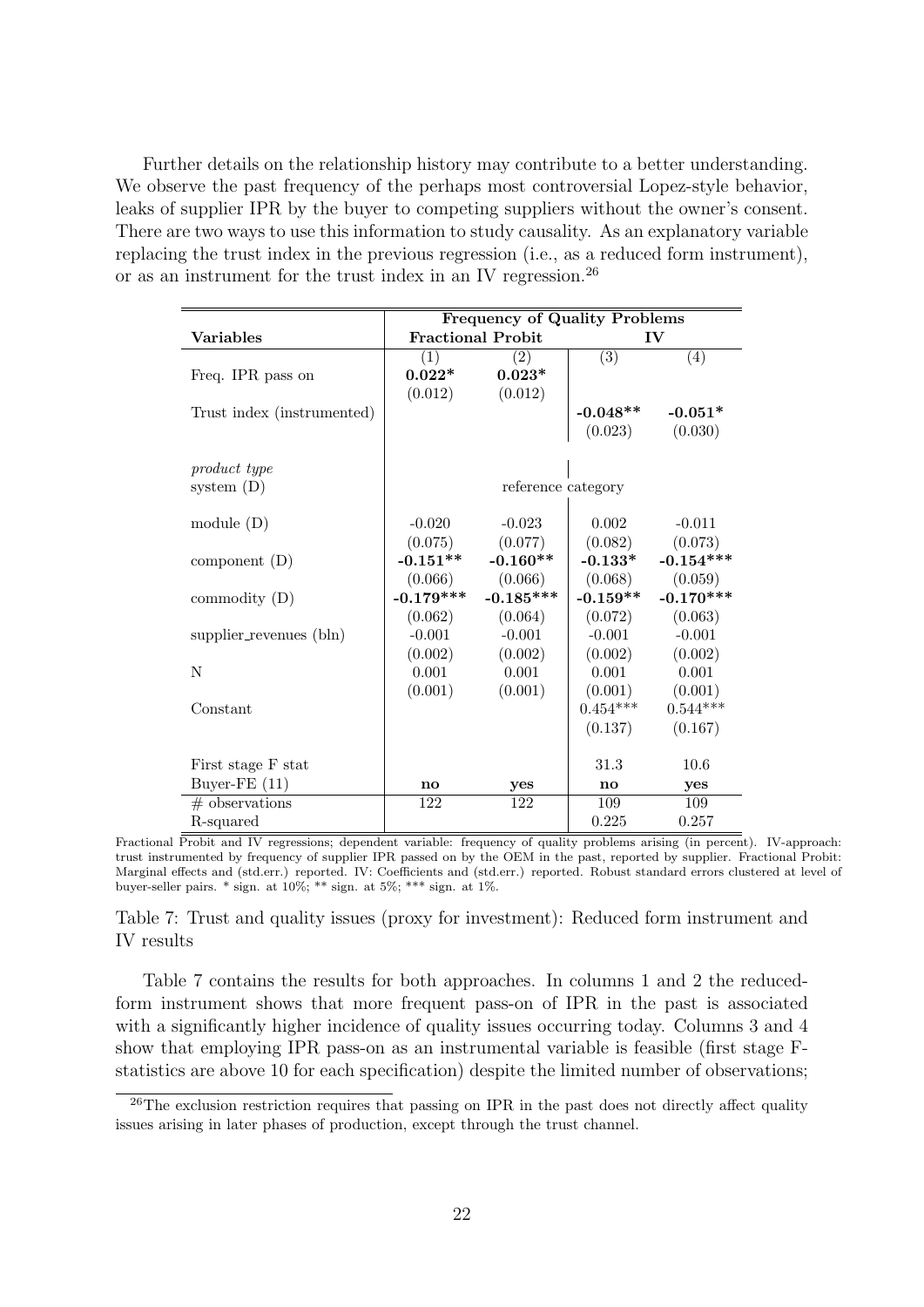the association between trust (instrumented) and quality becomes slightly stronger and remains significant. Therefore, the empirical evidence is in favor of an interpretation in which mutual trust impacts part quality.<sup>27</sup>

In the online appendix, we carry out further robustness checks of this central result. In particular, we show that the result also holds for the alternative normalized trust index, when we introduce seller fixed effects, as well as for a further alternative trust measure that captures "directional" trust of the supplier in the buyer, and therefore neutralizes the possible channel of reverse causality described above.

#### 4.3 Trust and competition

There are two ways to think about competition between suppliers in our setting. First, N potential suppliers are able to produce a given part, which we take from the WSW database. Second, n suppliers selected by the buyer compete to develop the part, and for production.

According to Figure 2 the average number of suppliers employed by the buyer differs along the part life-cycle. The nature of competition differs as well, from open competition regarding the quality of the blueprint in pre-development and development, to competition more latent in parallel series production. While all suppliers selected by the buyer for product-specific development are remunerated on average about 1/3 of development costs as a lump sum, only the winning supplier(s) can collect the remainder of their cost through markups on parts produced. To assess how competition induced by the buyer varies with trust, we consider the number of suppliers involved in a partspecific relationship during pre-development, final development, and at the start of series production.

The dependent variable in our Poisson regressions is the count variable  $n_{ijs}$ , the number of parallel suppliers involved in producing part  $i$  for buyer  $j$  from the perspective of supplier s in each of the three phases pre-development, development, and production. The independent variables are as before. Sometimes we include the "role of price" variable introduced previously: We hypothesize that price plays a larger role in the selection process if the buyer has the incentive to induce more intense competition among suppliers.

Table 8 contains the results. In the pre-development phase (columns 1 through 3), we observe no association between trust and the number of competitors. The same holds for the role of price (column 3). Despite the smaller number of observations, this is not a result of larger standard errors –especially in the specification with buyer dummies, the coefficient of trust is close to zero.

By contrast, in development and series production, both involving substantial relationshipspecific investment, the association between trust and supplier competition is significant and large. In the development phase, during which suppliers are competing with their

 $27$ Note that the reduced-form approach is not limited only to IPR pass-on by the OEM, but can be applied to different types of IPR conflict, as reflected by Table 15 in the online appendix. This finding strengthens the assumption underlying the exclusion restriction, as these past patterns of buyer behavior are clearly not directly related to (or even caused by) current quality issues.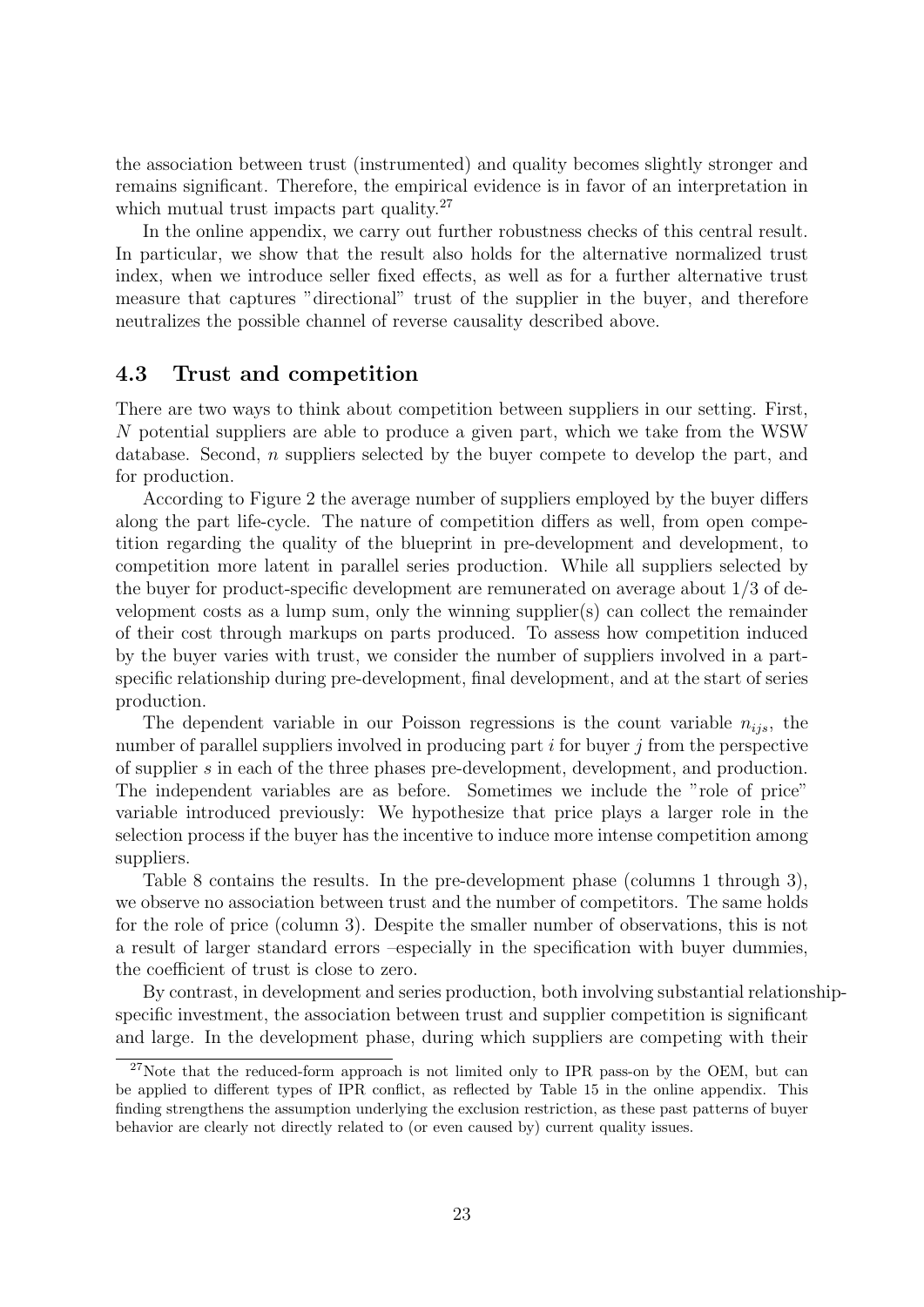|                                      |                                |                         |                        |                         |                 | Number of suppliers at different phases                                                                                                                                                                                                                                                                                                                                                |                         |            |                |
|--------------------------------------|--------------------------------|-------------------------|------------------------|-------------------------|-----------------|----------------------------------------------------------------------------------------------------------------------------------------------------------------------------------------------------------------------------------------------------------------------------------------------------------------------------------------------------------------------------------------|-------------------------|------------|----------------|
| Variables                            |                                | Pre-Dev.                |                        |                         | Dev.            |                                                                                                                                                                                                                                                                                                                                                                                        |                         | Ser. Prod. |                |
|                                      | $\widehat{L}$                  | $\widehat{\mathcal{Q}}$ | $\widehat{\mathbb{G}}$ | $\bigoplus$             | $\widetilde{5}$ | $\widehat{6}$                                                                                                                                                                                                                                                                                                                                                                          | $(\mathcal{L})$         | $\otimes$  | $\odot$        |
| trust index                          | $-0.026$                       | $-.002$                 | $-00.7$                | $.116**$                | $.157**$        | $.167**$                                                                                                                                                                                                                                                                                                                                                                               | $.133***$               | $.121**$   | $.129***$      |
|                                      | (740)                          | (.059)                  | (.064)                 | (.054)                  | (.064)          | (.065)                                                                                                                                                                                                                                                                                                                                                                                 | (.038)                  | (.049)     |                |
| role of price                        |                                |                         | .033                   |                         |                 | $.132***$                                                                                                                                                                                                                                                                                                                                                                              |                         |            | $(050)$<br>105 |
|                                      |                                |                         | (.043)                 |                         |                 | (.060)                                                                                                                                                                                                                                                                                                                                                                                 |                         |            | (0.075)        |
| supplier revenues                    | .001                           | 003                     | .002                   | $016***$                | $019***$        | $.019***$                                                                                                                                                                                                                                                                                                                                                                              | .001                    | .002       | .001           |
|                                      | (.003)                         | (500)                   | (100)                  | (.006)                  | (.005)          | (.005)                                                                                                                                                                                                                                                                                                                                                                                 | $(0.004)$               | (.004)     | $(0.004)$      |
| $#$ suppliers overall                | $-.003$                        | .003                    | .003                   | $-0.17***$              | $-0.018***$     | $-018***$                                                                                                                                                                                                                                                                                                                                                                              | $-0.014***$             | $-.013***$ | $-0.014***$    |
|                                      | (.004)                         | (.392)                  | (.000)                 | $(.000)$                | (.000)          | (.000)                                                                                                                                                                                                                                                                                                                                                                                 | $(.641)$                | $(.641)$   | (.641)         |
| product type                         |                                |                         |                        |                         |                 |                                                                                                                                                                                                                                                                                                                                                                                        |                         |            |                |
| $system$ $(D)$                       |                                |                         |                        | reference category      |                 |                                                                                                                                                                                                                                                                                                                                                                                        |                         |            |                |
|                                      |                                |                         |                        |                         |                 |                                                                                                                                                                                                                                                                                                                                                                                        |                         |            |                |
| module $(D)$                         | $-063$                         | .021                    | 000                    | $695***$                | $.743**$        | .683**                                                                                                                                                                                                                                                                                                                                                                                 | .122                    | .161       | .144           |
|                                      | (178)                          | (187)                   | (179)                  | (.271)                  | (.215)          | (.195)                                                                                                                                                                                                                                                                                                                                                                                 | (157)                   | (0.148)    | (.149)         |
| component(D)                         | 000                            | .014                    | .005                   | $.327$<br>(.224)        | $.347*$         | $.328*$                                                                                                                                                                                                                                                                                                                                                                                | 167                     | $.181\,$   | .193           |
|                                      | $(.152)$<br>$.128$<br>$(.145)$ | (165)                   | (159)                  |                         | (.196)          | (.180)                                                                                                                                                                                                                                                                                                                                                                                 | (157)                   | (.144)     | (150)          |
| $\mathop{\rm commodity}\nolimits(D)$ |                                | .125                    | 126                    | $660***$                | 668***          | $630***$                                                                                                                                                                                                                                                                                                                                                                               | ∗<br>532**              | 556***     | $-.538***$     |
|                                      |                                | (150)                   | (.143)                 | (.201)                  | (179)           | (.168)                                                                                                                                                                                                                                                                                                                                                                                 | (.173)                  | (147)      | (.144)         |
| const                                | 874                            | 521                     | 319                    | $-532$                  | $-.912$         | $-1.623$                                                                                                                                                                                                                                                                                                                                                                               | $-514$                  | $-0.673$   | $-1.274$       |
|                                      | (.274)                         | (328)                   | (117)                  | (273)                   | (.302)          | (704)                                                                                                                                                                                                                                                                                                                                                                                  | (.258)                  | (.289)     | (.616)         |
| $Buyer-FE(11)$                       | $\overline{\mathbf{n}}$        | yes                     | yes                    | $\overline{\mathbf{a}}$ | $y$ es          | $y$ es                                                                                                                                                                                                                                                                                                                                                                                 | $\overline{\mathbf{n}}$ | yes        | yes            |
| $#$ observations                     | 77                             | 77                      | 57                     | 126                     | 126             | 126                                                                                                                                                                                                                                                                                                                                                                                    | 126                     | 126        | 126            |
|                                      | errors clustered at            |                         |                        |                         |                 | Dependent variables: $\spadesuit$ number of suppliers employed during pre-development $\clubsuit$ number of suppliers during final phase<br>of development $\heartsuit$ number of suppliers at start of series production – coefficients and (std.err.) reported; robust standard<br>the level of buyer-seller pairs; $*$ sign. at $10\%$ ; $**$ sign. at $5\%$ ; $***$ sign. at $1\%$ |                         |            |                |

Table 8: Trust and Competition: Poisson-regressions Table 8: Trust and Competition: Poisson-regressions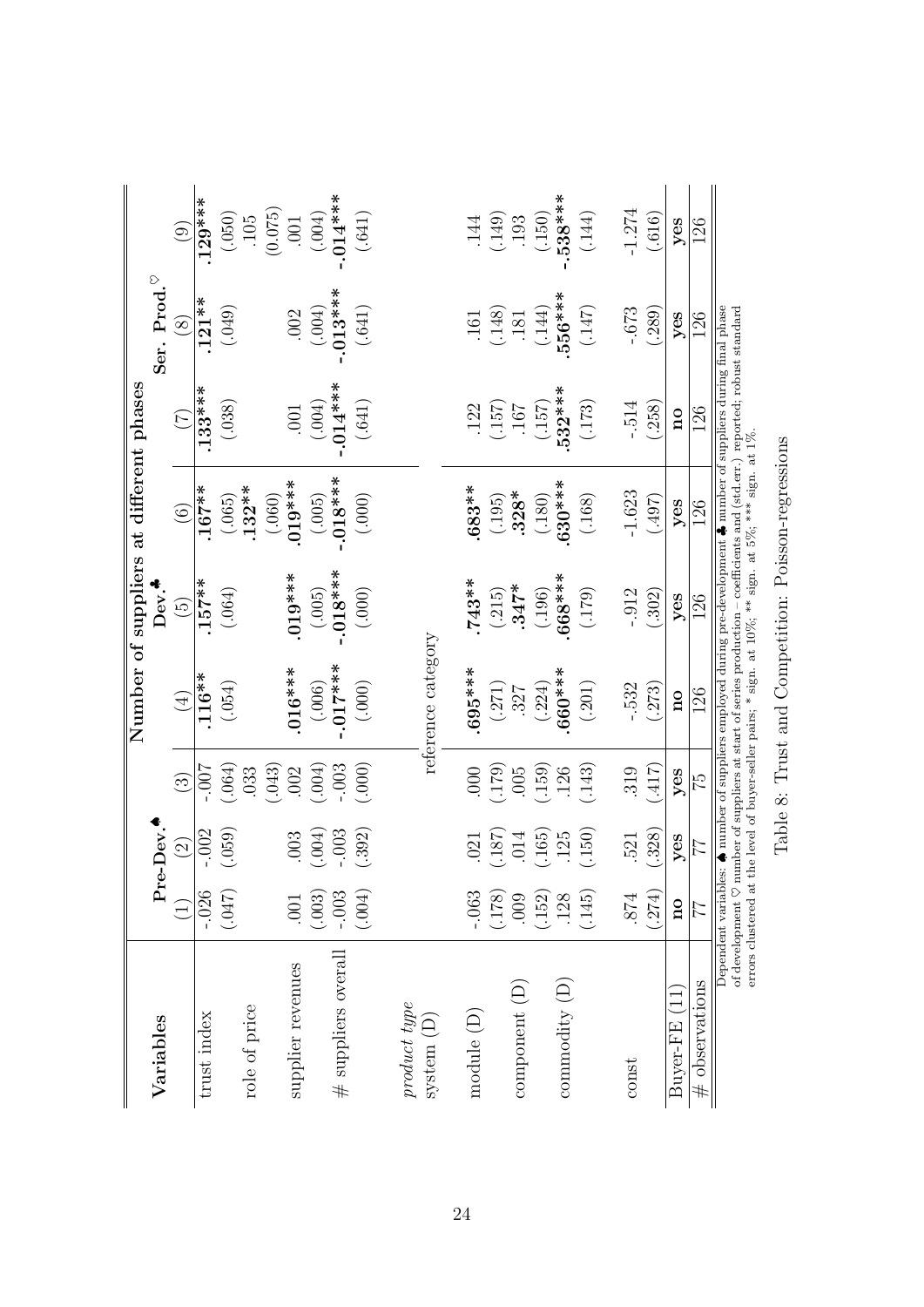blueprints to obtain production contracts, (columns 4 through 6), an increase in trust by one standard deviation (0.79) is related to about 0.13 or 8.4% more suppliers when compared to the average of 1.55 suppliers involved in this phase. Furthermore, the role of price is significantly and positively associated with the number of suppliers selected by the buyer (column 6). Finally, in the series production phase (columns 7 through 9), an increase of the trust index by one standard deviation is associated with 0.11 or 14% more suppliers when compared to the average of 1.27 suppliers engaged in production. Yet the correlation between the role of price and number of suppliers is, while positive, no longer significant.

Two aspects provide further insights into the buyer's motivation to employ more than one supplier in the development phase. First, larger suppliers (measured by revenues) tend to face significantly more competition, which may be result from an effort by the buyers to countermand larger players' better relative bargaining position. Second, more external market competition by a larger set of potential suppliers for a given part is associated with significantly fewer suppliers selected in both the development and production phases. This suggests that competition induced among the chosen suppliers within a given part-procurement and in the wider market are substitutes.

In Table 9, we again interact the trust index with a high tech-dummy in the regressions of each of the development phases. As in the trust/quality regressions, the association between trust and competition is significant only for low-tech parts, i.e., commodities and modules, and only in the phases development and series production. Joint F-tests reveal that for high-tech parts, the effect is insignificant (dev.: p-value 0.36; ser. prod.: p-value 0.95).

#### 4.4 The effects of competition on quality and compensation

We have shown how trust between part suppliers and buyers is related to the quality of parts and the degree of competition in development competition and production induced by buyers. Perhaps most surprisingly, trust is associated with a larger number of suppliers involved in both development and series production. In the next step we study how competition is related to part quality and supplier compensation.

Focusing first on competition and quality, we claim that increasing trust implies increases in both. There is an immediate possible alternative explanation for the connection between the three variables: Tougher competition between suppliers forces them to exert more effort, or allows the buyer to select higher quality suppliers. Either of these effects would cause lower failure rates. Trust would then be the result of lower failure rates rather than their cause.

If this were the explanation for the observed pattern, then we should see significantly lower failure rates in relationships involving tougher competition in possibly pre-development, development and series production. We directly test this alternative hypothesis using the familiar empirical specification. the dependent variable is the rate of part, buyer and supplier specific quality problems, and the main explanatory variable is the number of suppliers at the different phases; added are the familiar vector of the controls, a constant, and a buyer-fixed effect. If the actual relationships that matter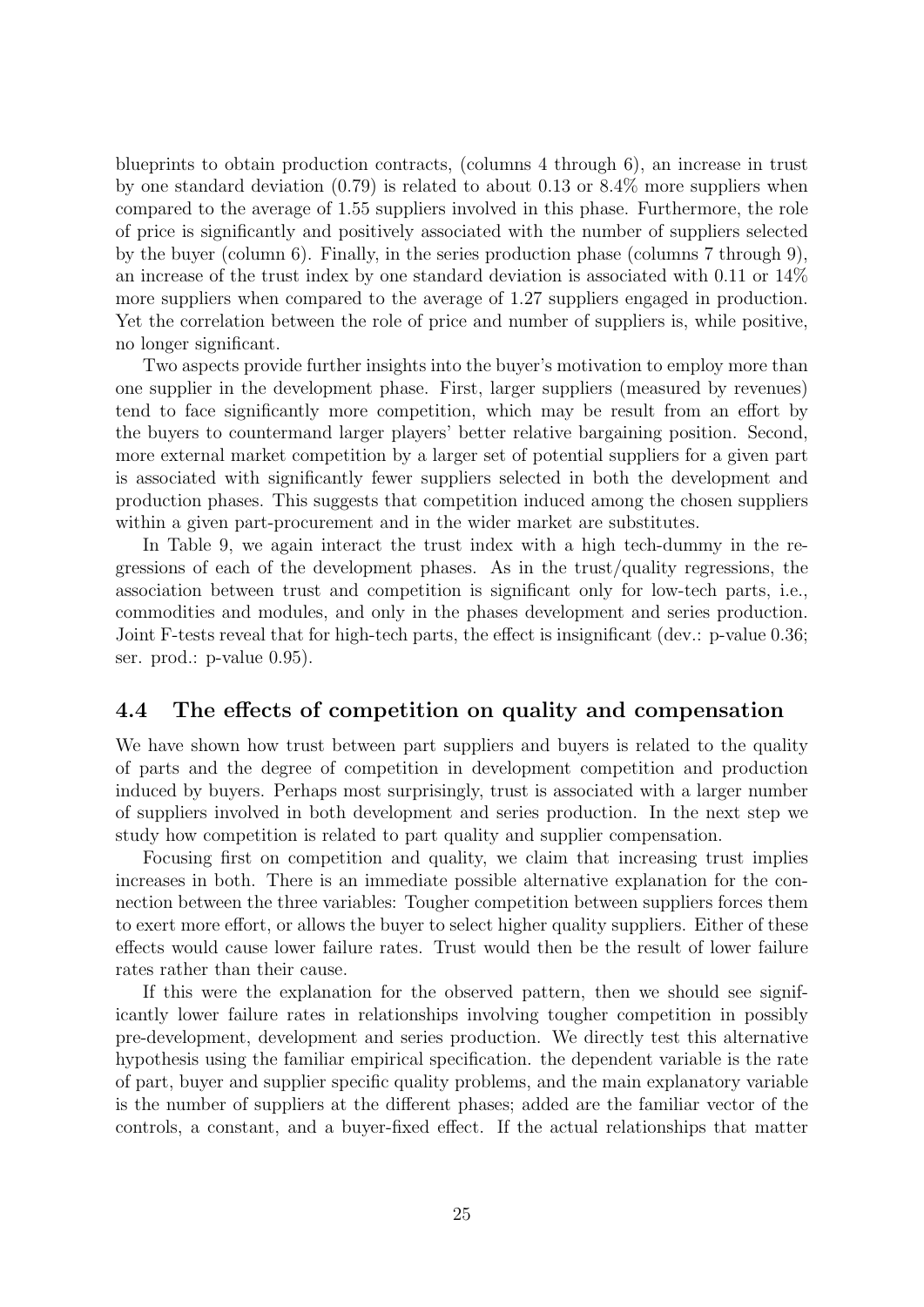|                         |          | <b>Number of Suppliers</b> |                 |
|-------------------------|----------|----------------------------|-----------------|
|                         | Pre-Dev. |                            | Dev. Ser. Prod. |
| <b>Variables</b>        | (1)      | (2)                        | (3)             |
| trust index (low-tech)  | .033     | $.185***$                  | $.174***$       |
|                         | (.674)   | (.007)                     | (.001)          |
| trust index (high-tech) | $-.053$  | .100                       | $-.004$         |
|                         | (.597)   | (.363)                     | (.946)          |
| supplier revenues (bln) | .003     | $.019***$                  | .001            |
|                         | (.470)   | (.000)                     | (.852)          |
| $#$ suppliers overall   | $-.003$  | $-.018***$                 | $-.013***$      |
|                         | (.442)   | (.000)                     | (0.000)         |
|                         |          |                            |                 |
| product type            |          |                            |                 |
| system $(D)$            |          | omitted                    |                 |
|                         |          |                            |                 |
| module $(D)$            | $-.405$  | .293                       | $-.746**$       |
|                         | (.570)   | (.543)                     | (.042)          |
| component $(D)$         | .021     | $.331*$                    | .141            |
|                         | (.895)   | (.097)                     | (.277)          |
| commodity $(D)$         | $-.300$  | .232                       | .141            |
|                         | (.674)   | (.646)                     | (.130)          |
|                         |          |                            |                 |
| const                   | .768     | $-.618$                    | $-.358$         |
|                         | (.142)   | (.179)                     | (.311)          |
| Buyer-FE $(11)$         | yes      | yes                        | yes             |
| $#$ observations        | 78       | 127                        | 126             |
| $Pseudo-R2$             | .013     | .083                       | .047            |

Dependent variables: number of parallel suppliers at the different development phases; coefficients and (p-values) reported; robust standard errors clustered at level of buyer-seller pairs; \* sign. at 10%; \*\* sign. at 5%; \*\*\* sign. at 1%.

Table 9: Trust and competition for low- vs. high-tech parts: Poisson-regressions

are between trust and quality/competition, respectively, then omitting the trust variable should lead to an (indirect) positive correlation between competition and quality. Therefore we include trust as an additional control in columns 2, 4 and 6 of Table 10 below.

There is no significant negative effect of the number of competing suppliers on failure rates. Higher levels of competition are not related to lower levels of part failures. If, by the alternative explanation, the correlation with trust really were only a by-product, then we should see stronger correlation between competition and failure frequencies than between the two and trust. Yet we observe the opposite. For the phases involving relationship-specific investment, there is no significant effect, and for pre-development we even get the opposite of the expected sign (i.e., more supplier competition is related to higher levels of part failures).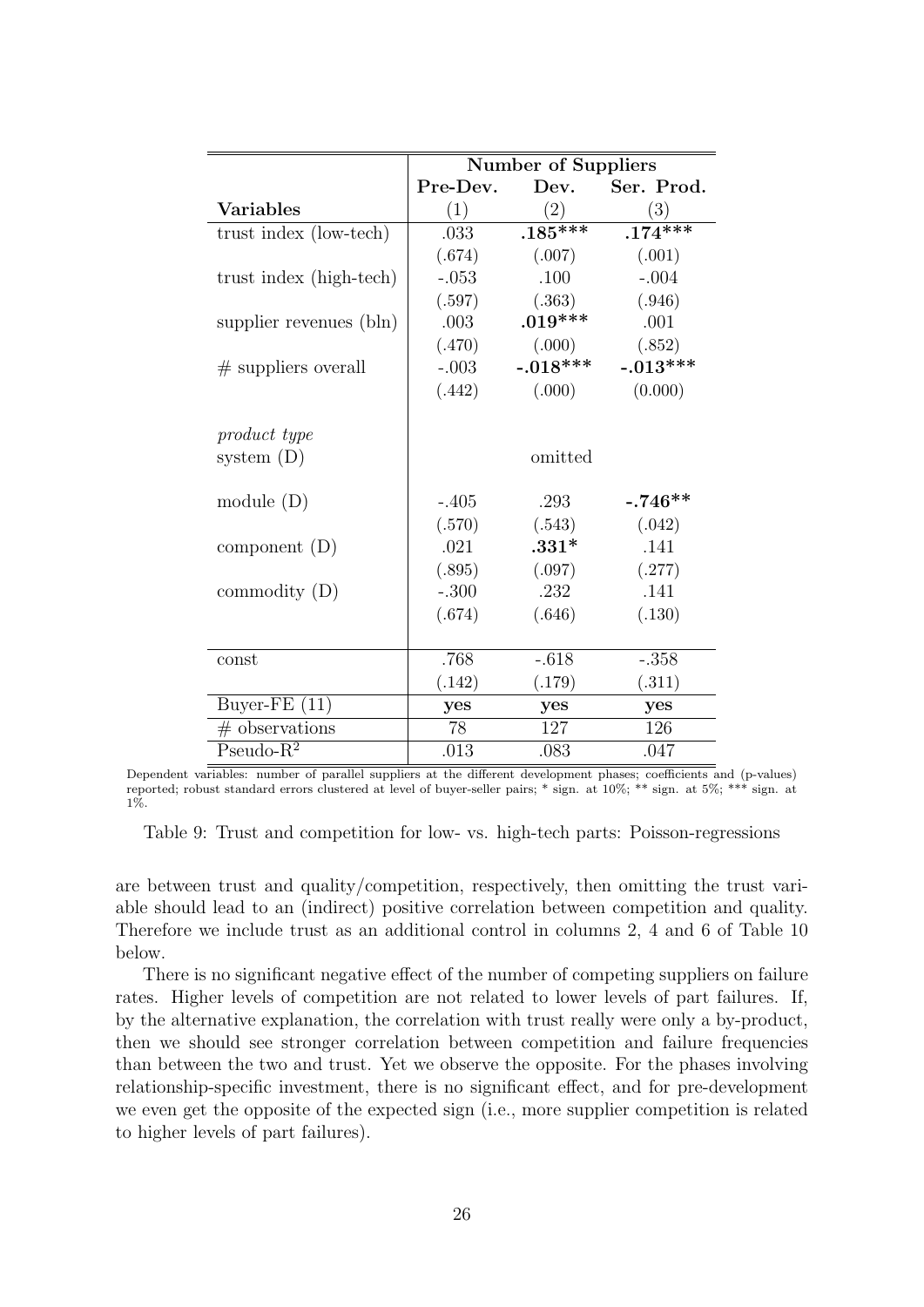|                       |            |            |            | <b>Frequency of Quality Problems</b> |            |            |
|-----------------------|------------|------------|------------|--------------------------------------|------------|------------|
|                       | Pre-Dev.   |            |            | Dev.                                 |            | Ser. Prod. |
| <b>Variables</b>      | (1)        | (2)        | (3)        | (4)                                  | (5)        | (6)        |
| $#$ suppliers         | $.039**$   | $.045***$  | $-.004$    | .004                                 | $-.010$    | $-.001$    |
|                       | (.018)     | (.014)     | (.015)     | (.015)                               | (.023)     | (.025)     |
| trust index           |            | $-.052**$  |            | $-.044***$                           |            | $-.041**$  |
|                       |            | (.022)     |            | (.015)                               |            | (.018)     |
| supplier revenues     | $.002**$   | $.002*$    | $-.001$    | $-.001$                              | $-.002*$   | $-.003*$   |
|                       | (.001)     | (.001)     | (.002)     | (.001)                               | (.001)     | (.001)     |
| $#$ suppliers overall | $.005***$  | $.005***$  | .001       | .001                                 | .001       | .001       |
|                       | (.001)     | (.001)     | (.001)     | (.001)                               | (.001)     | (.001)     |
|                       |            |            |            |                                      |            |            |
| product type          |            |            |            |                                      |            |            |
| system $(D)$          |            |            |            | reference category                   |            |            |
|                       |            |            |            |                                      |            |            |
| module $(D)$          | .067       | .018       | $-.020$    | $-.038$                              | $-0.133*$  | $-0.140$   |
|                       | (.104)     | (.090)     | (.071)     | (.082)                               | (.079)     | (.092)     |
| component $(D)$       | $-.208***$ | $-.209***$ | $-.163**$  | $-.179**$                            | $-.234***$ | $-.243***$ |
|                       | (.062)     | (.055)     | (.064)     | (.074)                               | (.072)     | (.081)     |
| commodity $(D)$       | $-.157***$ | $-.149***$ | $-.176***$ | $-.188***$                           | $-.243***$ | $-.247***$ |
|                       | (.058)     | (.056)     | (.061)     | (.073)                               | (.079)     | (.090)     |
| Buyer-FE $(11)$       | yes        | yes        | yes        | yes                                  | yes        | yes        |
| $#$ observations      | 73         | 73         | 126        | 126                                  | 126        | 126        |

Dependent variable: Frequency of quality issues arising for the part in question (percent); coefficients and (std.err.) reported; standard errors (reported) clustered at the level of buyer-seller pairs; \*sign. at  $10\%$ ; \*\* sign. at  $5\%$ ; \*\*\* sign. at 1%

|  |  |  |  |  | Table 10: Quality, competition and trust: Fractional Probit-regressions |
|--|--|--|--|--|-------------------------------------------------------------------------|
|--|--|--|--|--|-------------------------------------------------------------------------|

Furthermore, in the specifications including the trust measure, the relationship between competition and quality problems remains unchanged, while the coefficient of trust remains highly significant. This further indicates that the driver of the observed pattern is trust. In addition, the fact that we do not observe a significant positive correlation between competition and quality issues could indicate that at the margin buyers in fact use additional slack from higher trust to either induce additional competition or to enforce higher investment by suppliers.

Therefore, it is particularly important to better understand the role that competition plays for our central outcomes. For this, we now return to the compensation measures introduced in Subsection 3.1. We analyze how competition (and trust) are related to the share of suppliers' costs that is reimbursed via lump-sum payments, markups on parts produced, and overall. We run regressions using the familiar specifications, with the share of costs compensated by part, buyer and supplier separately estimated for the shares compensated via lump-sum, markups and overall. In Table 11, columns 1 to 3 the main control of interest is the number of suppliers in the development phase, and in columns 4 to 6 at start of production.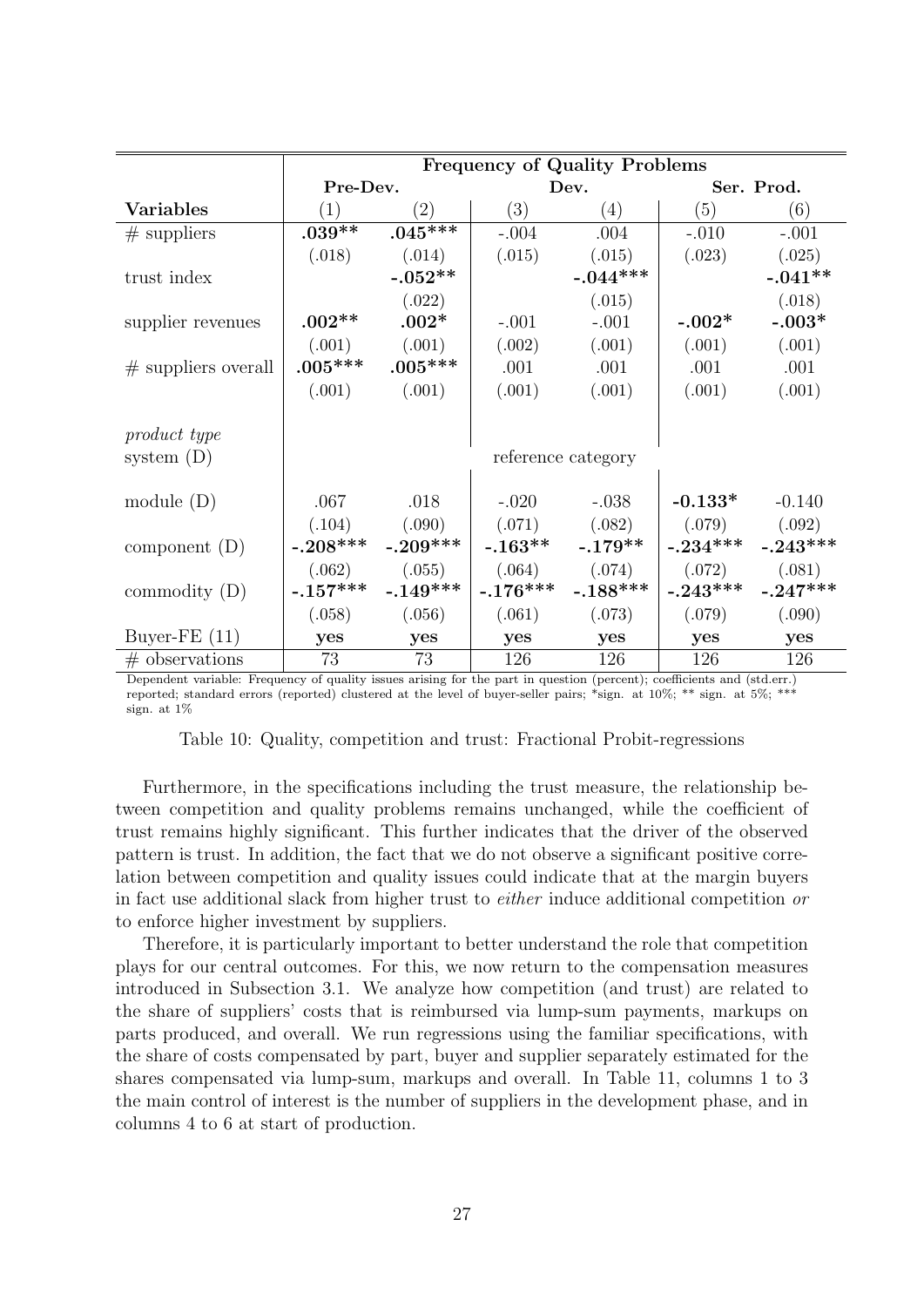|                       |                    |         | Shares of development cost compensated by the OEM                                   |                    |              |          |
|-----------------------|--------------------|---------|-------------------------------------------------------------------------------------|--------------------|--------------|----------|
| <b>Variables</b>      | Total <sup>*</sup> |         | Mark-Up <sup><math>\bullet</math></sup> Lump-sum <sup><math>\heartsuit</math></sup> | Total <sup>*</sup> | Mark- $Up^*$ | Lump-sum |
|                       | (1)                | (2)     | (3)                                                                                 | (4)                | (5)          | (6)      |
| trust index           | .072               | $.066*$ | .006                                                                                | .062               | .061         | .001     |
|                       | (.050)             | (.038)  | (.036)                                                                              | (.051)             | (.039)       | (.036)   |
| $#$ suppliers devt.   | $-.102**$          | $.050*$ | $-.053$                                                                             |                    |              |          |
|                       | (.051)             | (.030)  | (.039)                                                                              |                    |              |          |
| $#$ suppliers prod.   |                    |         |                                                                                     | $-.166***$         | $-.098**$    | $-.068$  |
|                       |                    |         |                                                                                     | (.039)             | (.043)       | (.043)   |
| $#$ suppliers overall | .000               | 000     | .000                                                                                | .000               | .000         | .000     |
|                       | (.003)             | (.003)  | (.001)                                                                              | (.003)             | (.003)       | (.002)   |
| supplier revenues     | .000               | .001    | $-.001$                                                                             | $-.001$            | .004         | $-.001$  |
|                       | (.003)             | (.003)  | (.001)                                                                              | (.003)             | (.003)       | (.001)   |
|                       |                    |         |                                                                                     |                    |              |          |
| product type          |                    |         |                                                                                     |                    |              |          |
| system $(D)$          |                    |         |                                                                                     | reference category |              |          |
|                       |                    |         |                                                                                     |                    |              |          |
| module $(D)$          | $.216*$            | .150    | .065                                                                                | .155               | 0.127        | 0.028    |
|                       | (.124)             | (.121)  | (.112)                                                                              | (.130)             | (.124)       | (.108)   |
| component $(D)$       | $-.074$            | .024    | $-.098$                                                                             | $-.118$            | .008         | $-.125$  |
|                       | (.101)             | (.110)  | (.090)                                                                              | (.103)             | (.112)       | (.085)   |
| commodity $(D)$       | $-.181$            | $-.093$ | $-.088$                                                                             | $-.141$            | $-.052$      | $-.089$  |
|                       | (.131)             | (.118)  | (.113)                                                                              | (.132)             | (.124)       | (.103)   |
|                       |                    |         |                                                                                     |                    |              |          |
| const                 | .679               | .359    | .320                                                                                | .756               | .404         | .352     |
|                       | (.266)             | (.209)  | (.173)                                                                              | (.267)             | (.210)       | (.174)   |
| Buyer-FE $(11)$       | yes                | yes     | yes                                                                                 | yes                | yes          | yes      |
| $#$ observations      | 113                | 113     | 113                                                                                 | 110                | 110          | 110      |
| $\mathbf{R}^2$        | .290               | .307    | .252                                                                                | .306               | .323         | .250     |

Dependent variables: ♠ total share of development costs compensated ♣ share of development costs compensated via mark-ups  $\heartsuit$  share of development costs compensated via lump-sum payments – coefficients and (std.err.) reported; robust standard errors clustered at the level of buyer-seller pairs. \* sign. at 10%; \*\* sign. at 5%; \*\*\* sign. at 1%.

Table 11: Compensation of suppliers for development costs and competition: OLS regressions

The results clearly indicate that more suppliers involved in development and competition are related to significantly lower compensation shares for the (winning) suppliers. The statistically stronger, i.e., more significant, effect concerns the mark-ups, instead of the lump-sum payments. An additional competitor in development is associated with a reduction of the overall compensation share by more than 10 percentage points. Differentiating between channels shows that half of this is caused by lower compensation via mark-up, while the effect on lump sum compensation is of similar size, but statistically less significant. An additional supplier in the production phase is associated with a reduction of overall compensation by 16.6 percentage points. Compensation via mark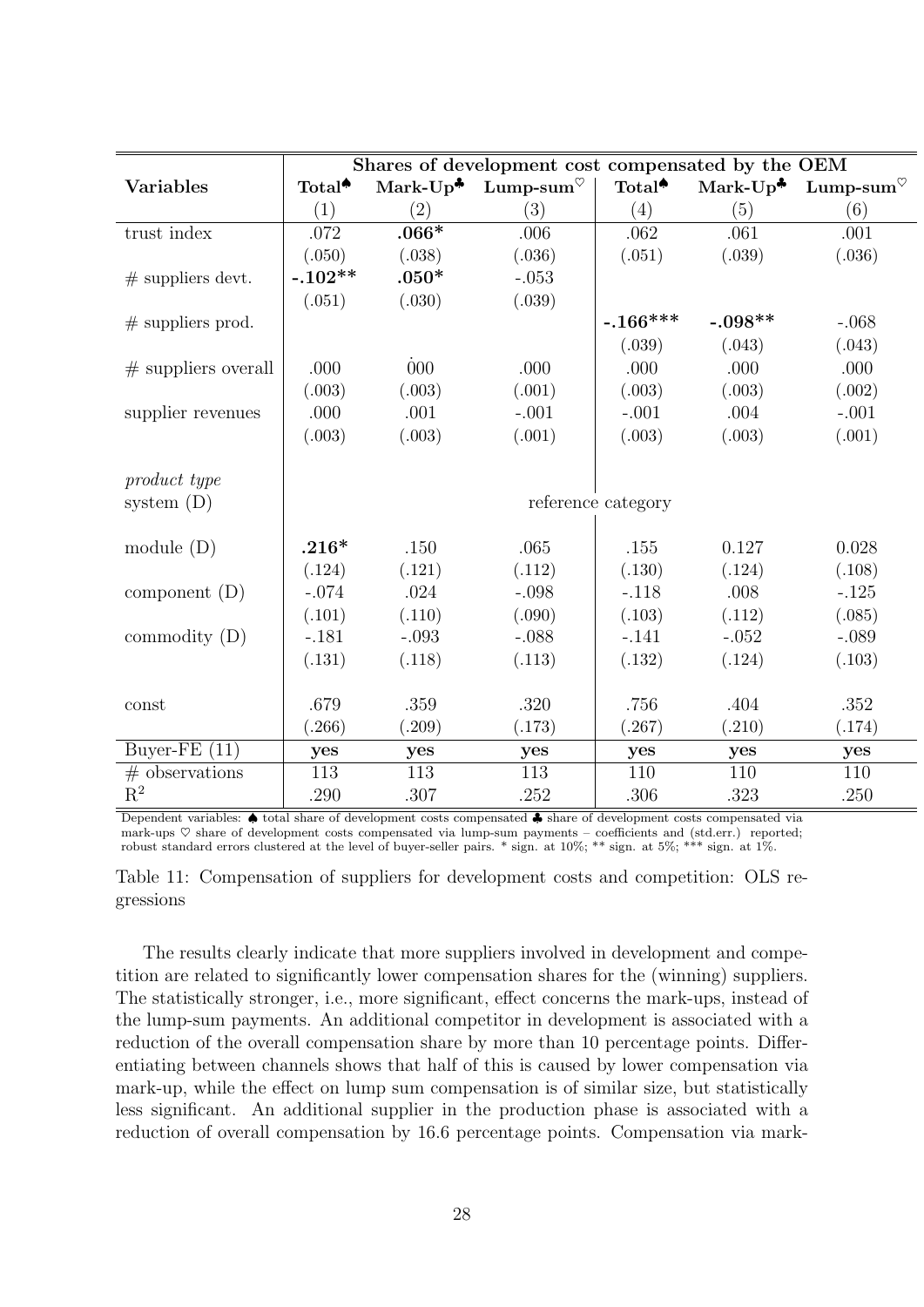ups is reduced by 9.8 percentage points, which results from a possible combination of reduced margins and lower production volumes.

## 5 A Model of Buyer-Supplier Relations

In our model we focus on key elements of the relational contracts that prevail in the German automotive industry. These elements are common to long-term buyer-supplier contracting relationships involving complex, buyer-specific parts with high development costs that are not easily adapted by suppliers not involved in the model-buyer-supplier specific development process.

The variables in our relational contract are determined alternatively by the typical buyer (when she has the bargaining power), or by the leading supplier (when he has the bargaining power). We identify the equilibrium of the repeated game that is best from the buyer's point of view vs. the supplier's point of view .

We then endogenize the party who has the bargaining power. For differing costs of switching to a non-developing supplier arising to the buyer, we identify the value of the repeated relationship to the buyer vs. the supplier. When, as for the supply of low-tech parts, that cost is low, the value of the relationship to the buyer is higher than that to the supplier; when, as for the supply of high-tech parts, that cost is high, the opposite is true. Any competitive allocation mechanism would then imply that the bargaining power rests with the buyer for low tech parts and the supplier for high tech parts. This results in drastic differences in the comparative statics with respect to the discount factor, our proxy for the trust measure employed in the empirical analysis. These differences correspond to those we observe in the data.

#### 5.1 The model

In each period  $t$  of an infinite sequence of periods a buyer needs to procure an innovative intermediate product. This entails first the development of a buyer-specific blueprint for such a product, which requires substantive specific investment  $I > 0$  by the typical supplier, and subsequently the manufacturing of that product. We assume that the investment  $I$  is neither observable nor contractible. The investment cost is sunk and normalized to I for I units of investment.

There are  $N > 1$  firms capable of developing and supplying the intermediate product, by having invested in the pre-development phase (less connected to the buyer and not analyzed here). To simplify our analysis we assume that from the buyer's view, the N firms are identical at the outset.<sup>28</sup> In each period  $t$  the buyer selects a strict subset  $n_t$  (< N) of the N firms for the development and the production of the part.<sup>29</sup> In case several suppliers are chosen by the buyer, the suppliers invest independently and

<sup>28</sup>In Subsection 5.3 we modify this assumption to allow for the buyer's selection of a favorite supplier.

<sup>&</sup>lt;sup>29</sup>In our data we have verified that  $N > 1$ , so there is potential competition among suppliers for each part considered.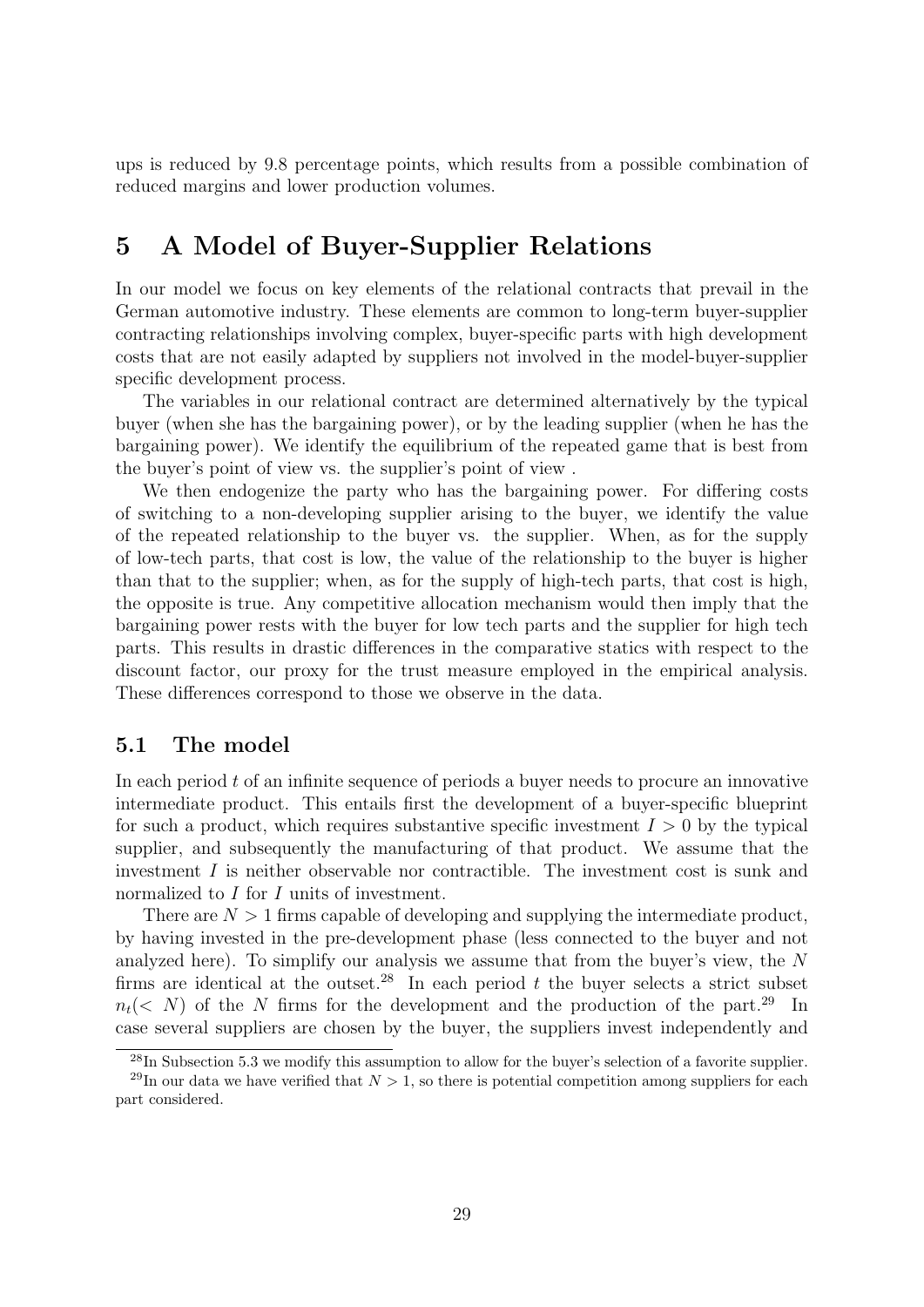competitively. As investment is buyer-specific, it has no value for buyers other than the one for whom the intermediate product is developed.

The value to the buyer of the final product with embedded investment  $I_t$  is  $v(I_t)$ , where  $v(\cdot)$  is increasing, strictly concave and satisfying Inada conditions.<sup>30</sup> We denote with  $v_0$  the value of procurement to the buyer if she stays in the relationship but the supplier's buyer-specific investment is nil; and with  $v<sub>S</sub>$  the value to the buyer in case she leaves an established procurement relationship and starts procuring anew. The suppliers' outside option is normalized to zero. The investment fully depreciates at the end of the period.

After the development phase, a single supplier is chosen by the buyer from possibly the N suppliers to produce the part.<sup>31</sup> Supplier i's cost of production in period t is  $\theta_{it}$ , assumed to be i.i.d. across suppliers and across periods, and drawn from a timeinvariant distribution  $F(\theta_{it})$  with support  $[\theta_{min}, \theta_{max}]$ . The realization of each supplier's production cost is unknown to the buyer – although, for simplicity and without loss of generality, it becomes known to the other  $n$  suppliers.

Within the current period  $t$ , the buyer may ask supplier  $i$  to produce the intermediate product using the blueprint developed by another supplier  $j$  within the same period. Yet, for suppliers that did not participate in the development phase, this necessitates an adjustment cost k discussed below.

This procurement process is repeated over an infinite horizon. The stage game involving the typical period  $t$  (we henceforth delete subscript  $t$  to ease notation) involves the following timing:

 $t_1$  (Selection for development): When the buyer has the bargaining power, she selects n potential suppliers to participate in the development of a blueprint for the intermediate product. The buyer can then specify a minimal level of investment  $I$  she expects the selected suppliers to undertake. Furthermore, the buyer formally commits to pay a transfer w to each participant at the end of the development phase  $t_2$ .

When the leading supplier has the bargaining power, he commits to invest a specific level I towards the development of the part. Furthermore, he determines the transfer payment w he requires from the buyer towards his development investment.

 $t_2$  (Development): Each supplier i participating in the development stage incurs investment  $I_i$ . The investment remains unobserved by the buyer until the end of  $t_4$ . The buyer pays transfer  $w$  to each of the  $n$  suppliers.

 $t_3$  (Selection for production): The buyer invites  $\tilde{n}$  suppliers to compete in an auction that allocates the production contract to a unique supplier  $h$ , and sets the price  $p$  payable on delivery of the intermediate product. When selecting a non-developing supplier to produce with the blueprint from a developing supplier the buyer needs to account for an

<sup>&</sup>lt;sup>30</sup>As mentioned above we assume I to be neither observable not contractible, however we take  $v(I)$ to be closely related to the quality outcome of the investment and as such related to the inverse of the frequency of part related quality problems in our empirical analysis. This is in line with the relational contracting framework: a party's action is not observable by the counterpart, yet its outcome is.

 $31$ See the Theoretical Appendix for the case of more than one supplier selected by the buyer, that is multiple sourcing.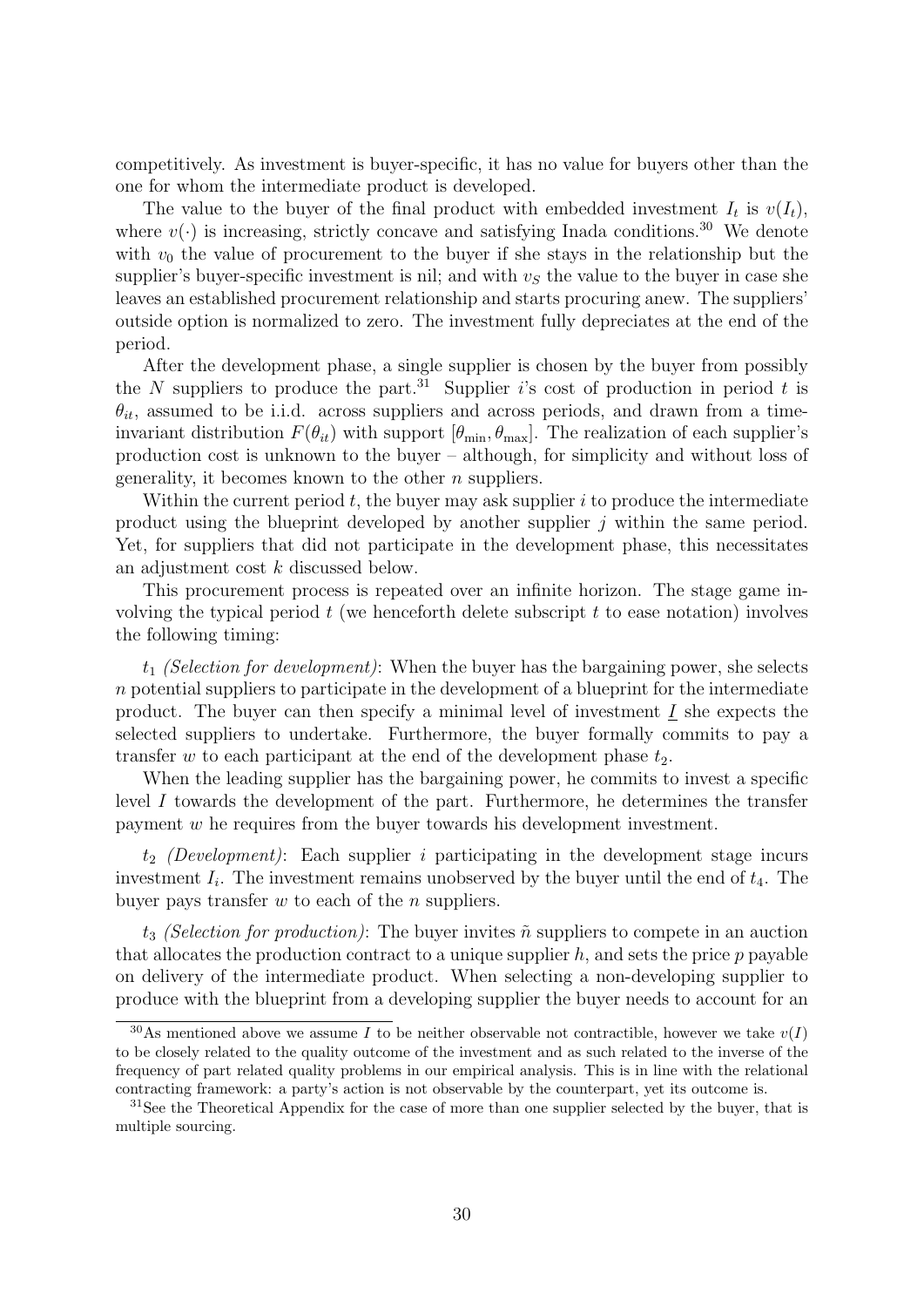ex-ante uncertain adjustment cost  $k \geq 0$  that is realised at this stage and that is private to and incurred by her.<sup>32</sup> The number and identity of the  $\tilde{n}$  firms invited at the auction is public information. The production cost  $\theta_i$  for each of these suppliers is realized right before the auction takes place.

 $t_4$  (*Production*): The selected supplier h produces at cost  $\theta_h$  and receives p from the buyer. At the end of the stage game, the buyer observes the investment of the  $n$ suppliers invited to the development phase of the procurement process.<sup>33</sup>

In what follows we focus on stationary strategies of the infinitely repeated interaction. In  $t_1$ , let the buyer have the bargaining power. She will choose the performance requirement specified by the investment  $I$ , and commit to the transfer w. In  $t_3$  she commits to invite to the auction only the  $\tilde{n}$  suppliers that were selected at  $t_1$  for the development stage. The buyer would then exclude from further procurement any supplier who in the last stage game has not complied with the performance requirements  $I \geq I$ . Conversely, the suppliers would collectively refuse to fulfil their strategy requirements in future stage games if in the previous stage game confronted with the buyer's decision to procure from (any of) the  $N - n$  non-investing suppliers.

If in  $t_1$  the leading supplier has the bargaining power, he will choose the level of investment I and formally commit to the transfer w. In stage  $t_3$  the buyer will then commit to allocate the production contract to the leading supplier that managed the development stage:  $\tilde{n} = 1$ . The suppliers will then collectively refuse to fulfil their strategy requirements in future stage games if confronted with the buyer's decision, in the previous stage game, to procure from the  $N-1$  non-investing suppliers.

The assumption that the suppliers are identical ex ante is made for simplicity. As standard in the relational contracting literature and consistent with evidence from our survey, the transfer  $w$  is assumed contractible and, as such, enforceable by the courts. Both the level  $I_i$  invested by the typical supplier i at  $t_2$  and the number  $\tilde{n}$  of suppliers admitted to compete for production at  $t_3$  are not contractible and determined in equilibrium. If  $\tilde{n} > 1$  the buyer (optimally) allocates the production contract with a second price auction.

Both the level of  $I$  and whether suppliers for production are selected from the set of developing suppliers,  $\tilde{n} \in n$ , are not contractible in real life as well.<sup>34</sup> Although

<sup>&</sup>lt;sup>32</sup>This cost is related to the training of such a non-developing supplier. It naturally reflects the idea that the production of complex parts not developed in-house requires the costly adaptation of skills and tools. Indeed, the deviation corresponds to Lopez' strategy (discussed in the Introduction) of sending teams of engineers for weeks on site to non-developing outsiders, to train them to reliably produce the part on the basis of a competing supplier's blueprint.

<sup>&</sup>lt;sup>33</sup>Alternatively, investments in blueprints not used in production could be non-observable. At the cost of an additional incentive compatibility constraint, we could have modelled this possibility. This constraint would be needed to prevent that a firm i set  $I_i = 0$ , planning to avoid winning the auction and instead systematically cashing in  $w$  (if positive). This constraint would have no effect on our results.

 $34$ As to I, the steering committee in charge of the survey (used in the previous sections) decided to abstain from including questions on it in the questionnaire, as even the experts directly involved in the development and the production of the parts were unable to disentangle the general from the idiosyncratic components of investment in the development of a part. As for not including non-developing suppliers in  $\tilde{n}$ , the only way in which this could be included in a contract would have to be contingent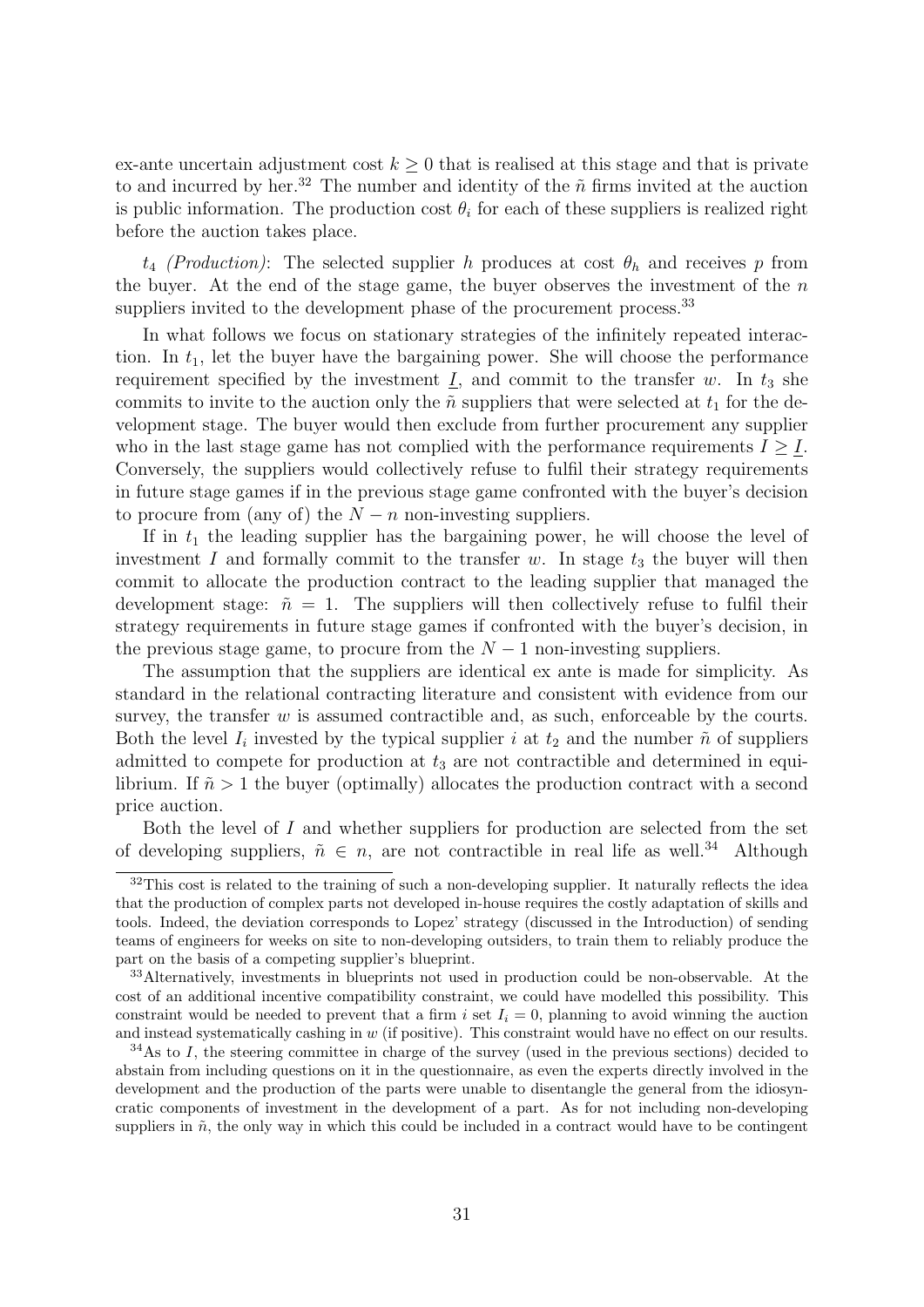I and  $\tilde{n}$  are not contractible, as clear from the strategies specified above, the infinite repetition of the stage game allows the buyer and the suppliers to rely on relational contracting, threatening to enact mutual punishments at the end of  $t_4$  after deviations from equilibrium levels of I and  $\tilde{n}$ . The observability of all investments directly before is clearly a strong assumption. However, similar results could be obtained assuming that the buyer only observes imperfect but informative signals of the investments.

As we have seen in the previous sections, there is significant duplication of investment in the development phase. We interpret this observation as an indication that the expected adjustment cost  $E(k)$  is large enough so that the buyer prefers to avoid the unbundling of the blueprints development and production altogether, e.g., by having just one firm investing for a blueprint and all firms competing for production.<sup>35</sup> We also assume that the buyer cannot make contingent payments such as discretionary bonuses.<sup>36</sup>

The discount factor is unity across all phases of the same stage game, and  $\delta \leq 1$ across different stage games. In line with the literature on trust and relational contracts discussed in Section 2 we interpret  $\delta$ , common to both the buyer and the suppliers, as an indicator of the mutual trust the participants in the game associate with future co-operation. The common  $\delta$  directly reflects the relevant question in the questionnaire survey, that mutual trust is the commonly understood level of trust between the buyer and her suppliers.

The game as described has a continuum of equilibria. In Subsection 5.2 below we focus on the equilibrium most profitable for the buyer, and in Subsection 5.3 on the one most profitable for the suppliers that participate in the development stage and obtain the production contract, respectively. In Subsection 5.4 we identify which equilibria we expect to see depending on whether we are considering the supply of low-tech, or high-tech parts.

#### 5.2 Buyer's bargaining power

In this section we identify and analyze the equilibrium procurement relational contract that is most profitable for the buyer.

We consider symmetric stationary relational contracts where both the  $n$  suppliers each develop the required blueprint by undertaking investment  $I \geq I$ , and the buyer abstains from inviting more than the announced n suppliers to compete for the production contract.<sup>37</sup>

on the value of k. But this is private information of the buyer and only identified after the blueprint has been selected. Hence the buyer could easily claim a low k, and with it expand  $\tilde{n}$  to include nondeveloping suppliers.

<sup>&</sup>lt;sup>35</sup>See the Theoretical Appendix for the optimality of bundling when  $E(k)$  is large enough. Notice that even Lopez (discussed in the Introduction) did not factually procure the production from nondeveloping suppliers. He rather incurred the cost  $k$  to train non-developing suppliers, and used their price quotation to depress the winning developer's price.

<sup>&</sup>lt;sup>36</sup>Empirically, we are not aware of any public or private procurement practice in which ex post monetary bonuses are regularly used, and the German car industry is no exception.

 $37$ Stationarity is without loss of generality with a single agent-supplier (Levin, 2003). Board (2011)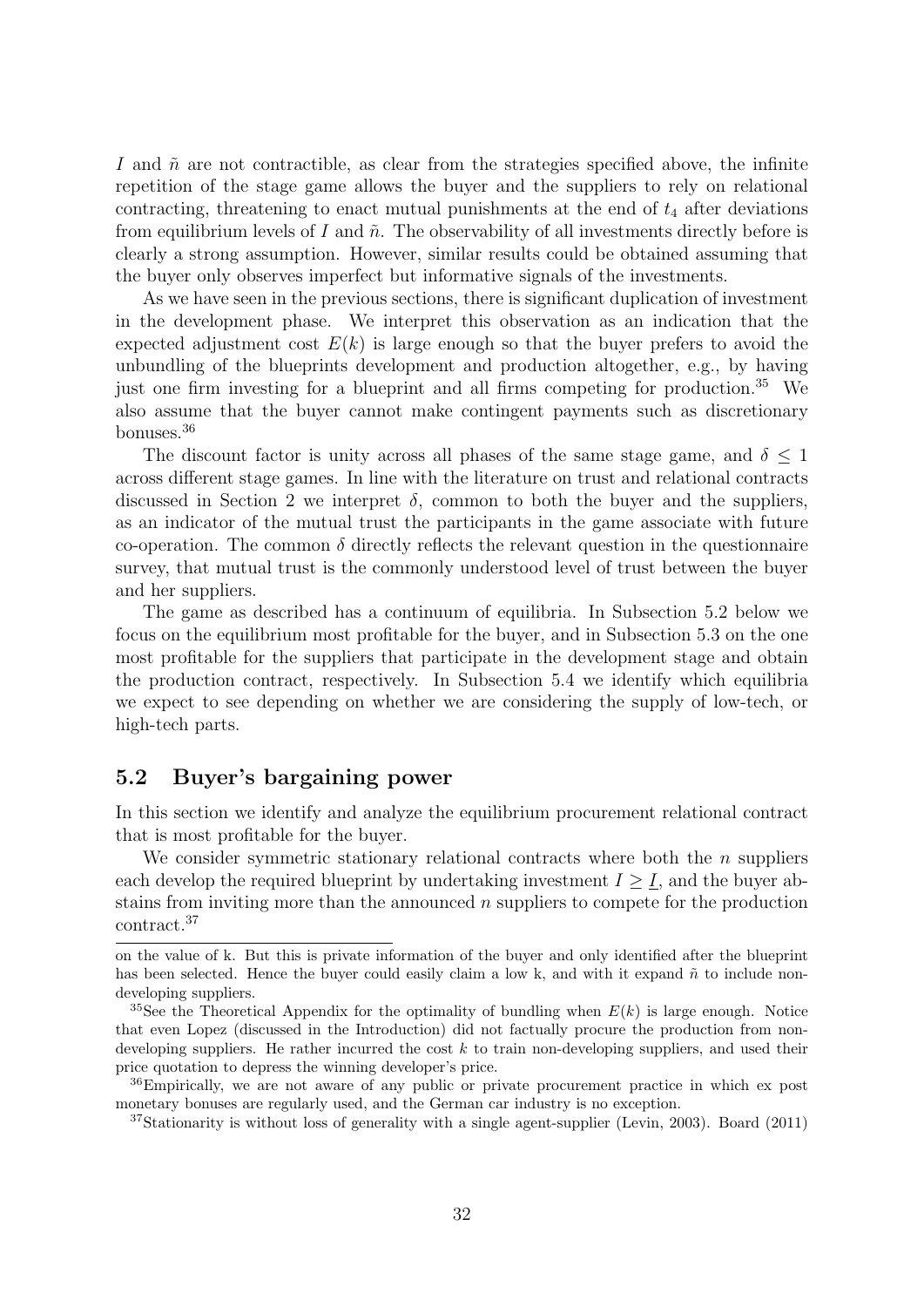In the development phase, each of these suppliers decides how much to invest, anticipating the expected rent  $\beta(n)\pi(n)$  associated with the production contract in this stage game, where  $\beta(n)$  denotes the probability that a supplier will obtain the production contract among the *n* suppliers, and  $\pi(n)$  the expected rent to that supplier accruing from production. Since by assumption the suppliers are ex ante identical,  $\beta(n) = 1/n$ .

If  $n > 1$ , the expected rent obtained by the winning supplier is  $\pi(n) = \theta_{(2)}^e(n)$  $\theta_{(1)}^e(n)$ , where  $\theta_{(1)}^e(n)$  is the expected cost of the efficient supplier and  $\theta_{(2)}^e(n)$  that of the second-most efficient one. In the second price auction the suppliers reveal their costs in their bids. The winning supplier then sells his intermediate product at the price  $p = \theta_{(2)}(n)$ . If instead  $n = 1$ , then obviously  $\beta(1) = 1$ , the single supplier's expected rent is  $\pi(1) = p - \theta^e(1)$  where  $\theta^e(1) = E(\theta)$ , and p is the price the buyer and the supplier agree to at  $t_3$ .

A non-deviating supplier will optimally just satisfy the buyer's requirement by investing  $I = I$ . His expected payoff over the infinite horizon game is then

$$
[w - \underline{I} + \beta(n)\pi(n)]\frac{1}{1-\delta}.
$$

If instead the supplier decides to deviate and invest less than required, then he knows that the buyer will observe the deviation at the end of the stage game and he will be excluded from all future procurement by this buyer. Accordingly, it is optimal for him to set  $I = 0$ , and his expected profit is

$$
w + \beta(n)\pi(n).
$$

The supplier prefers not to deviate and invest  $I$  if the incentive compatibility constraint

$$
w + \beta(n)\pi(n) \ge \frac{1}{\delta} \tag{2}
$$

is satisfied. Hence he chooses  $I$  as required if the sum of the transfer w and the expected rent from winning production  $\beta(n)\pi(n)$  is not smaller than the contemporaneous cost of the required investment  $I/\delta$ . This cost is high if  $\delta$  is small. Indeed, in such a case the typical supplier would face a stronger temptation to cheat in the investment phase, and to cash in the information rent in the production phase.

Let

$$
p^{e}(n) = \begin{cases} \theta^{e}(1) & \text{if } n = 1\\ \theta^{e}_{(2)}(n) & \text{if } n > 1 \end{cases}
$$

be the price the buyer expects to pay when  $n$  firms compete for production.

When the *n* suppliers choose the required investment  $I$  in the development stage,

has shown that a principal-buyer may want to follow a non-stationary initial phase that leads to a stable group of preferred agents-suppliers. The equilibria that we consider here can be seen as the long-run steady state of this type of transition.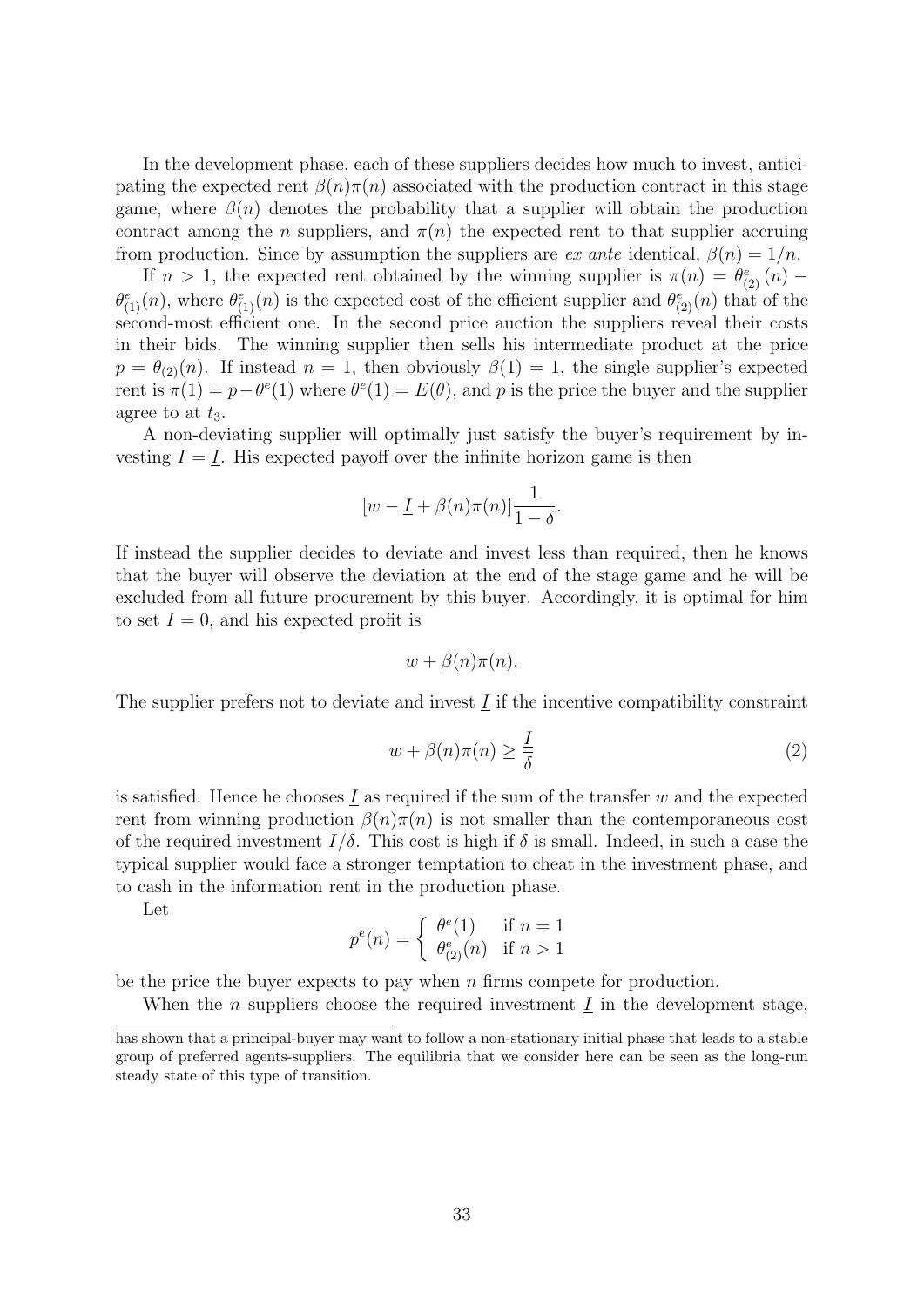the buyer's infinite horizon payoff at  $t_3$  is

$$
v(\underline{I}) - p^{e}(n) + [v(\underline{I}) - nw - p^{e}(n)] \frac{\delta}{1 - \delta}.
$$

Alternatively, at  $t_3$  the buyer could deviate and invite  $\tilde{n} > n$  suppliers to compete. In this case it would be optimal for the buyer to choose  $\tilde{n} = N$ , that is, to invite all available suppliers within the current stage game in order to take advantage of selecting the supplier with the lowest production cost from the largest set possible, thus paying a price  $p^{e}(N)$  smaller than  $p^{e}(n)$ . Consequently, following a deviation, the buyer would expect that no supplier would ever invest in the future, and thus set the transfers  $w'$  so as to extract all the sellers' informational rents. The buyer's expected discounted payoff from deviating would then be

$$
\{v(\underline{I}) - p^{e}(N) - k[1 - n\beta(N)]\} + [v_0 - Nw' - p^{e}(N)]\frac{\delta}{1 - \delta},
$$
\n(3)

where the terms in the first bracket reflect her return in the current period, accounting for the cost of adapting the technology in case the producer ends up being a non-developer; and those in the second bracket her returns in the future stage games (where the buyer would have to rely on zero investment, maximal competition and transfer  $w'$ ).<sup>38</sup>

The buyer prefers not to deviate by inviting to the auction more than the *n* participants in the development stage, if the incentive compatibility constraint

$$
\delta \left[ v(\underline{I}) - nw - (v_0 - Nw') \right] + (1 - \delta)k \frac{N - n}{N} \ge p^e(n) - p^e(N) \tag{4}
$$

is satisfied. The right hand side is the expected savings in the buyer's payment for the production of the intermediate good from having all  $N$  rather than  $n$  firms compete. The left hand side is instead the loss in the value of procurement she will face in the future, net of the difference between the equilibrium transfers nw and the ones associated to a deviation  $Nw'$  and the cost of adaptation. All else given, when  $\delta$  is small the buyer also has a stronger temptation to deviate, benefiting from the (expected) reduction in the cost of production.

The optimal procurement program  $\mathcal{P}_B$  of the buyer is then

$$
\max_{\underline{I},w,n} [v(\underline{I}) - wn - p^e(n)] \frac{1}{1-\delta}
$$
\n
$$
s.t. \quad w + \beta(n)\pi(n) \ge \underline{I}/\delta \qquad (IC_s)
$$
\n
$$
\delta[v(\underline{I}) - nw - (v_0 - \pi(N))] + (1-\delta)k \frac{N-n}{N} \ge p^e(n) - p^e(N). \quad (IC_b)
$$
\n
$$
(5)
$$

If the buyer wants to induce high investment, she has to account for the typical

<sup>38</sup>The expected cost of adaptation (third expression in the first bracket in equation (3)) reflects the idea that all N firms are treated equally at the auctions. Although the expression of this cost would be different if the buyer treated differently those in  $n$  and the others, the idea and the consequences of the adaptation costs would remain the same.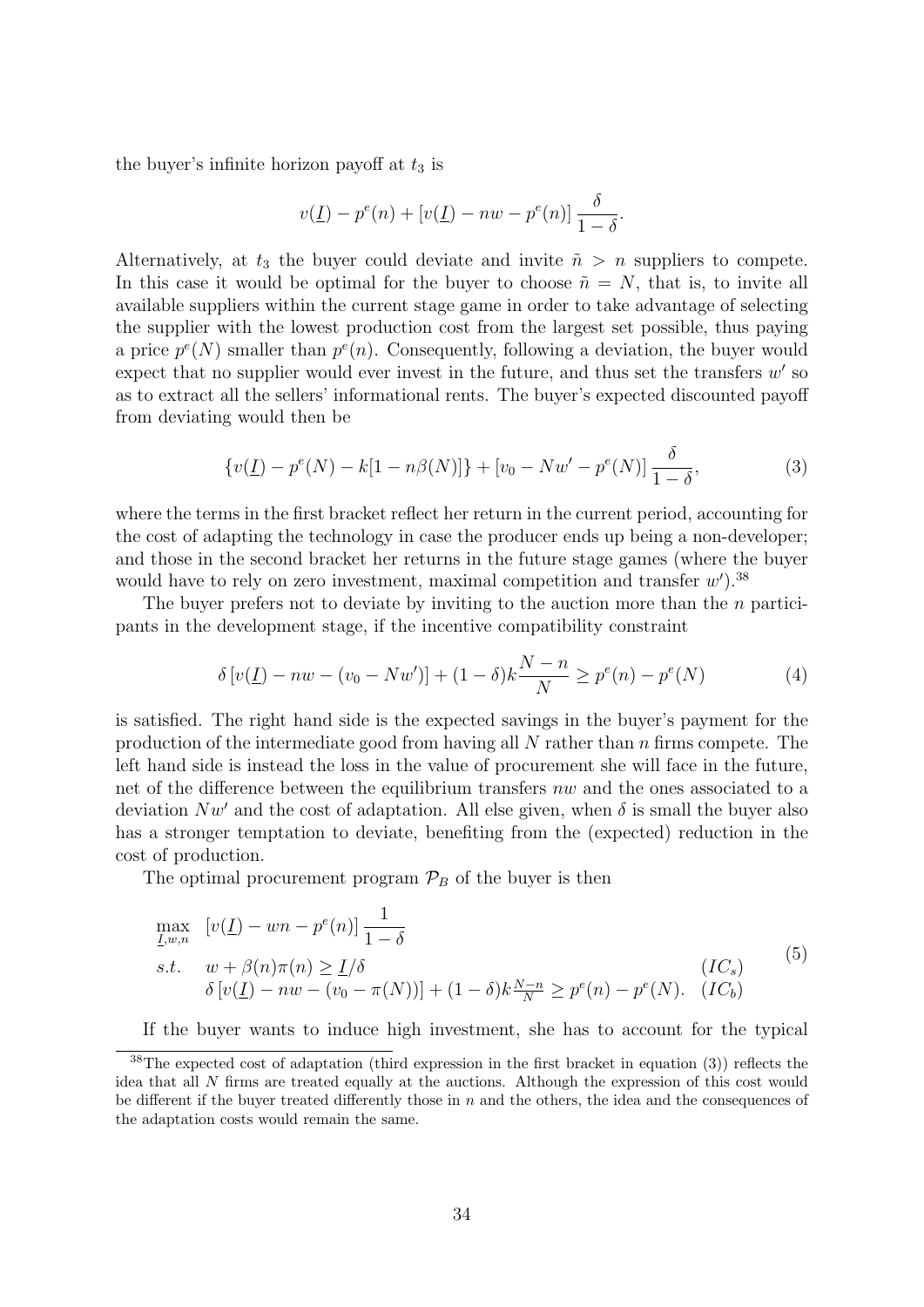supplier's incentive not to deviate, represented by  $(IC_s)$ . Increasing the number n of competing suppliers has several effects. First, it reduces the expected price  $p^{e}(n)$  the buyer has to pay, as production costs are drawn from a larger set of suppliers. Second, it reduces the buyer's temptation to deviate, since the difference in the production cost she has to bear between inviting *n* firms vs. all *N* firms to compete,  $p^{e}(n) - p^{e}(N)$  in  $(IC_b)$ , decreases in n.<sup>39</sup> Finally, it adversely affects the typical supplier's incentive to provide the required investment, because the expected rent  $\beta(n)\pi(n)$  to the supplier also decreases in n.

It is immediate to see that in the optimum the buyer always reduces the (positive or negative) transfer w to a minimum, so that the incentive constraint  $(IC<sub>s</sub>)$  is binding:

$$
w + \beta(n)\pi(n) = \underline{I}/\delta,\tag{6}
$$

which both increases the value of her objective function and relaxes her incentive constraint  $(IC_b)$ . This leads to a simple yet interesting set of observations on the two main procurement choice variables: the level of competition  $n$  and of investment  $I$ .

**Proposition 1** In the equilibrium optimal for the buyer, a higher discount factor  $\delta$  is associated with

- (i) a higher level of investment  $\underline{I}$ , for given n,
- (*ii*) a larger number of suppliers n, for given  $I$ .

Hence, when  $\delta$  increases, the buyer can afford to invite a higher number n of competing suppliers (at given w and I), which implies a lower expected production cost. An analogous reasoning applies to result (i). The intuition is that a higher discount factor  $\delta$  grants the buyer some "slackness" in dealing with suppliers' incentives, which in turn translates into better procurement terms: more competition—that is lower cost of production—and/or higher investment—that is higher value for the final product.

The *overall* effects of a change of  $\delta$  on the actual terms of procurement that solve  $\mathcal{P}_B$ are more involved than the comparative statics of Proposition 1. Imagine, for example, that an increase of  $\delta$  induces a higher level of investment. The overall effect of this increase in  $\delta$  on n must then account not only for the *direct effect* described in point (ii) of Proposition 1, but also for the indirect effect due to the increased investment. If the latter is large enough, then a higher  $\delta$  may actually call for a reduction in the number of firms, because the buyer should grant larger informational rents to create incentives for the selected suppliers to invest even more. In order to account for the indirect effects we need to solve the buyer's procurement program  $\mathcal{P}_B$  and verify the effect of  $\delta$  on optimal procurement  $(\underline{I}_B^*, n_B^*)$ .

Rather than providing a full solution to program  $\mathcal{P}_B$ , here we exploit some of its properties to verify conditions under which the general idea stated above—the "slackness" associated with an increase in the discount factor—induces the buyer to procure with both higher investment *and* more suppliers.

<sup>&</sup>lt;sup>39</sup>In the  $(IC_b)$  we also account for the fact that when  $n = N$  the buyer optimally sets  $w' = \beta(n)\pi(n)$ .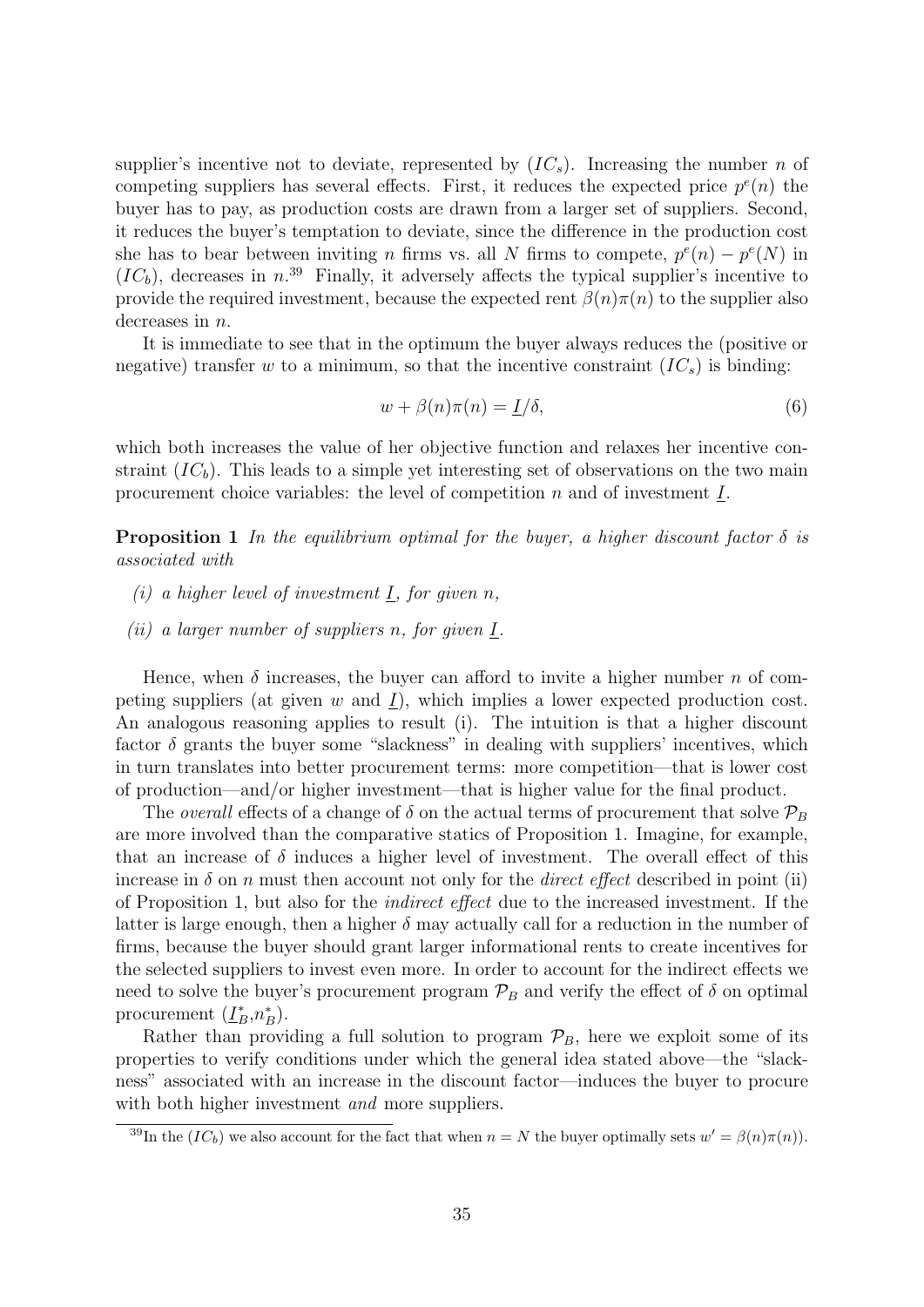Since  $w$  is implicitly defined by  $(6)$ , we can rewrite the buyer's per-period objective function as a function of the two main decision variables  $\underline{I}$  and  $n$ ,

$$
H(\underline{I}, n) \equiv v(\underline{I}) - n\frac{\underline{I}}{\delta} - \theta_{(1)}^{e}(n), \qquad (7)
$$

where the actual cost of development  $(nI)/\delta$  encompasses the cost of providing the n suppliers with the incentives to invest (and clearly  $\theta_{(1)}^e(1) = \theta^e(1)$ ). For a given n, the maximizer of  $H(\underline{I}, n)$  with respect to  $\underline{I}$  — denoted  $\underline{I}^n$  — is defined by

$$
v'(\underline{I}^n) = \frac{n}{\delta}.\tag{8}
$$

This condition shows that if  $\delta$  increases and the optimal number of firms  $n_B^*$  remains unaffected, then the optimal level of investment increases.

**Proposition 2** In the equilibrium optimal for the buyer, an increase of the discount factor δ necessarily induces an increase of at least one of the two optimal procurement variables  $n_B^*$  and  $\underline{I}_B^*$ . Both  $n_B^*$  and  $\underline{I}_B^*$  increase in  $\delta$  if  $v(\cdot)$  is sufficiently concave, that is if the indirect effect is not too strong.

In the Theoretical Appendix below we prove the sufficient condition on the value of investment  $v(\cdot)$ . Proposition 2 confirms that the general idea of the "slackness" induced by a higher discount factor  $\delta$  also pertains to the two *optimal* control variables for the buyer,  $n_B^*$  and  $\underline{I}_B^*$ .<sup>40</sup>

While these comparative static results contrast with the intuition that trust requires an intimate relationship that is diminished by competition, they are clearly compatible with our empirical findings that involve low-tech parts. In this case there are many potential developers and the buyer has the bargaining power, hence the investment and competition requested by the buyer in the procurement process both increase with trust.

In the Theoretical Appendix we show that our results qualitatively hold as long as the buyer does not systematically open competition for production to all potential suppliers (i.e. allowing for  $n \leq \tilde{n} < N$ ).<sup>41</sup> We also show that the results of Proposition 2 carry over the case of multiple sourcing (Proposition 5) and that, consistently with our

<sup>&</sup>lt;sup>40</sup>The optimal transfer  $w_B^*$  is actually a residual variable determined by the binding constraint (6), which shows that increases of both  $n_B^*$  and  $\underline{I}_B^*$  tend to actually increase the transfer that the buyer has to pay, if not sufficiently counterbalanced by the higher  $\delta$ . Thus one cannot expect a clear relationship between  $\delta$  and  $w_B^*$ .

<sup>&</sup>lt;sup>41</sup>The case study evidence collected in 2005/06 for our industry shows that the blueprint submitted by the typical supplier is very much conditioned by the technology available to him, technologies vary across suppliers, and the winning supplier typically employs his technology. In this environment the costs of adaptation can be very large, explaining why the relational contract that we expect to prevail is the one studied in this section. Nevertheless, the production-adaptation expected cost  $E(k)$  significantly differ between products, with more complex ones, like our "systems", displaying considerably higher costs than standardized ones, like our "commodities". This seems to be indeed the case in our data as we observe that the number of producers is larger than that of developers in 6.9% of the observations regarding commodities, 3.7% for modules, and it is never the case for complex systems.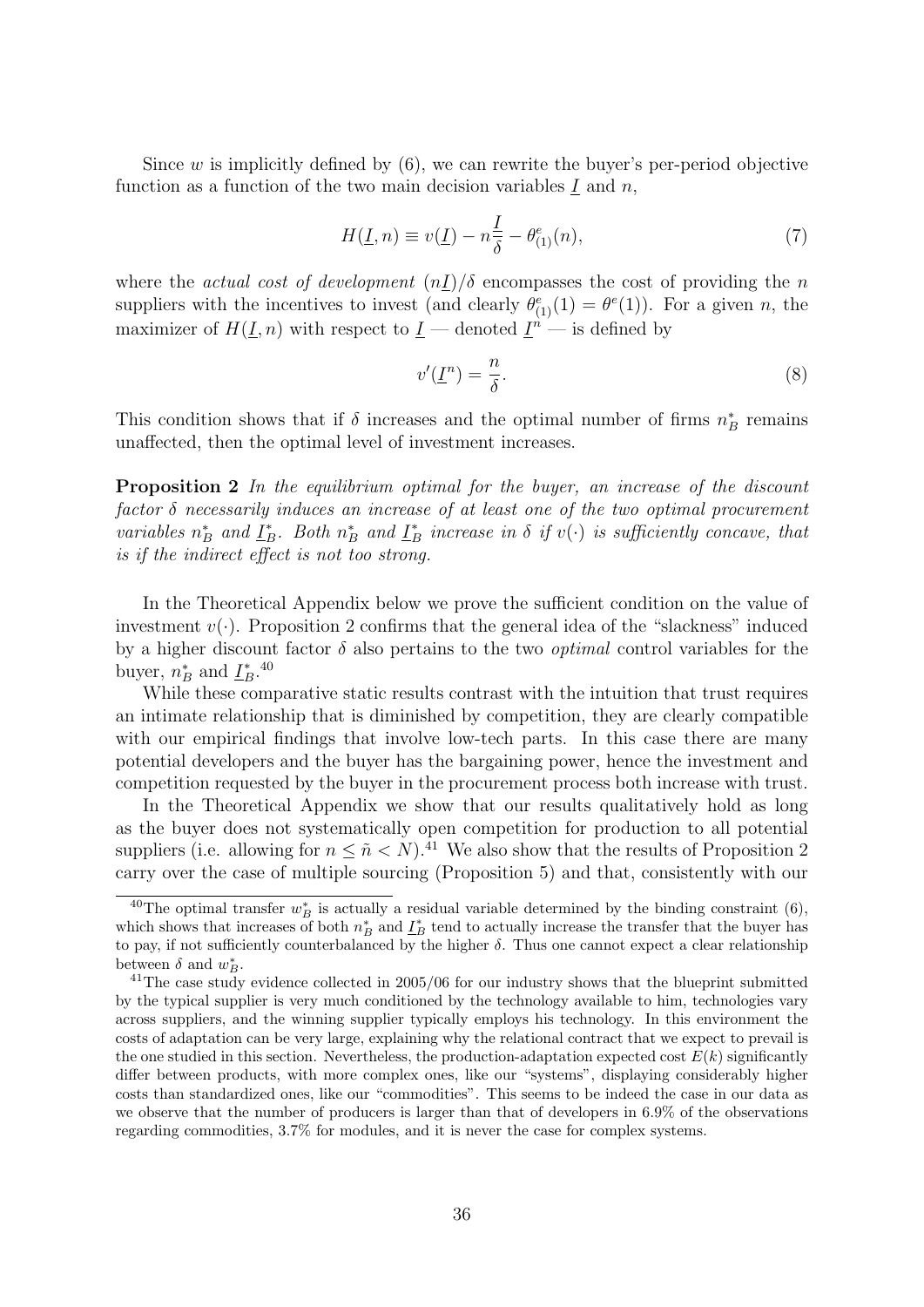findings (see Subsection 4.3), a larger  $\delta$  induces the buyer to move from single-sourcing to multiple sourcing.

#### 5.3 Supplier's bargaining power

We now identify the equilibrium procurement relational contract that is most profitable for the leading supplier. More specifically, we characterize the equilibrium where  $n = 1$ , while the buyer can still deviate and open the competition for the production contract to the N suppliers. To motivate the assumption that  $n = 1$ , we have to realistically twist our assumption that all  $N$  suppliers are *ex ante* symmetric. Especially when it comes to systems and components as parts categories, the buyer typically has one favorite supplier that is usually selected for the development of the part. $42$  We then discuss the case  $n > 1$ .

The optimal procurement contract is now such that  $n_S^* = 1$ , and the procurement program  $P_S$  is

$$
\max_{I,w} \quad [w + p^{e}(1) - \theta^{e}(1) - I] \frac{1}{1 - \delta}
$$
\n
$$
s.t. \quad \delta[v(I) - w - (v_0 - N\beta(N)\pi(N))] + (1 - \delta)k \frac{N-1}{N} \ge p^{e}(1) - p^{e}(N) \quad (IC_b)
$$
\n
$$
w + p^{e}(1) - \theta^{e}(1) \ge I/\delta. \tag{IC_s}
$$

Here the supplier specifies an investment level that generates an output revealed to be valuable enough to the buyer, and towards that requires a transfer payment  $w$  from the buyer. Notice that the  $(IC_b)$  and  $(IC_s)$  coincide with the ones in problem (5) above when  $n = 1$ .

Here the supplier optimally increases  $w$  up to the point where the other side's incentive compatibility constraint  $(IC_b)$  is binding, similarly to when the buyer has bargaining power. Substituting this binding  $(IC_b)$  constraint, the program  $\mathcal{P}_S$  becomes

$$
\max_{I} \quad [v(I) - I - K] \frac{1}{1 - \delta}
$$
  
s.t. 
$$
v(I) - K \ge I/\delta. \qquad (IC_s)
$$
 (10)

where

$$
K \equiv v_0 - N\beta(N)\pi(N) + \frac{1}{\delta} \left[ p^e(1) - p^e(N) - (1 - \delta)k \frac{N - 1}{N} \right]
$$
 (11)

depends on N and  $\delta$  but not on I.

We can now identify two alternative characterizations of the equilibrium relational contract that is most profitable for the supplier. Denote by  $I^*$  the first-best investment defined by

$$
v'(I^*) = 1.\tag{12}
$$

If the  $(IC_s)$  constraint is satisfied at that investment level, then the relational contract

<sup>42</sup>A typical example was the selection of Bosch by Daimler –or that of Conti-Teves by BMW– to develop ESP, the electronic stabilization program for their top models.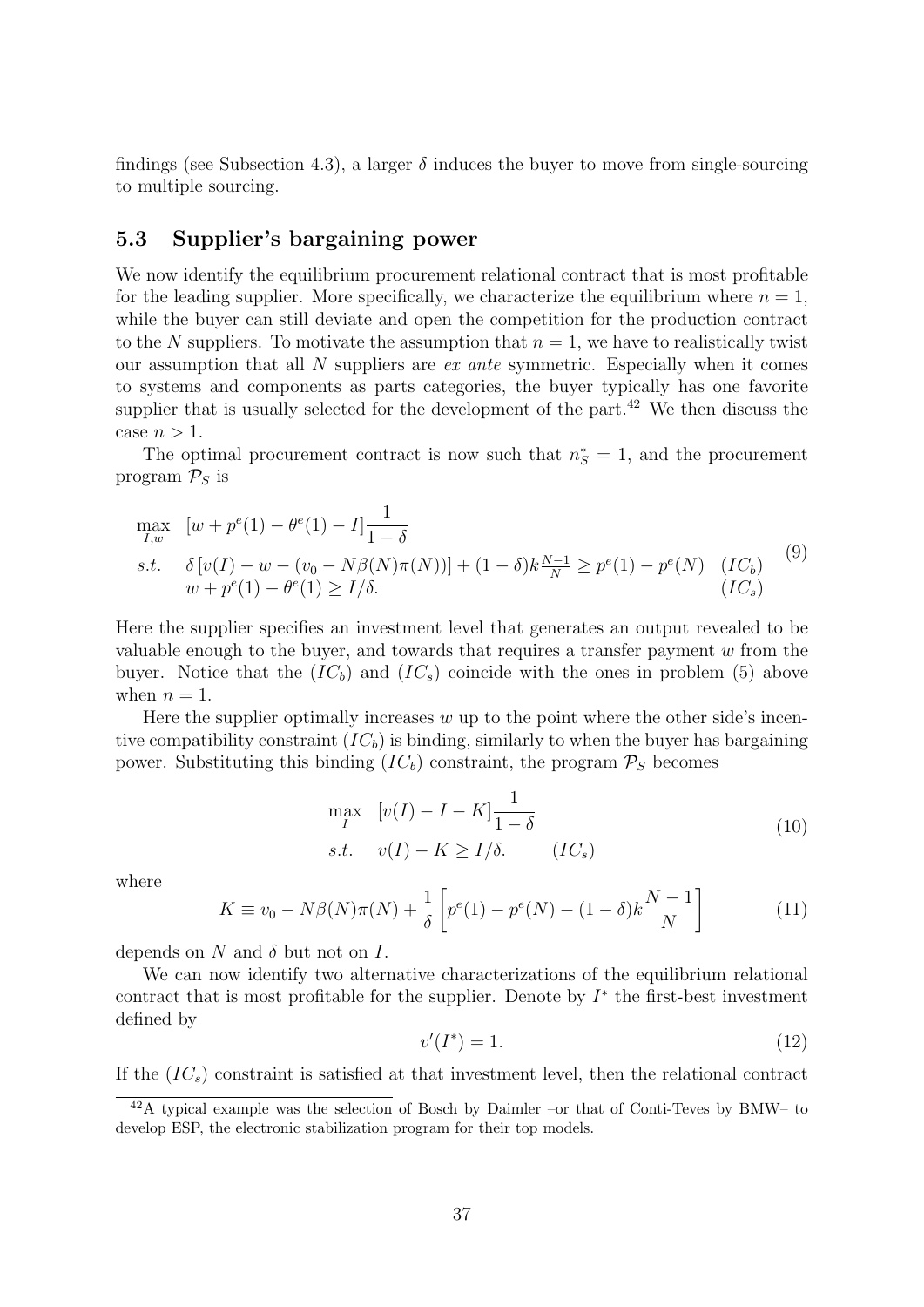is such that  $I_{S}^{*} = I^{*}$ . If instead the  $(IC_{s})$  constraint would be violated at the investment level  $I^*$ , then the optimal investment  $I^*_S$  is such that  $(IC_s)$  binds:

$$
v(I_S^*) - K = I_S^*/\delta,\tag{13}
$$

and underinvestment occurs in equilibrium:  $I_S^* < I^*$ . Hence

**Proposition 3** In the equilibrium optimal for the leading supplier,  $n_S^* = 1$ , the optimal investment is

- (i)  $I_S^* = I^*$  and an increase of the discount factor  $\delta$  is not associated with any change in the optimal level of investment  $I_{\mathcal{S}}^*$ ;
- (ii)  $I_S^* < I^*$  and an increase of the discount factor  $\delta$  necessarily induce an increase in the equilibrium level of investment  $I_S^*$ :
- (iii) A large enough increase in k induces a switch from regime (ii) to regime (i).

When the supplier's incentive constraint is binding, the investment level varies with the discount factor. The reason is the buyer's incentive constraint that may be binding for low k. However, since K decreases in  $k$ , the incentive constraint is not necessarily binding when  $k$  is large.

Hence this proposition provides us with an explanation of our empirical finding that investment and competition do not increase with trust when high-tech parts are traded.

Although we have considered here the case with a single supplier,  $n = 1$ , and that supplier's optimal relational contract, the logic is the same when  $n > 1$  suppliers have, collectively, bargaining power. As above they would set  $w$  so that the buyer's incentive constraint  $(IC_b)$  is binding and from this a result similar to Proposition 3 applies.

#### 5.4 Switching-costs and bargaining power

With a careful description of the procurement process of parts by German car manufacturers, the two previous subsections allows us to draw the following inference: Whenever we observe that the level of trust between suppliers and the buyer is positively correlated with both the investment level in the development stage and the number of suppliers that are involved in that stage, as with low-tech products, we conclude that the bargaining power is in the hands of the buyer. If we instead observe that the level of trust between suppliers and the buyer is related to neither the level of investment in the development stage nor the number of suppliers involved in it, as with high-tech products, then the bargaining power rests on the supply side.

The question then is why one should expect this different allocation of bargaining power depending on high and low-tech products. This section provides a theoretical argument in support of this observation and allocation of bargaining power for the two product categories.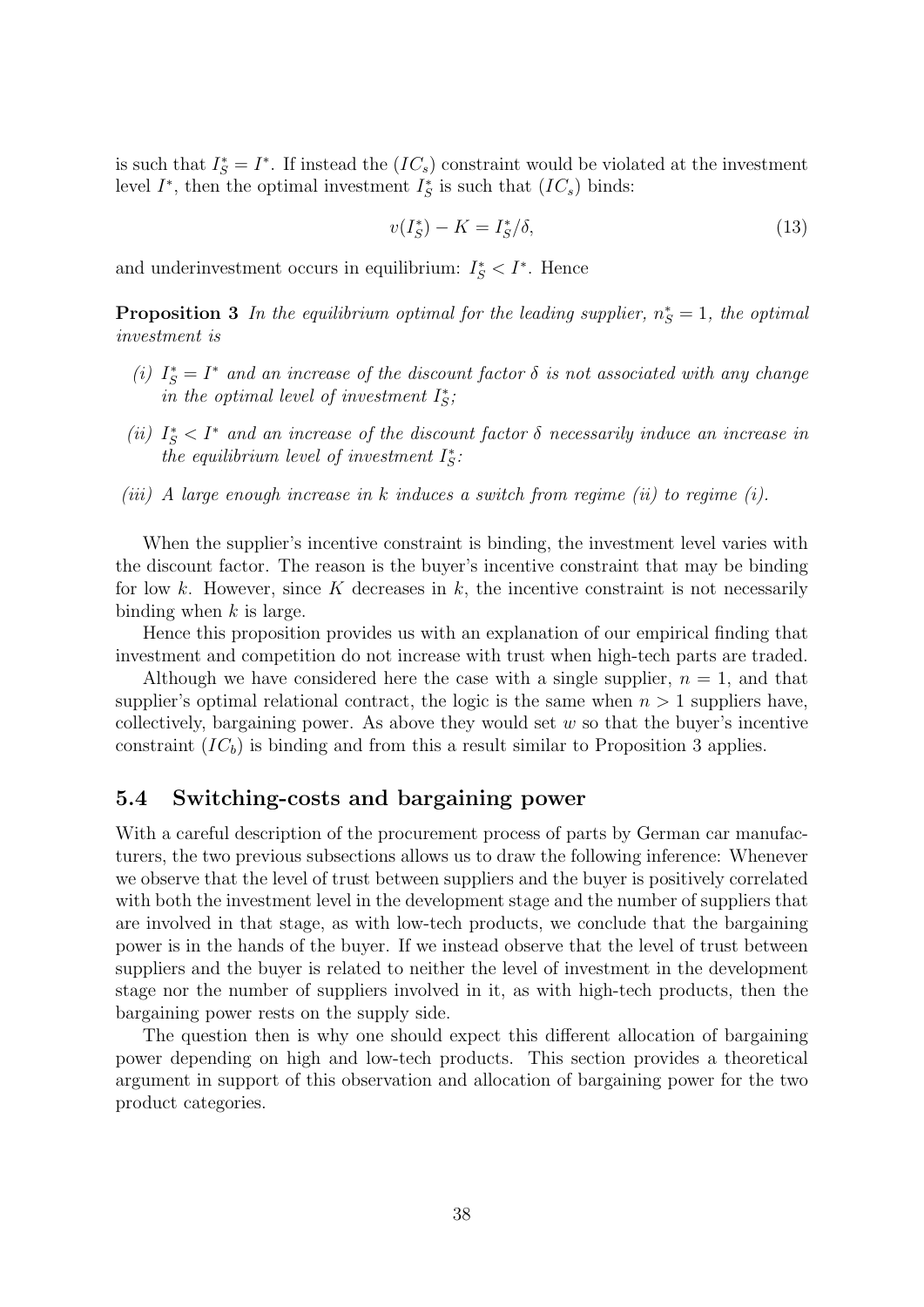The idea is that the the cost of switching to other suppliers for production, k in our model, ultimately determines the party that has the bargaining power and becomes the principal who designs the relational contract for the other party.

Suppose that prior to setting the relational contract for each individual part the buyer and suppliers engage is a bidding game where the winner, that has the highest payoff from becoming the principal, obtains the bargaining power. Formally, denote  $V_B$ and  $V<sub>S</sub>$ , respectively, the buyer's and suppliers' payoffs, associated with the solution to problems  $P_B$  and  $P_S$  when that respective party has the bargaining power. We do not explicitly model the bidding game but simply compare the parties' optimal payoffs for the different types of parts. In particular, we realistically assume that  $k$ , the cost to the buyer of switching production to a non-developing supplier is low when associated with low-tech, and high when associated with high-tech parts.

We thus compare  $V_B(k)$  and  $V_S(k)$  for different values of k.

**Proposition 4** The buyer's payoff of problem  $\mathcal{P}_B$ ,  $V_B(k)$ , is weakly decreasing in k; the suppliers' payoffs of problem  $\mathcal{P}_S$ ,  $V_S(k)$ , is strictly increasing in k.

For  $v_0$  sufficiently high, it exists a threshold value  $\bar{k} > 0$  such that for  $k \leq (\geq) \bar{k}$  then  $V_B(k) \geq (\leq)V_S(k)$ .

The proposition shows that a high cost of switching to other suppliers, as with hightech parts, increases the payoff of the supplier and instead depresses that of the buyer. (The opposite occurs when the switching cost  $k$  is low, as with low-tech parts.)

The intuition is that high k makes a buyer's deviation (i.e. increasing the number of producing suppliers) less profitable, so that a supplier with bargaining power needs to promise a smaller compensation to the buyer, thus appropriating more surplus. When instead the buyer has the bargaining power, a high  $k$  either has no effect, when the incentive compatibility constraint of the buyer does not bind, or, if it instead binds, then the buyer's equilibrium payoff is exactly equal to her deviation payoff which is obviously decreasing in k.

The second part of the proposition instead shows that the supports of the two functions  $V_B(k)$  and  $)V_S(k)$  overlap whenever procurement is valuable, so that for low values of k (respectively, high values) the buyer's payoff is higher (lower) than that of the supplier.

With this result we can conclude that when the switching cost to more supplier is low, as with low-tech parts, the buyer has the bargaining power and in that case an increase in  $\delta$  is associated with an increase in both  $\underline{I}_B^*$  and  $n_B^*$ , consistently with our empirical finding when considering low-tech parts. Conversely, for high values of  $k$  the seller has the bargaining power and in that case an increase in  $\delta$  does not have a positive effect on both  $L_S^*$  $*_{S}$  and  $n_{S}^{*}$ , once again consistently with our empirical findings when considering high-tech parts.

By relating our equilibrium characterization to our empirical findings, we identified a compelling explanation for a puzzling and rich empirical evidence. Not only relational contracts are key in this important industry, we also show them adapting to the parties' bargaining power, via the switching costs in production.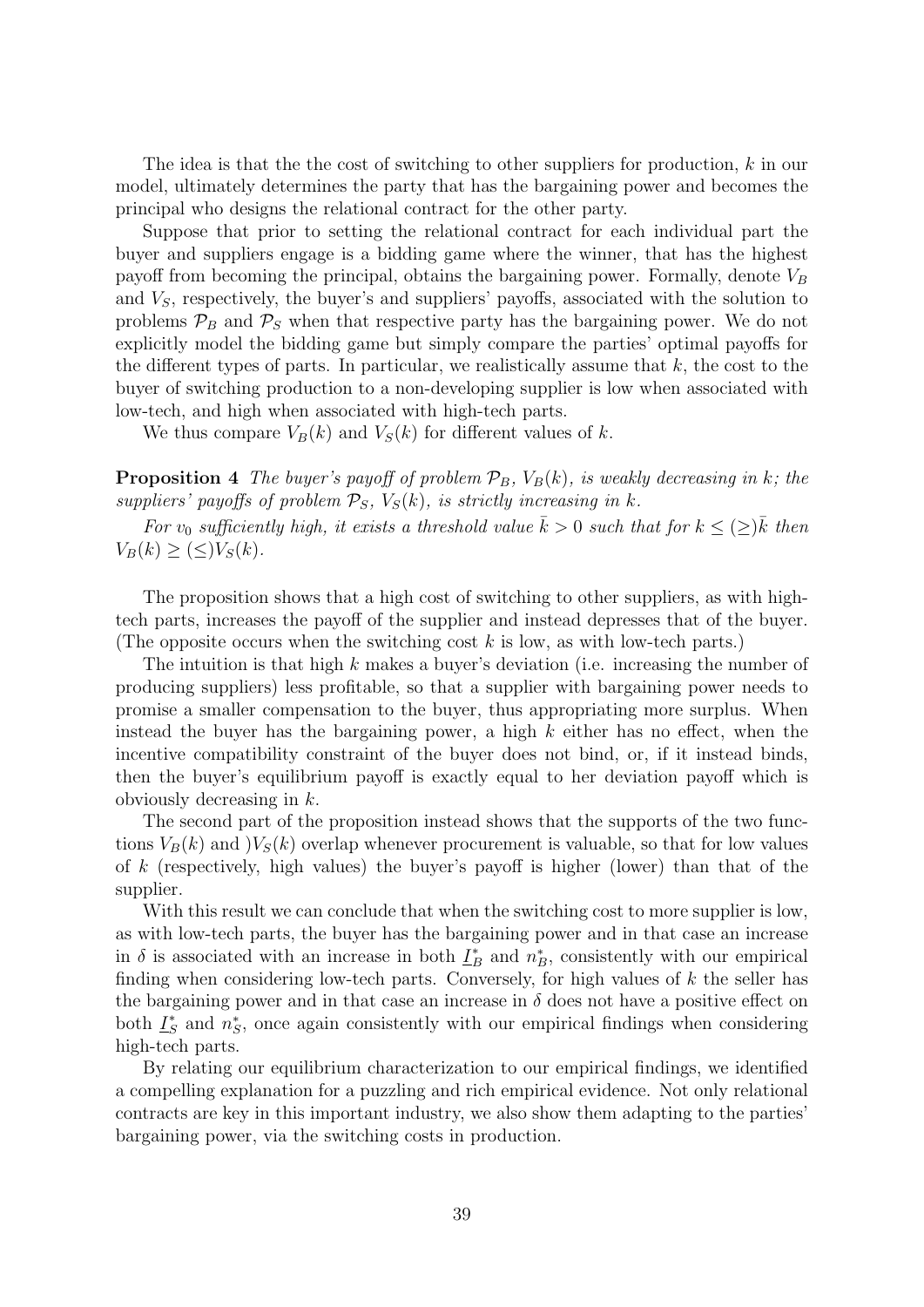## 6 Concluding Remarks

We analyse survey data providing unique evidence of the role of mixed formal and relational contract arrangements in a high-tech industry in a developed country. We observe substantial variation in trust across buyer-supplier relationships, caused by a shock to the established procurement practices due to aggressive behavior of a major industry participant.

We show that even within a stable functioning legal system, supply relationships benefit from higher levels of trust with regard to investment and quality of parts. This reflects the expectations from existing theory. Surprisingly, however, this association is significant only for low-tech parts; we do not observe it for more complex high-tech parts. Further, higher levels of trust are associated with buyers inducing more intense competition between suppliers. Again, this relationship is significant only for low-tech, but not for high-tech parts. Based on the evidence we provide, these results are driven by the different levels of trust observed across the part-relationships in our data.

We rationalize our empirical findings within a theoretical model that contains elements of formal and relational contracts. We show that, as long as the buyer has the bargaining power and can push suppliers to their incentive constraint, an increase in trust allows her to induce higher relationship-specific investment, and to increase competition among suppliers in both the development and the production stage. The bargaining power is tilted towards the leading supplier, however, when the provided parts are complex and the cost of switching to a non-developing outside supplier is high. Then the buyer can no longer leverage higher trust into increases of supplier investment, or impose tougher competition among suppliers.

Based on our evidence, short-term oriented, opportunistic behavior diminishes trust in relationships – with serious long-term consequences. By contrast, higher bilateral trust significantly enhances the value that innovative suppliers provide to buyers in a high-tech industry. Buyer-supplier relationships of this type are neither restricted to the sector nor the country discussed here. And their importance is likely to further increase with the upsurge of mechatronic devices and software solutions, as the products and production facilities of classical industries become increasingly digital. Given that this often involves cooperation with external innovative firms, our insights are highly relevant in this context.

We show in particular that relationships between pairs of firms may differ substantially at the level of individual parts procured. This indicates the importance and autonomy of individual procurement departments within corporations. Future research could be devoted to better understand how part specific development, production, and market conditions within multi-product firms interact with firms' reputations and shocks that affect it.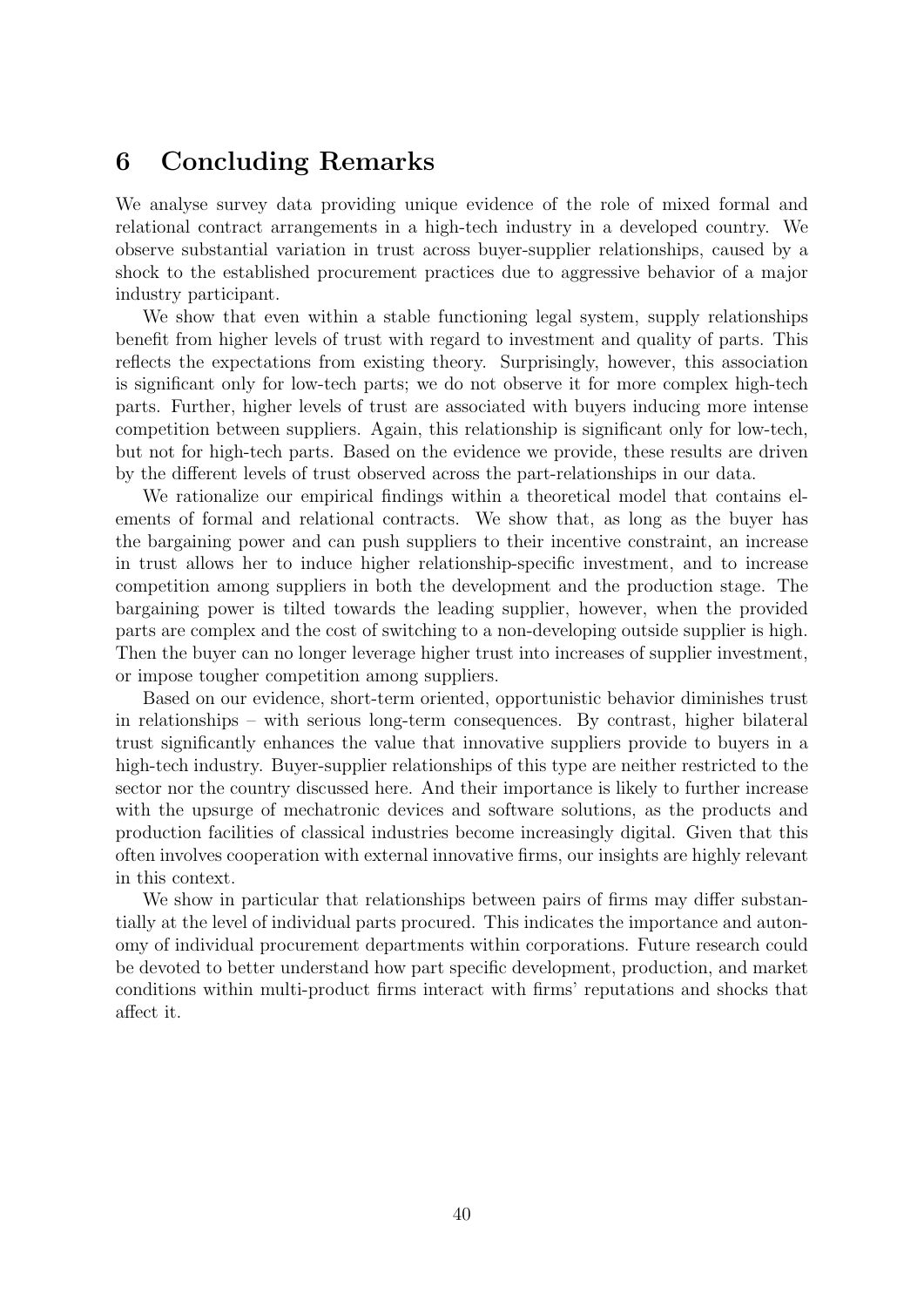## References

- Andrews, I. and D. Barron (2016): "The Allocation of Future Business: Dynamic Relational Contracts with Multiple Agents," American Economic Review, 106, 2742– 2759.
- ANTRAS, P. AND C. F. FOLEY (2015): "Poultry in Motion: A Study of International Trade Finance Practices," Journal of Political Economy, 123, 809–852.
- Asanuma, B. (1989): "Manufacturer-Supplier Relationships in Japan and the Concept of Relation-Specific Skills," Journal of the Japanese and International Economies, 3, 1–30.
- BARRON, D., R. GIBBONS, R. GIL, AND K. J. MURPHY (2020): "Relational Adaption under Reel Authority," Management Science, 66, 1783–2290, iii–iv.
- Bernstein, L. (2015): "Beyond Relational Contracts: Social Capital and Network Governance in Procurement Contracts," Journal of Legal Analysis, 7, 561–621.
- Blader, S., C. Gartenberg, R. Henderson, and A. Prat (2015): "The Real Effects of Relational Contracts," American Economic Association Papers & Proceedings, 105, 452–456.
- BLADER, S., C. GARTENBERG, AND A. PRAT (2020): "The Contingent Effect of Management Practices," Review of Economic Studies, 87, 721–749.
- Bloom, N., R. Lemos, R. Sadun, D. Scur, and J. Van Reenen (2014): "The New Empirical Economics of Management," Journal of the European Economic Association, 12, 835–876.
- BOARD, S. (2011): "Relational Contracts and the Value of Loyalty," American Economic Review, 101, 3349–3367.
- Bodoh-Creed, A. (2019): "Endogenous Institutional Selection, Building Trust and Economic Growth," Games and Economic Behavior, 114, 169–176.
- CABRAL, L. (2005): The Economics of Trust and Reputation: A Primer.
- Calzolari, G. and G. Spagnolo (2009): "Relational Contracts and Competitive Screening," CEPR Discussion Paper No. 7434.
- De Chiara, A. (2020): "Precontractual Investment and Modes of Procurement," European Economic Review, 124, 103404.
- FELLI, L. AND K. ROBERTS (2016): "Does Competition Solve the Hold-up Problem?" Economica, 83, 172–200.
- GAMBETTA, D. (1988): Can We Trust Trust?, Oxford: Basil Blackwell Ltd, chap. 13, Trust Making and Breaking Cooperative Relationships, Gambetta D. (ed.).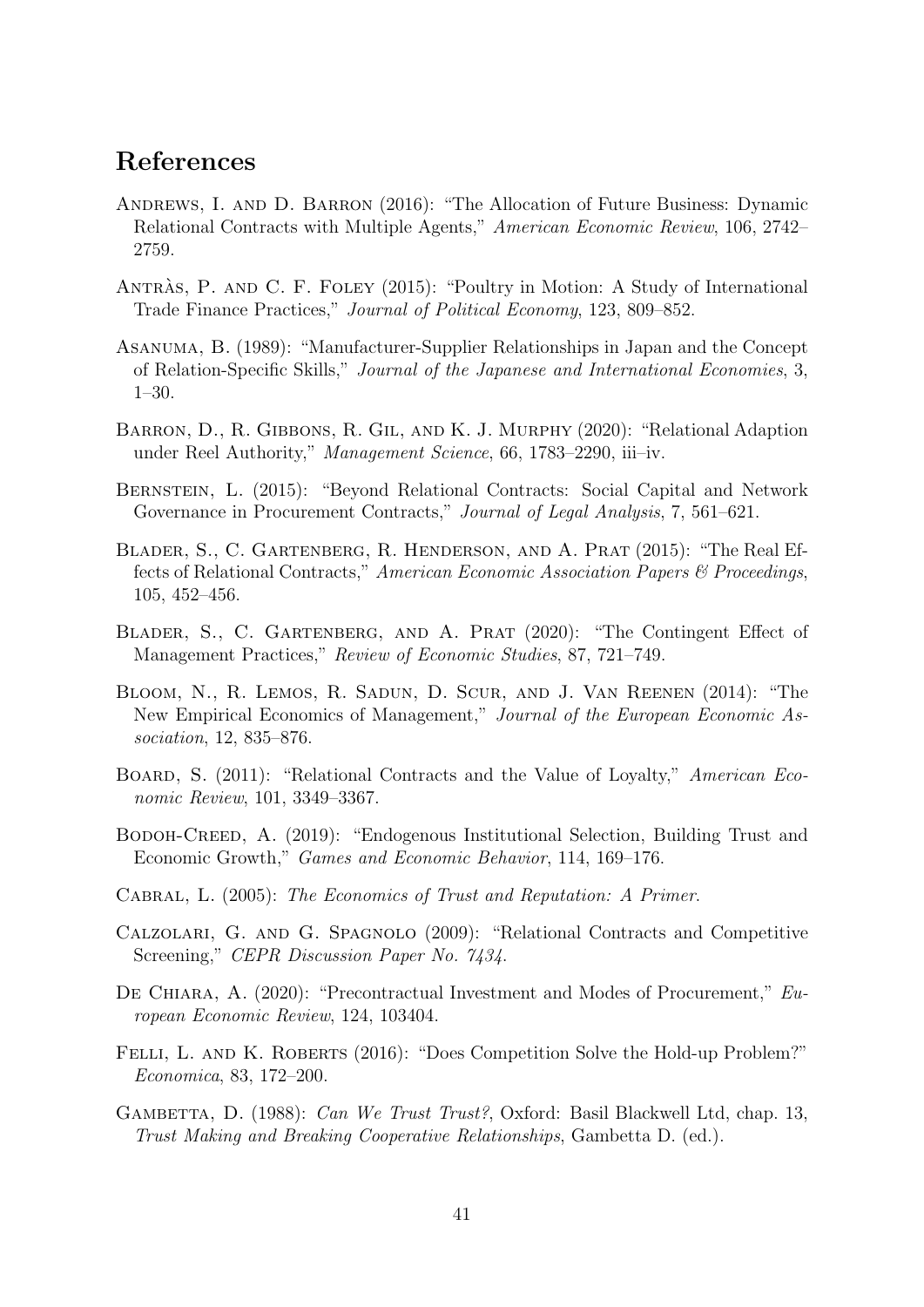- GIBBONS, R. AND R. HENDERSON (2013): "What do Managers do?" in The Handbook of Organizational Economics, Princeton: Princeton University Press, chap. 17.
- Gil, R., M. Kim, and G. Zanarone (2016): "The Value of Relational Contracts in Outsourcing: Evidence from the 2008 shock to the US Airline Industry," Working paper, HIAS-E-32, Hitotsubashi University.
- Gil, R. and J. Marion (2013): "Self-Enforcing Agreements and Relational Contracting: Evidence from California Highway Procurement," The Journal of Law, Economics, and Organization, 29, 239–27.
- GOSH, M., S. DUTTA, AND S. STREMERSCH (2006): "Customizing Complex Products: When Should the Vendor Take Control?" *Journal of Marketing Research*, 43, 664–679.
- GROSSMAN, S. J. AND O. D. HART (1986): "The Costs and Benefits of Ownership: A Theory of Vertical and Lateral Integration," The Journal of Political Economy, 94, 691–719.
- HART, O. AND J. MOORE (1988): "Incomplete Contracts and Renegotiation," *Econo*metrica, 56, 755–785.
- Helper, S. and R. Henderson (2014): "Management Practices, Relational Contracts, and the Decline of General Motors," The Journal of Economic Perspectives, 28, 49–72.
- HOLMSTRÖM, B. AND J. ROBERTS (1998): "The Boundaries of the Firm Revisited," The Journal of Economic Perspectives, 12, 73–94.
- Kartal, M. (2018): "Honest Equilibria in Reputation Games: The Role of Time Preferences," American Economic Journal: Microeconomics, 10, 278–314.
- Klemperer, P. (1995): "Competition when consumers have switching costs: An overview with applications to industrial organization, macroeconomics, and international trade," The review of economic studies, 62, 515–539.
- KOPPEL, O., T. PULS, AND E. RÖBEN (2018): "Die Patentleistung der deutschen KFZ-Unternehmen: Eine Analyse der Patentanmeldungen beim deutschen Patentund Markenamt unter Berücksichtigung von branchen- und technologiespezifischen Schwerpunkten," report, Institut der deutschen Wirtschaft (IW), Cologne.
- Kvaloy, O. and T. E. Olsen (2009): "Endogenous Verifiability and Relational Contracting," American Economic Review, 99, 2193–2208.
- Levin, J. (2003): "Relational Incentive Contracts," American Economic Review, 93, 835–857.
- Macchiavello, R. (2018): A mutually beneficial relationship: relational contracts in developing countries, London: Edward Elgar Publishing, vol. A Research Agenda for New Institutional Economics, Ménard, Claude and Shirley, Mary M. Eds, chap. 6.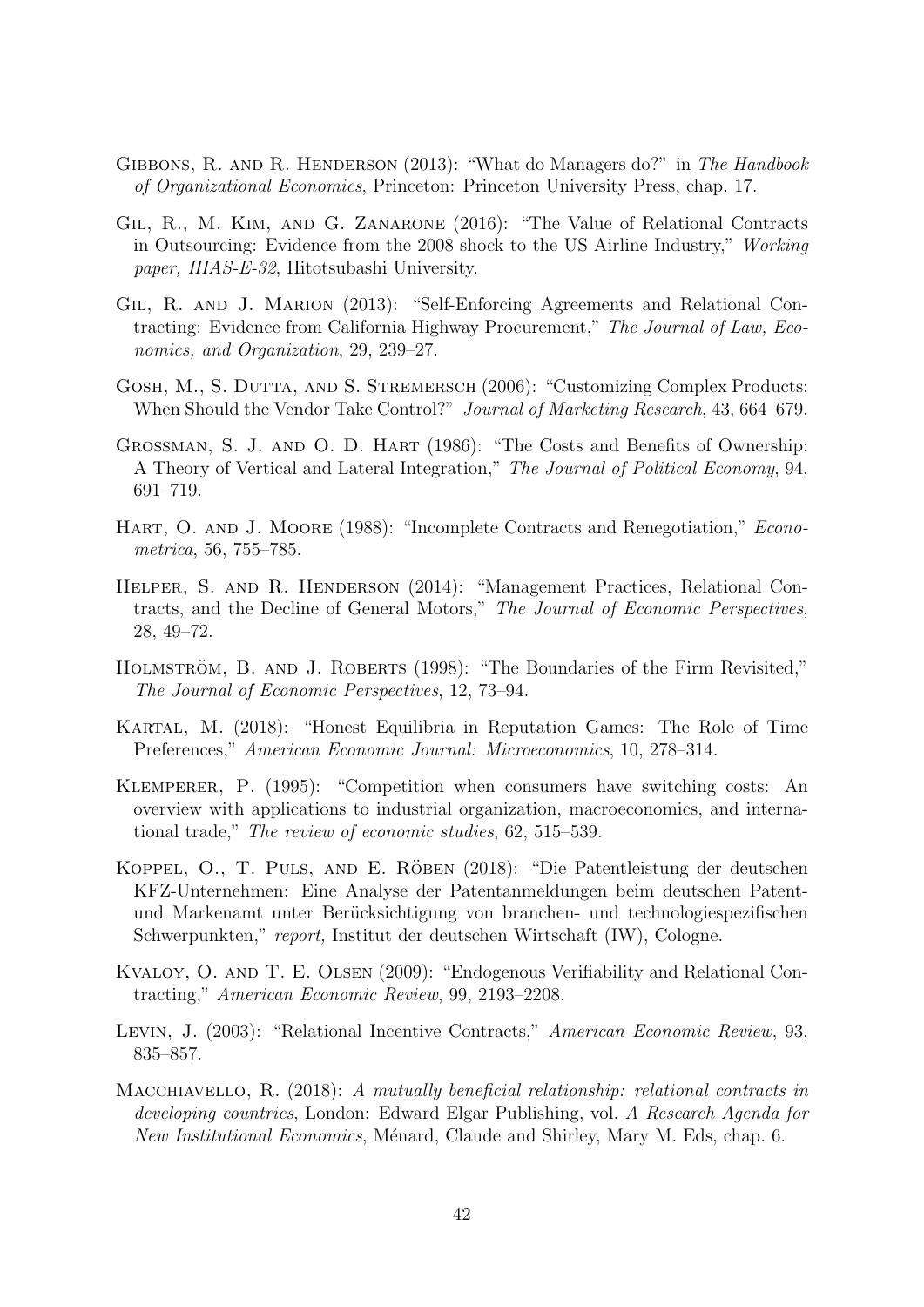- MACCHIAVELLO, R. AND A. MORJARIA (2015b): "Competition and Relational Contracts in the Rwanda Coffee Chain," American Economic Review.
- $-$  (2021): "Competition and Relational Contracts in the Rwanda Coffee Chain," Quarterly Journal of Economics, forthcoming.
- MACLEOD, W. B. (2007): "Reputations, Relationships and Contract Enforcement," Journal of Economic Literature, 45, 595–628.
- MACLEOD, W. B. AND J. M. MALCOMSON (1998): "Motivation and Markets," American Economic Review, 88, 388–411.
- Malcomson, J. M. (2013): "Relational Incentive Contracts," in The Handbook of Organizational Economics, ed. by R. Gibbons and J. Roberts, Princeton: Princeton University Press, chap. 25.
- McMillan, J. and C. Woodruff (1999): "Interfirm Relationships and Informal Credit in Vietnam," The Quarterly Journal of Economics, 114, 1285–1320.
- MILGROM, P. AND J. ROBERTS (1992): Economics, Organization and Management, Englewood Cliffs: Prentice Hall.
- MOFFETT, M. AND W. YOUNGDAHL (1999): "Case Study: Jose Ignatio Lopez de Arriortua," Thunderbird International Business Review, 41, 179–194.
- MÜLLER, F., K. O. STAHL, AND F. WACHTLER (2016): ["Upstream Relationships](https://www.vwl.uni-mannheim.de/media/Lehrstuehle/vwl/Stahl/MueStaWa_2016_03_19.pdf) [in the Automotive Industry: A Contractual Perspective,](https://www.vwl.uni-mannheim.de/media/Lehrstuehle/vwl/Stahl/MueStaWa_2016_03_19.pdf)" University of Mannheim mimeo.
- RAJAN, R. AND L. ZINGALES (1998): "Power in a Theory of the Firm," Quarterly Journal of Economics, 113, 387–432.
- Riordan, M. H. and D. E. M. Sappington (1989): "Second Sourcing," RAND Journal of Economics, 20, 41–58.
- Rogerson, W. P. (1989): "Profit Regulation of Defense Contractors and Prizes for Innovation," Journal of Political Economy, 97, 1284–1305.
- Taylor, C. R. and S. N. Wiggins (1997): "Competition or Compensation: Supplier Incentives Under the American and Japanese Subcontracting Systems," The American Economic Review, 87, 598–618.
- WACHTLER, F. (2002): Vertical Relations and Hold-up in the Automobile Industry, Master's thesis, University of Mannheim.
- WANG, Y., W. GILLAND, AND B. TOMLIN (2010): "Mitigating supply risk: Dual sourcing or process improvement?" Manufacturing & Service Operations Management, 12, 489–510.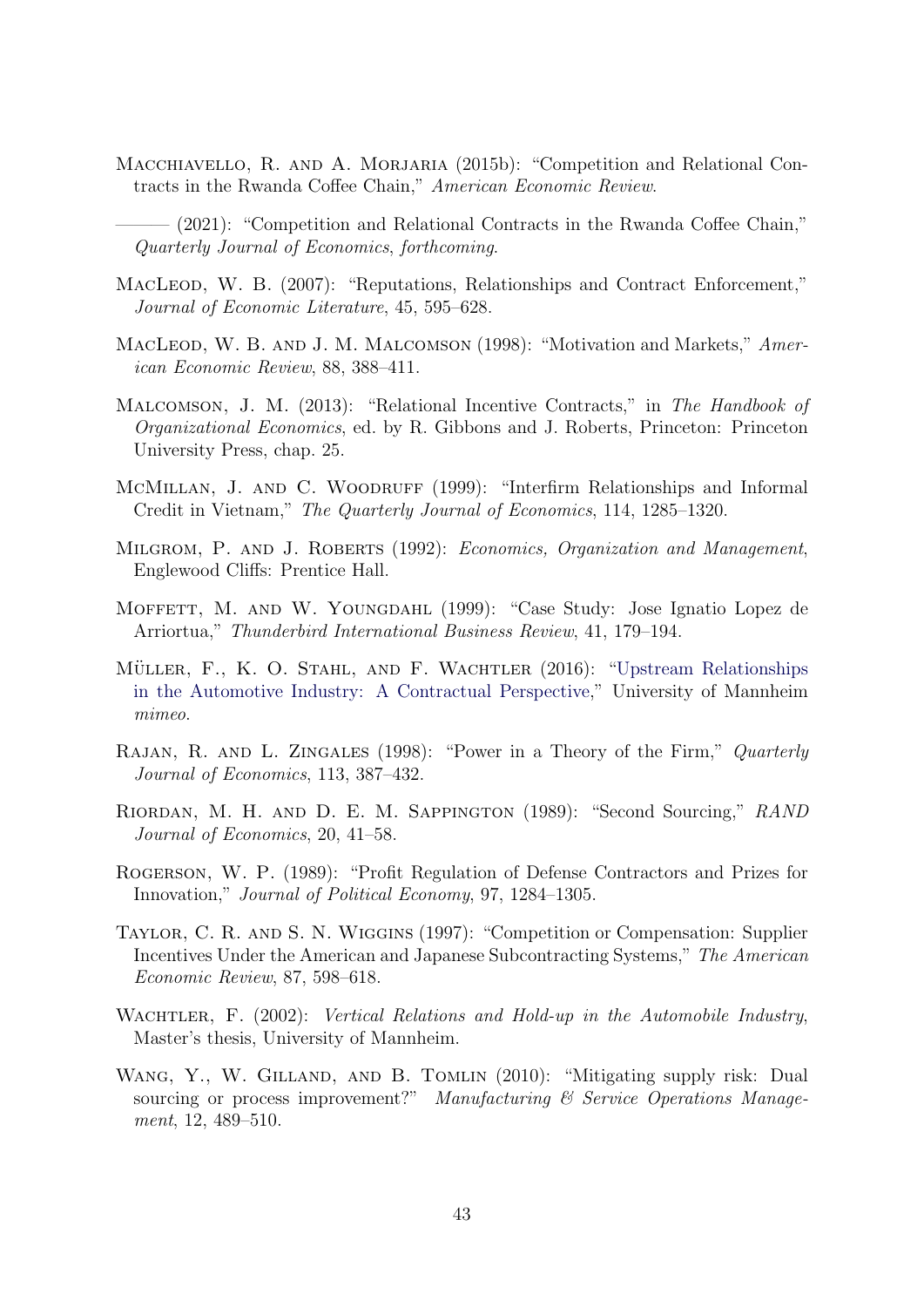- Williamson, O. (1993): "Calculativeness, Trust, and Economic Organization," The Journal of Law and Economics, 36, 453–486.
- Womack, J. P., D. T. Jones, and D. Roos (1991): The Machine That Changed the World: The Story of Lean Production, HarperPaperbacks.
- YU, H., A. ZENG, AND L. ZHAO (2009): "Single or Dual Sourcing: Decision-making in the Presence of Supply Chain Disruption Risks," Omega - The International Journal of Management Science, 37, 788–800.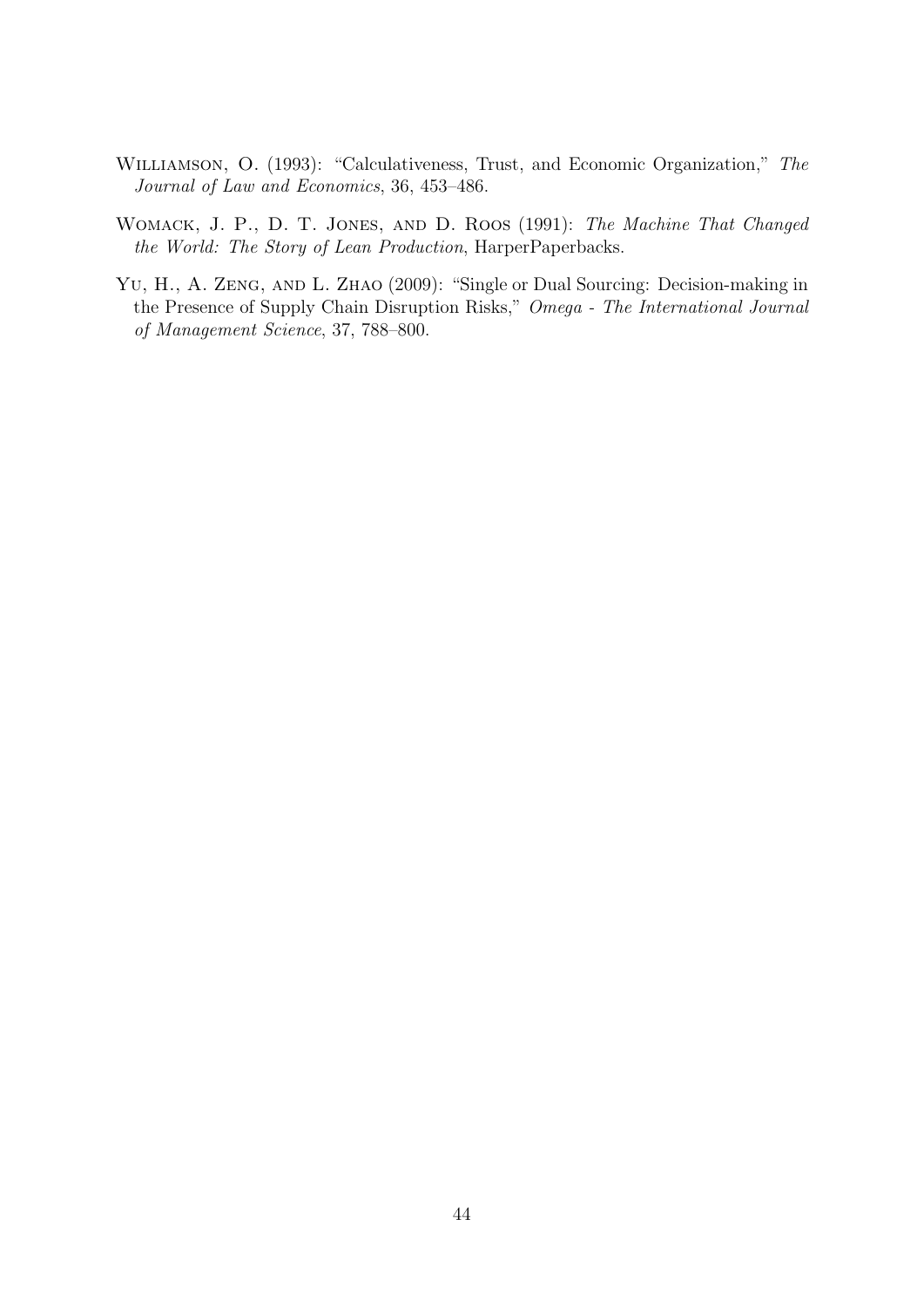## Theoretical Appendix

#### Proof of Proposition 1

Consider the case  $n \geq 2$  and take the binding constraint  $(IC_s)$ :

$$
w + \frac{\theta_{(2)}^e(n) - \theta_{(1)}^e(n)}{n} = \frac{1}{\delta}
$$

We have

$$
\frac{\theta_{(2)}^e(n) - \theta_{(1)}^e(n)}{n} = \int_{\underline{\theta}}^{\overline{\theta}} F(\theta)[1 - F(\theta)]^{n-1} d\theta
$$

with a slight abuse of notation, we obtain

$$
\frac{\partial \left(\frac{\theta_{(2)}^e(n) - \theta_{(1)}^e(n)}{n}\right)}{\partial n} = \int_{\underline{\theta}}^{\overline{\theta}} F(\theta)[1 - F(\theta)]^{n-1} \ln(1 - F(\theta)) d\theta < 0
$$

The result in this case follows from the observation that

$$
\frac{\partial I}{\partial \delta} = \frac{I}{\delta} > 0
$$

together with

$$
\frac{\partial w}{\partial \delta} = -\frac{I}{\delta^2} < 0
$$

and

$$
\frac{\partial n}{\partial \delta} = -\frac{I}{\delta^2} \left[ \frac{\partial \left( \frac{\theta_{(2)}^e(n) - \theta_{(1)}^e(n)}{n} \right)}{\partial n} \right]^{-1} > 0.
$$

Consider now the case  $n = 1$  the binding  $(IC_s)$  is then:

$$
w = \frac{I}{\delta} - \pi(1) \tag{14}
$$

since  $\pi(1) = p(1) - E(\theta)$ . Clearly in this case we still have

$$
\frac{\partial \underline{I}}{\partial \delta} = w > 0
$$

and

$$
\frac{\partial w}{\partial \delta} = -\frac{I}{\delta^2} < 0
$$

To identify the effect of an increase of  $\delta$  on n in the case  $n = 1$  we need to compare the buyer objective function in the case  $n = 1$  and  $n = 2$ . For a given level of investment I (as contemplated in the proposition), once we substitute the binding  $(IC_s)$  in the buyer's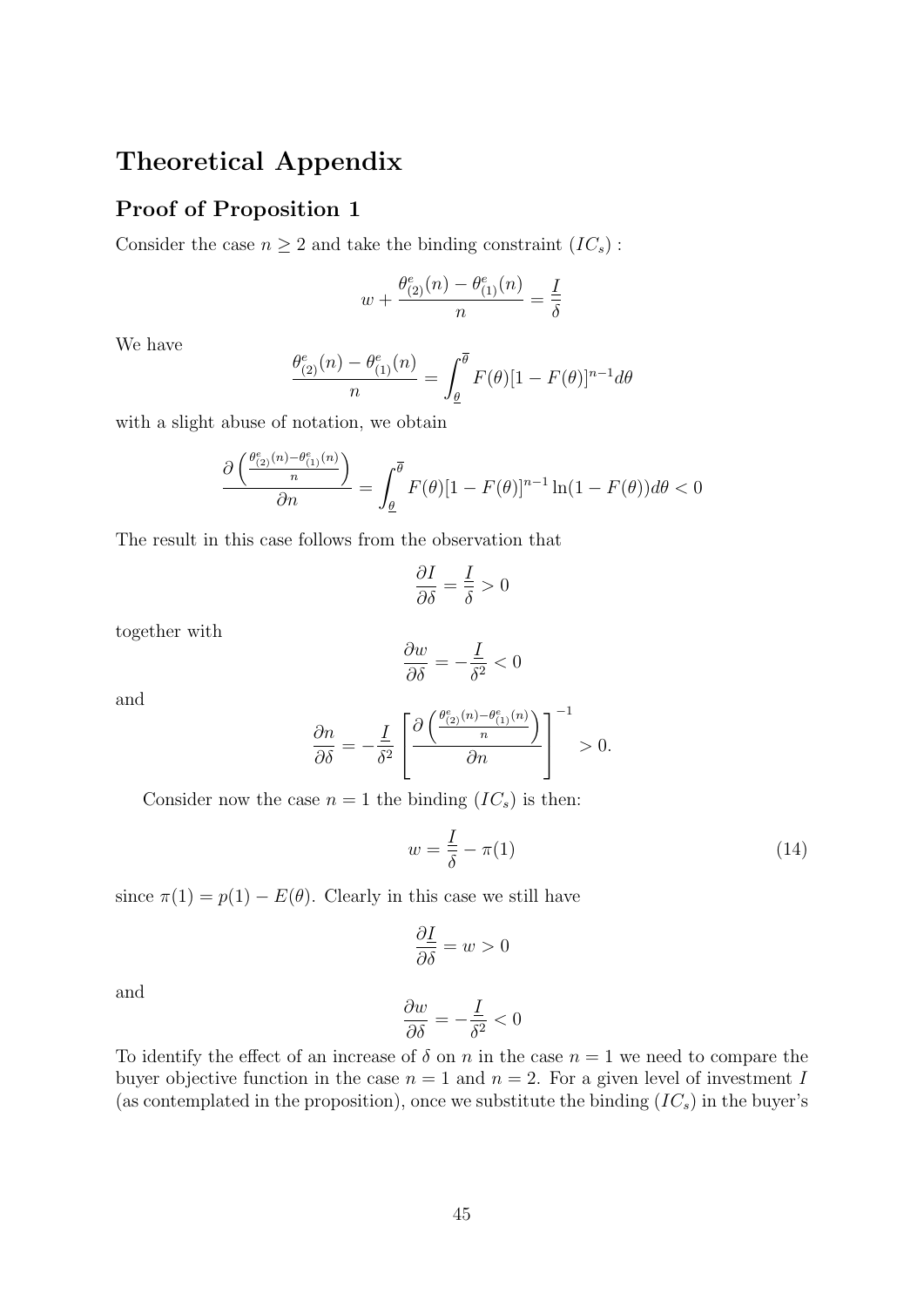objective function we have that  $n = 2$  is preferred by the buyer to  $n = 1$  if and only if:

$$
\left[v(I) - \frac{2I}{\delta} - \theta_{(1)}^e(2)\right] \frac{1}{1-\delta} \ge \left[v(I) - \frac{I}{\delta} - E(\theta)\right] \frac{1}{1-\delta}
$$

which can be written as:

$$
[E(\theta) - \theta_{(1)}^e(2)] \ge \frac{1}{\delta}
$$

Clearly, for given I, this condition is more likely to be satisfied the higher  $\delta$  is.

Q.E.D.

#### Proof of Proposition 2

Notice first that equation (8) implies that if  $\delta$  increases, either  $n_B^*$  or  $\underline{I}_B^*$  have to increase. Consider next the overall effect of  $\delta$  on both endogenous variables  $n_B^*$  and  $\underline{I}_B^*$ . We proceed in steps and start from the effect of  $\delta$  on the optimal number of suppliers  $n_B^*$ . Notice that given some *n* at the optimal level of investment  $I^n$  defined in (8) above it could be

$$
H(\underline{I}^n, n)\delta \ge v_0 \delta + (1 - \delta)p^e(n) - p^e(N),
$$

that is constraint  $(IC_b)$  can never be satisfied even considering different values of I. Clearly, in the steps of the proof we disregard these values of  $n$  and restrict attention to (and explicitly consider only) those values of  $n$  that can allow to satisfy constraint  $(IC_b).$ 

We first show that when comparing the buyer's payoff associated with any two different numbers of suppliers  $n > \tilde{n}$ , there exists conditions on  $v(\cdot)$  such that an increase of the discount factor  $\delta$  makes the buyer prefer procurement with a larger number n rather than a smaller number  $\tilde{n}$  of suppliers. Recall that we are considering  $n > \tilde{n}$  which implies  $\underline{I}^{\tilde{n}} \geq \underline{I}^n$  where  $\underline{I}^n$  and  $\underline{I}^{\tilde{n}}$  are the associated optimal level of investments defined by (8). The solution to program  $P$  is such that n is preferred to  $\tilde{n}$  if:

$$
\left[v(\underline{I}^n) - \frac{n\underline{I}^n}{\delta} - \theta_{(1)}^e(n)\right] \frac{1}{1-\delta} \ge \left[v(\underline{I}^{\tilde{n}}) - \frac{\tilde{n}\underline{I}^{\tilde{n}}}{\delta} - \theta_{(1)}^e(\tilde{n})\right] \frac{1}{1-\delta}
$$

or equivalently

$$
\theta_{(1)}^e(\tilde{n}) - \theta_{(1)}^e(n) \ge \left[ \nu(\underline{I}^{\tilde{n}}) - \frac{\tilde{n}\underline{I}^{\tilde{n}}}{\delta} \right] - \left[ \nu(\underline{I}^n) - \frac{n\underline{I}^n}{\delta} \right].
$$

We show next how the r.h.s. varies with  $\delta$ . Using the envelope theorem,

$$
\frac{d}{d\delta} \left\{ \left[ v(\underline{I}^{\tilde{n}}) - \frac{\tilde{n}\underline{I}^{\tilde{n}}}{\delta} \right] - \left[ v(\underline{I}^n) - \frac{n\underline{I}^n}{\delta} \right] \right\} = \frac{1}{\delta} [v'(\underline{I}^{\tilde{n}})\underline{I}^{\tilde{n}} - v'(\underline{I}^n)\underline{I}^n]
$$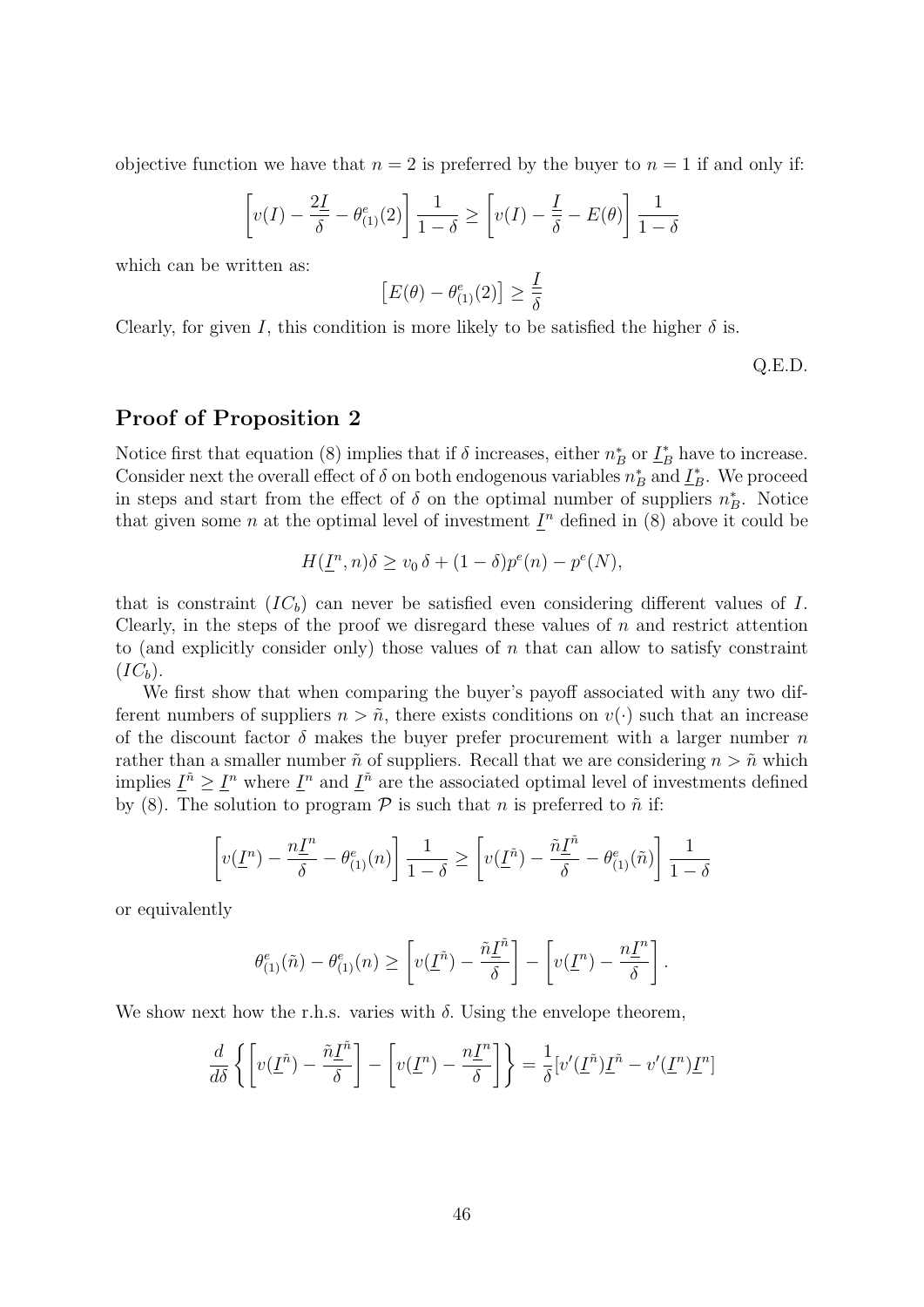and, using the Lagrange Residual of the Taylor series,

$$
v'(\underline{I}^{\tilde{n}})\underline{I}^{\tilde{n}} - v'(\underline{I}^n)\underline{I}^n = [v''(\zeta)\zeta + v'(\zeta)](\underline{I}^{\tilde{n}} - \underline{I}^n)
$$

where  $\zeta = (1 - \theta) \underline{I}^{\tilde{n}} + \theta \underline{I}^{\tilde{n}}$ . If  $v''(\cdot)$  is sufficiently negative the r.h.s. is negative which proves our claim.

Consider now the effect of  $\delta$  on the optimal investment  $\underline{I}_B^*$ . If  $n_B^*$  were a continuous variable, then equation (8) above immediately would imply that whenever an increase of  $\delta$  induces a larger  $n_B^*$  then  $\underline{I}_B^*$  might decrease. However, when n changes with unitary increments and  $\delta$  is in the [0, 1] range, the r.h.s. of (8) must increase when  $n_B^*$  increases. In other words, if the increase of  $\delta$  is not large enough to affect  $n_B^*$ , then necessarily  $\underline{I}_B^*$  must increase with  $\delta$ . Increases of the discount factor  $\delta$  are associated with possibly infrequent and (relatively) small reductions of  $\underline{I}_B^*$  when  $n_B^*$  "jumps up" and more frequent and (relatively) large increases  $\underline{I}_B^*$  when  $n_B^*$  remains constant. This follows from the observation that, for the same change  $\Delta\delta$  of  $\delta$ , the (absolute value of the) change of the r.h.s. in (8) is smaller when  $n_B^*$  increases than when it remains constant.

Q.E.D.

#### Proof of Proposition 3

The supplier's problem (10) in Subsection 5.3 above can be rewritten as

$$
\max_{I} \quad [v(I) - I - K] \frac{1}{1 - \delta}
$$
  
s.t. 
$$
[v(I) - I - K] \frac{1}{1 - \delta} \ge I/\delta \quad (IC_s)
$$

or

$$
\max_{I} \quad [v(I) - I - K] \frac{1}{1 - \delta} \ns.t. \quad [v(I) - \frac{I}{\delta} - K] \frac{1}{1 - \delta} \ge 0.
$$
\n(15)

Given the definition of  $I^*$  in (12) above we can distinguish two possible cases. The first case is such that

$$
[v(I^*) - \frac{I^*}{\delta} - K] \ge 0,\t(16)
$$

in which case  $I_S^* = I^*$  and an increase of the discount factor  $\delta$  is not associated with any change in the optimal level of investment  $I_S^*$ .

The second case is such that

$$
[v(I^*) - \frac{I^*}{\delta} - K] < 0. \tag{17}
$$

In this case  $I_S^* = I_S$  where  $I_S$  is defined by

$$
[v(IS) - \frac{IS}{\delta} - K] = 0.
$$
\n(18)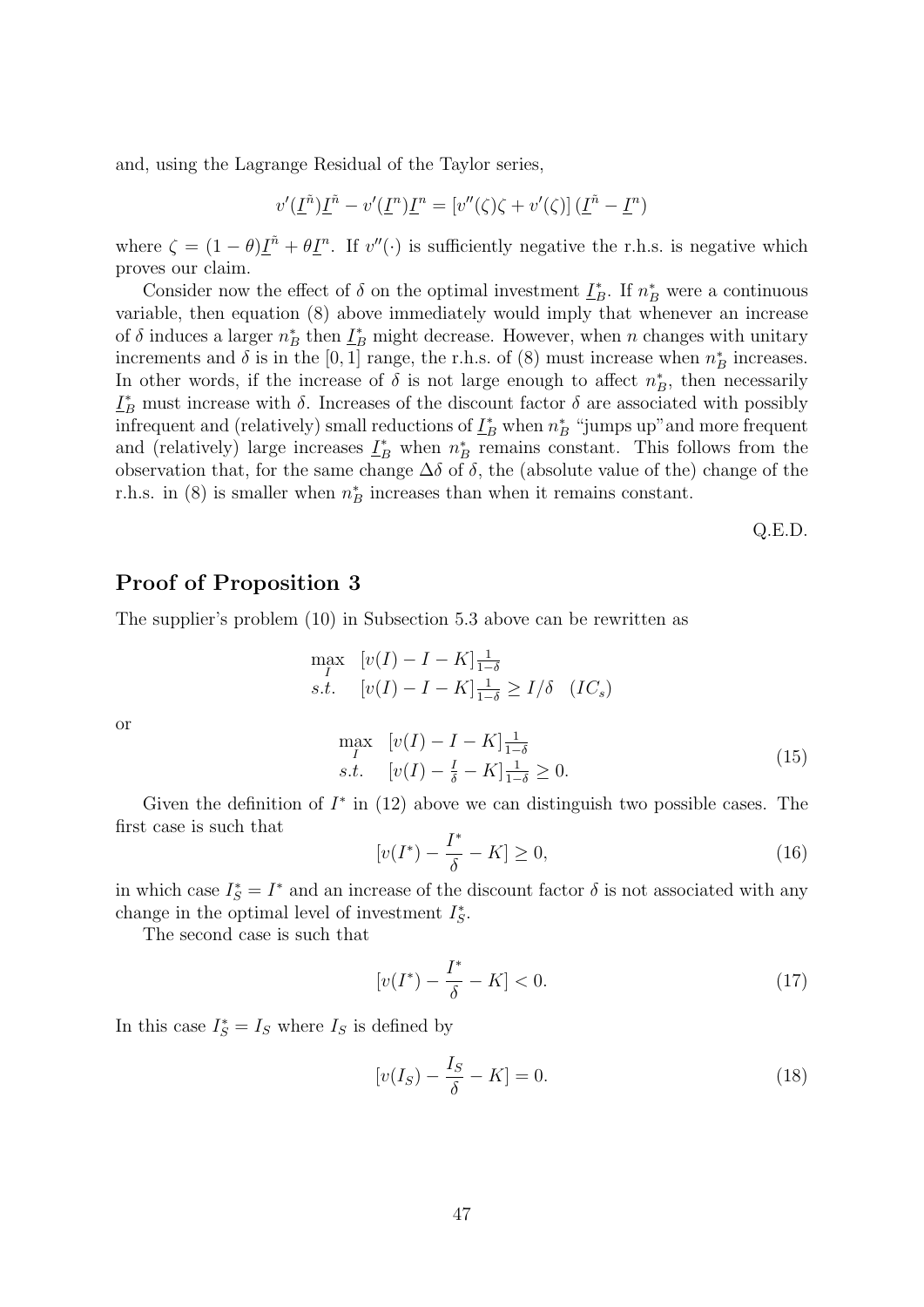From (18) given (25) above we have that

$$
\frac{dI_S}{d\delta} = -\frac{I_S + \left[p^e(1) - p^e(N) - k\frac{N-1}{N}\right]}{\delta^2 \left(v'(I_S) - \frac{1}{\delta}\right)}.
$$
\n(19)

Consider first the numerator of (19). Clearly a necessary condition for the buyer to consider a deviation at  $t_4$  that opens the auction to  $\tilde{n} = N$  sellers is that the expected reduction in the price due to opening the auction,  $p(1) - p^{e}(N)$ , exceeds the expected cost of asking one of the  $(N-1)$  sellers that did not participate in the development stage to produce the commissioned part,  $k(N-1)/N$ , that is

$$
\[p^{e}(1) - p^{e}(N) - k\frac{N-1}{N}\] > 0
$$

In the other case the  $(IC_b)$  constraint would not be binding.

Consider now the denominator of (19). We need to identify the sign of  $[v'(I<sub>S</sub>) - (1/\delta)]$ . Denote  $\hat{I}$  the value of  $I$  such that

$$
v'(\hat{I}) = \frac{1}{\delta},
$$

that is the value of I that maximises the function  $[v(I_S) - (I_S/\delta)]$ . Notice also that the strict concavity of  $v(\cdot)$  implies that equation (18) or

$$
[v(I_S) - \frac{I_S}{\delta}] = K
$$

has two solutions whenever  $I_S \neq \hat{I}$ . Denote these solutions  $I_{S,1}$ ,  $I_{S,2}$  with  $I_{S,1} < \hat{I} < I_{S,2}$ . The seller will choose the investment  $I_S^* = I_{S,i}$ ,  $i \in \{1,2\}$  that maximises  $[v(I_S^*) - I_S^*]$ .

We can then conclude that necessarily

$$
I_{S,2} < I^*.\tag{20}
$$

Assume by way of contradiction that this is not the case, that is  $I_{S,2} > I^*$ . Since the seller's problem is such that the (18) holds then

$$
[v(I_{S,2}) - \frac{I_{S,2}}{\delta}] = K
$$

and from (17) above

$$
[v(I^*) - \frac{I^*}{\delta}] < K,
$$

that is

$$
[v(I_{S,2}) - v(I^*)] > \left[\frac{I_{S,2}}{\delta} - \frac{I^*}{\delta}\right]
$$
\n(21)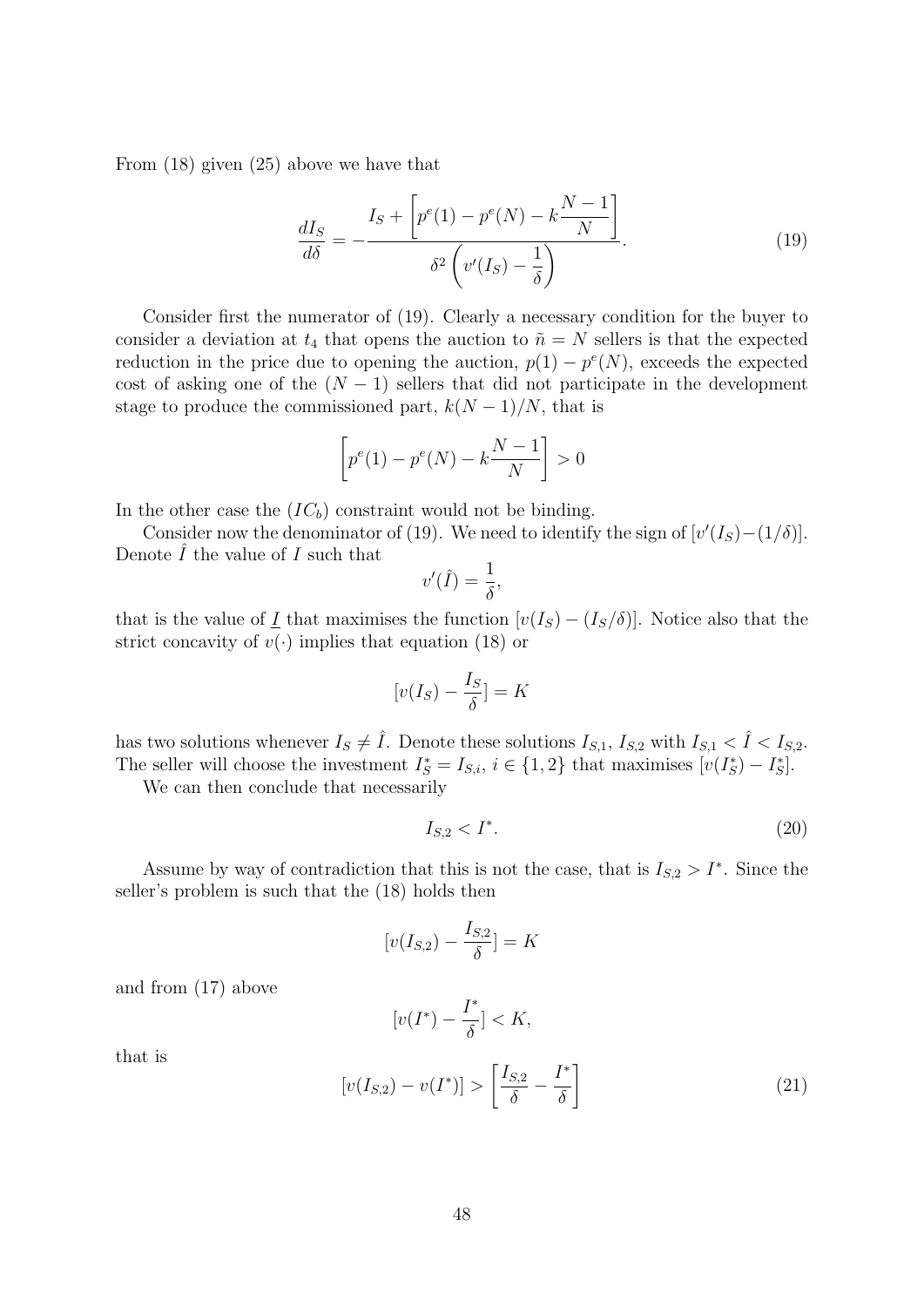while from the definition of  $I^*$  we have that

$$
[v(I^*) - I^*] > [v(I_{S,2}) - I_S^2]
$$

or

$$
[v(I_{S,2}) - v(I^*)] < [I_{S,2} - I^*]. \tag{22}
$$

Inequalities (21) and (22) then imply

$$
[I_{S,2} - I^*] > \left[\frac{I_{S,2}}{\delta} - \frac{I^*}{\delta}\right]
$$

which if  $I_{S,2} > I^*$  contradicts  $\delta < 1$ .

We therefore conclude from the definition of  $I^*$ , the fact that  $I_{S,1} < I_{S,2} < I^*$  and the strict concavity of  $v(\cdot)$  that the seller will choose  $I_S^* = I_{S,2}$ . Since  $\hat{I} < I_{S,2}$  and  $v'(\cdot)$ is a decreasing function we then have

$$
v'(I_{S,2}) < v'(\hat{I}) = \frac{1}{\delta},
$$

which implies

$$
\frac{dI_S}{d\delta} = -\frac{I_S + \left[p^e(1) - p^e(N) - k\frac{N-1}{N}\right]}{\delta^2 \left(v'(I_S) - \frac{1}{\delta}\right)} > 0.
$$

This concludes the proof of Proposition 3.

Q.E.D.

#### Proof of Proposition 4

Consider first the situation where the bargaining power rests with the buyer. Using the binding  $(IC_s)$  constraint, as in  $(6)$ , and  $(7)$  above we have that:

$$
V_B(k) = \max_{\underline{I},n} H(\underline{I},n) \frac{1}{1-\delta}
$$
  
s.t. 
$$
H(\underline{I},n) \frac{1}{1-\delta} \ge H(0,N) \frac{1}{1-\delta} + \frac{1}{\delta} \{p^e(n) - p^e(N) - k[1 - n\beta(N)]\}
$$
(23)

where  $H(0, N) = v_0 - Nw' - p^e(N)$  is the per period payoff of procuring with all N suppliers. Let  $\underline{I}^*, n^*$  be the solution to the (unconstrained) problem

$$
\max_{\underline{I},n}H(\underline{I},n)
$$

Then as discussed in Subsection 5.2 above there are two possible cases. The first case is the one where  $(IC_b)$  does not bind

$$
H(\underline{I}^*, n^*) \frac{1}{1-\delta} > H(0, N) \frac{1}{1-\delta} + \frac{1}{\delta} \{ p^e(n^*) - p^e(N) - k[1 - n^*\beta(N)] \}
$$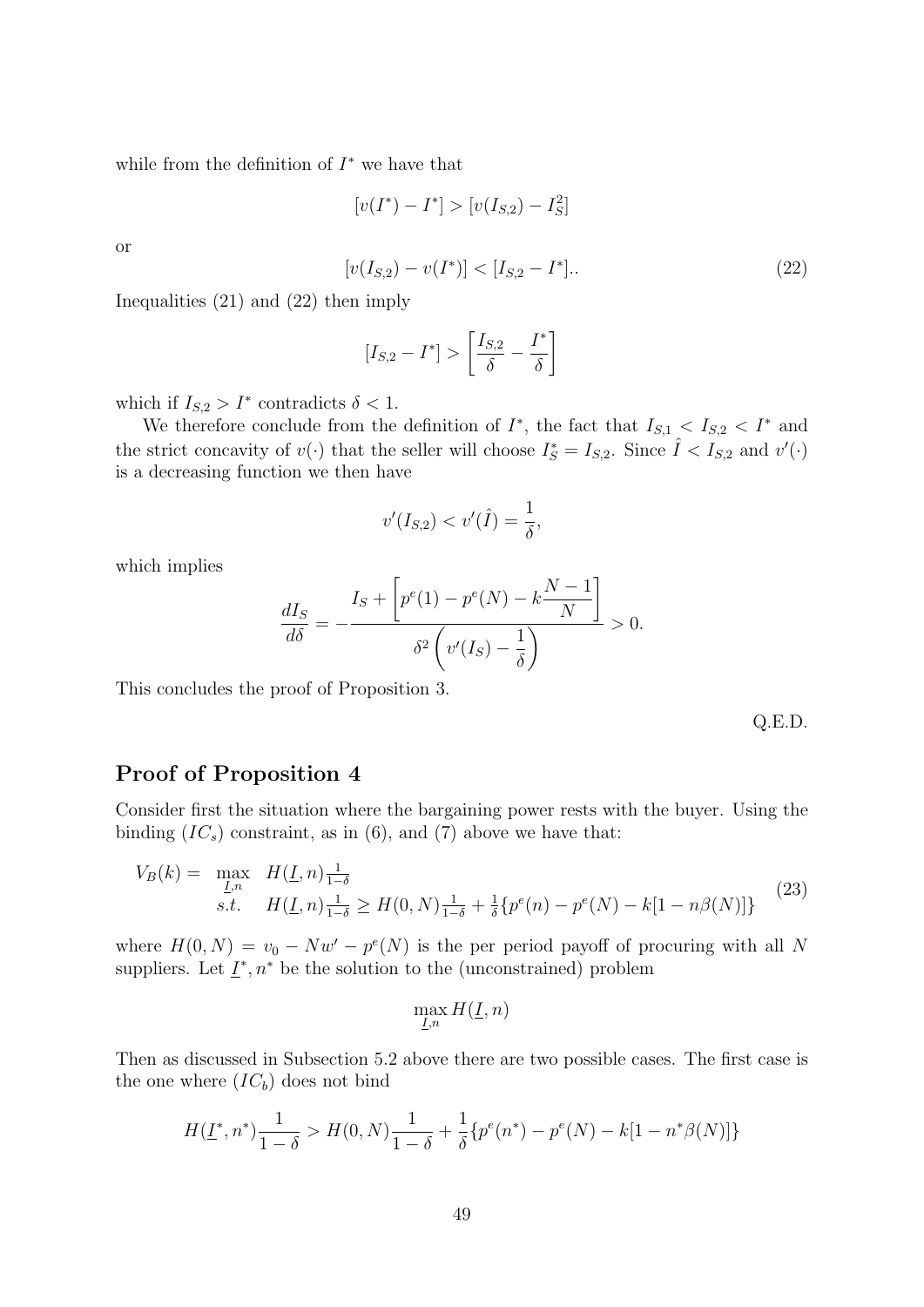then the value function of the program  $V_B(k) = H(\underline{I}^*, n^*) \frac{1}{1-\epsilon}$  $\frac{1}{1-\delta}$  does not depend on k. The second case is such that

$$
H(\underline{I}^*, n^*) \frac{1}{1-\delta} < H(0, N) \frac{1}{1-\delta} + \frac{1}{\delta} \{ p^e(n^*) - p^e(N) - k[1 - n^*\beta(N)] \}
$$

and then at the optimum  $(IC_b)$  binds and the value function  $V_B(k)$  is

$$
V_B(k) = H(0, N)\frac{1}{1-\delta} + \frac{1}{\delta} \{p^e(n_S^*(k)) - p^e(N) - k[1 - n_S^*(k)\beta(N)]\}.
$$

Recall that  $n_B^*(k)$  is the optimal choice of n in problem (23). Therefore by Envelope Theorem the effect of an increase in k is to reduce  $V_B(k)$  since  $1 - n\beta(N) \geq 0$ . In other words, if the buyer has the bargaining power, then  $V_B(k)$  is weakly decreasing in k.

Consider now the case where the bargaining power rests with the supplier. In line with Subsection 5.3 above, we focus only on the specific case  $n_S^* = 1$ .

Using (10) we have that

$$
V_S(k) = \max_{\underline{I}} \quad [v(\underline{I}) - \underline{I} - K(k)] \frac{1}{1 - \delta}
$$
\n
$$
s.t. \quad v(\underline{I}) - K(k) \ge \underline{I}/\delta.
$$
\n(24)

where

$$
K(k) \equiv v_0 - Nw' + \frac{1}{\delta} \left[ p^e(1) - p^e(N) - (1 - \delta)k \frac{N - 1}{N} \right]
$$
 (25)

As we have seen above there are two possible cases. The first case where  $(IC<sub>s</sub>)$  does not bind at the optimum, then the investment is at the first best level  $\underline{I}_S^* = \underline{I}^*$  and the value function of the program  $V_S(k)$  is (directly) increasing in k since clearly  $K(k)$  is decreasing in k. The second case where the  $(IC_s)$  constraint binds, then substituting the binding  $(IC<sub>s</sub>)$  constraint (13), in the objective function we have

$$
V_S(k) = v(\underline{I}_S^*(k)) - K(k)
$$
\n(26)

that allows us to conclude, by Envelope Theorem, that  $V_S(k)$  is also increasing in k.

Finally, notice from problem  $(24)$  and  $(23)$  above that the lower is k the more likely is the case that both  $(IC_s)$  and  $(IC_b)$  are binding.

Now we show that for  $v_0$  sufficiently high the the two functions  $V_B(k)$ ,  $V_S(k)$  have overlapping supports. When  $k = 0$  the  $(IC_s)$  constraint is:

$$
v(I) - \frac{I}{\delta} \ge v_0 - Nw' + \frac{1}{\delta} \left[ p^e(1) - p^e(N) \right] \tag{27}
$$

Recall now that  $I^*$  is the first-best investment

 $v'(I^*) = 1.$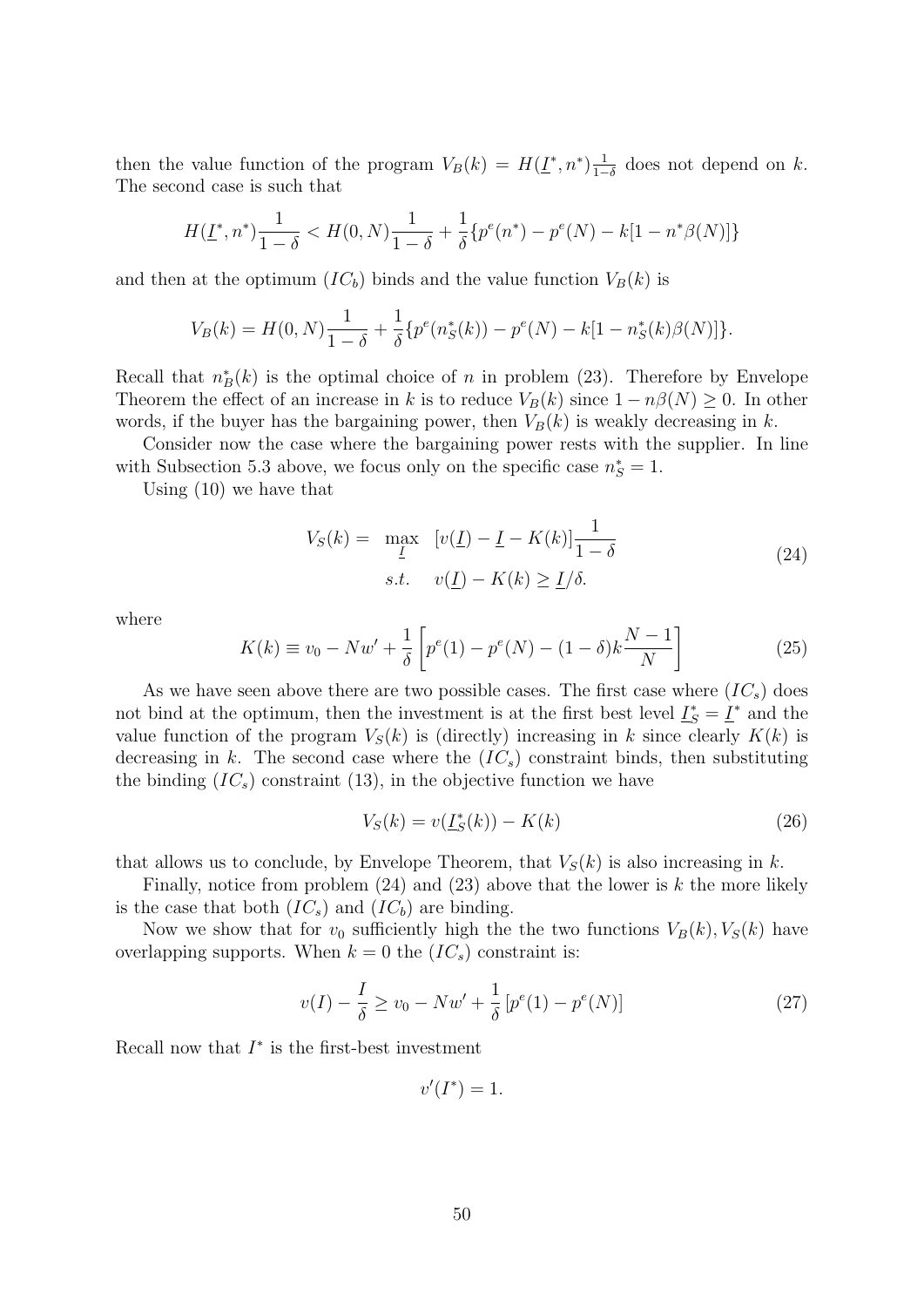If for  $I = I^*$  the  $(IC_s)$  is not satisfied:

$$
v(I^*) - \frac{I^*}{\delta} < v_0 - Nw' + \frac{1}{\delta} \left[ p^e(1) - p^e(N) \right]
$$

then necessarily the  $(IC_s)$  has to bind at  $k = 0$  and the optimal investment  $I^*(0)$  is such that

$$
v(I^*(0)) - \frac{I^*(0)}{\delta} = v_0 - Nw' + \frac{1}{\delta} [p^e(1) - p^e(N)] \tag{28}
$$

Notice that necessarily this must be the case for  $v_0$  large enough  $v_0 \geq \hat{v}_0^s$  where:

$$
v(I^*) - \frac{I^*}{\delta} = \hat{v}_0^s - Nw' + \frac{1}{\delta} [p^e(1) - p^e(N)]
$$

Therefore, substituting in the seller's problem above we have that in the case  $k = 0$ when  $v_0 \geq \hat{v}_0^s$ 

$$
V_S(0) = v(I^*(0)) - v_0 + Nw' - \frac{1}{\delta} [p^e(1) - p^e(N)]
$$
\n(29)

Consider now the case in which the buyer has the bargaining power, problem (23) above. The  $(IC_b)$  constraint can be written as:

$$
v(I) - n\frac{I}{\delta} - \theta_{(1)}^{e}(n) \ge v_0 - Nw' - p^{e}(N) + \frac{1-\delta}{\delta} \left[ p^{e}(n) - p^{e}(N) - k\frac{N-n}{N} \right]
$$

Therefore when  $k = 0$  the  $(IC_b)$  constraint becomes:

$$
v(I) - n\frac{I}{\delta} - \theta_{(1)}^e(n) \ge v_0 - Nw' - p^e(N) + \frac{1-\delta}{\delta} \left[ p^e(n) - p^e(N) \right] \tag{30}
$$

Denote now  $\hat{I}_b$  to be the investment level that maximizes with respect to I the objective function in problem (23) above:

$$
v'(\hat{I}_b) = \frac{n}{\delta}.\tag{31}
$$

If for  $\hat{I}_b$  the  $(IC_b)$  is not satisfied:

$$
v(\hat{I}_b) - n\frac{\hat{I}_b}{\delta} - \theta_{(1)}^e(n) < v_0 - Nw' - p^e(N) + \frac{1-\delta}{\delta} \left[ p^e(n) - p^e(N) \right]
$$

then necessarily the  $(IC_b)$  has to bind at  $k = 0$  or

$$
v(I) - n\frac{I}{\delta} - \theta_{(1)}^e(n) = v_0 - Nw' - p^e(N) + \frac{1-\delta}{\delta} \left[ p^e(n) - p^e(N) \right]
$$
(32)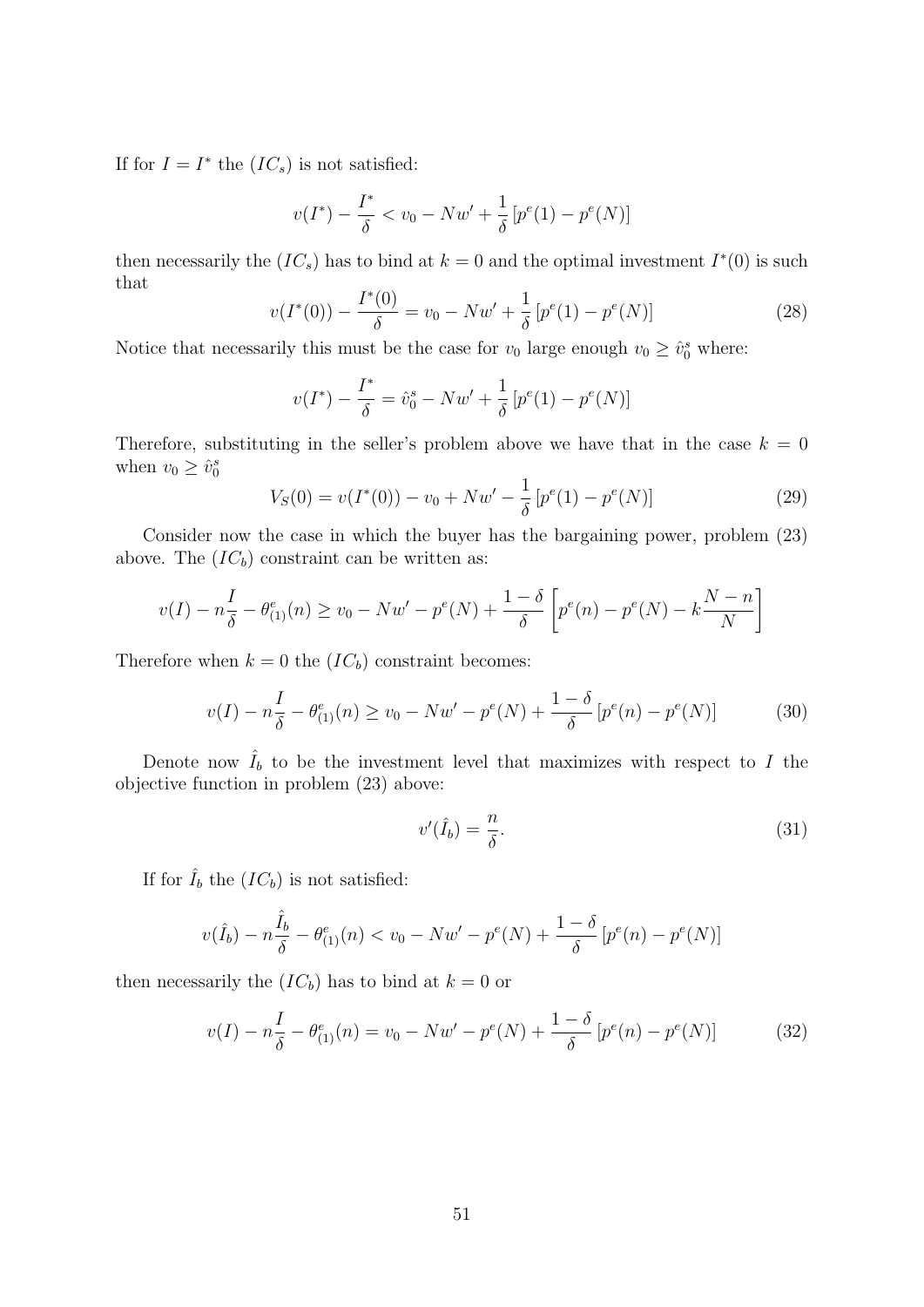Notice that necessarily this must be the case for  $v_0$  large enough, that is  $v_0 \geq \hat{v}_0^b$  where:

$$
v(\hat{I}_b) - n\frac{\hat{I}_b}{\delta} - \theta_{(1)}^e(n) = v_0^b - Nw' - p^e(N) + \frac{1-\delta}{\delta} [p^e(n) - p^e(N)]
$$

Therefore, substituting in the buyer's problem above we have that in the case  $k = 0$ when  $v_0 \geq \hat{v}_0^b$ ,

$$
V_B(0) = v_0 - Nw' - p^e(N) + \frac{1 - \delta}{\delta} [p^e(n) - p^e(N)]
$$
\n(33)

Therefore, for values of  $v_0 \ge \max\{v_0^s, v_0^b\}$  we have that a large enough  $v_0$  guarantees:

$$
V_B(0) > V_S(0)
$$

that is

$$
v_0 - Nw' - p^e(N) + \frac{1 - \delta}{\delta} [p^e(n) - p^e(N)] > v(I^*(0)) - v_0 + Nw' - \frac{1}{\delta} [p^e(1) - p^e(N)]
$$

or

$$
v(I^*(0)) < 2\left[v_0 - Nw' - \frac{p^e(N)}{\delta}\right] + \frac{1}{\delta}p^e(1) + \frac{1-\delta}{\delta}p^e(n) \tag{34}
$$

Consider now the values of  $V_S(k)$  and  $V_B(k)$  for k sufficiently large. Notice first that in supplier's problem, when the investment equals to the first-best level  $I = I^*$  for k large enough, then the  $(IC_s)$  constraint is not binding:

$$
v(I^*) - \frac{I^*}{\delta} > v_0 - Nw' + \frac{1}{\delta} \left[ p^e(1) - p^e(N) - (1 - \delta)k \frac{N-1}{N} \right]
$$

Similarly, in the buyer's problem above, when investment equals the value that maximizes the objective function, i.e.  $I = \hat{I}_b$ , then for k large enough the  $(IC_b)$  constraint is not binding:

$$
v(\hat{I}_b) - n\frac{\hat{I}_b}{\delta} - \theta_{(1)}^e(n) > v_0 - Nw' - p^e(N) + \frac{1-\delta}{\delta} \left[ p^e(n) - p^e(N) - k\frac{N-n}{N} \right].
$$

Therefore, for k large enough so that constraint  $(IC_s)$  in the seller's bargaining power problem and  $(IC_b)$  in the buyer's bargaining power problem are not binding, we have:

$$
V_S(k) = \left\{ v(I^*) - I^* - v_0 + Nw' - \frac{1}{\delta} \left[ p^e(1) - p^e(N) - (1 - \delta)k \frac{N-1}{N} \right] \right\} \frac{1}{1 - \delta}
$$

and

$$
V_B(k) = \left[ v(\hat{I}_b) - n\frac{\hat{I}_b}{\delta} - \theta_{(1)}^e(n_b) \right] \frac{1}{1-\delta}
$$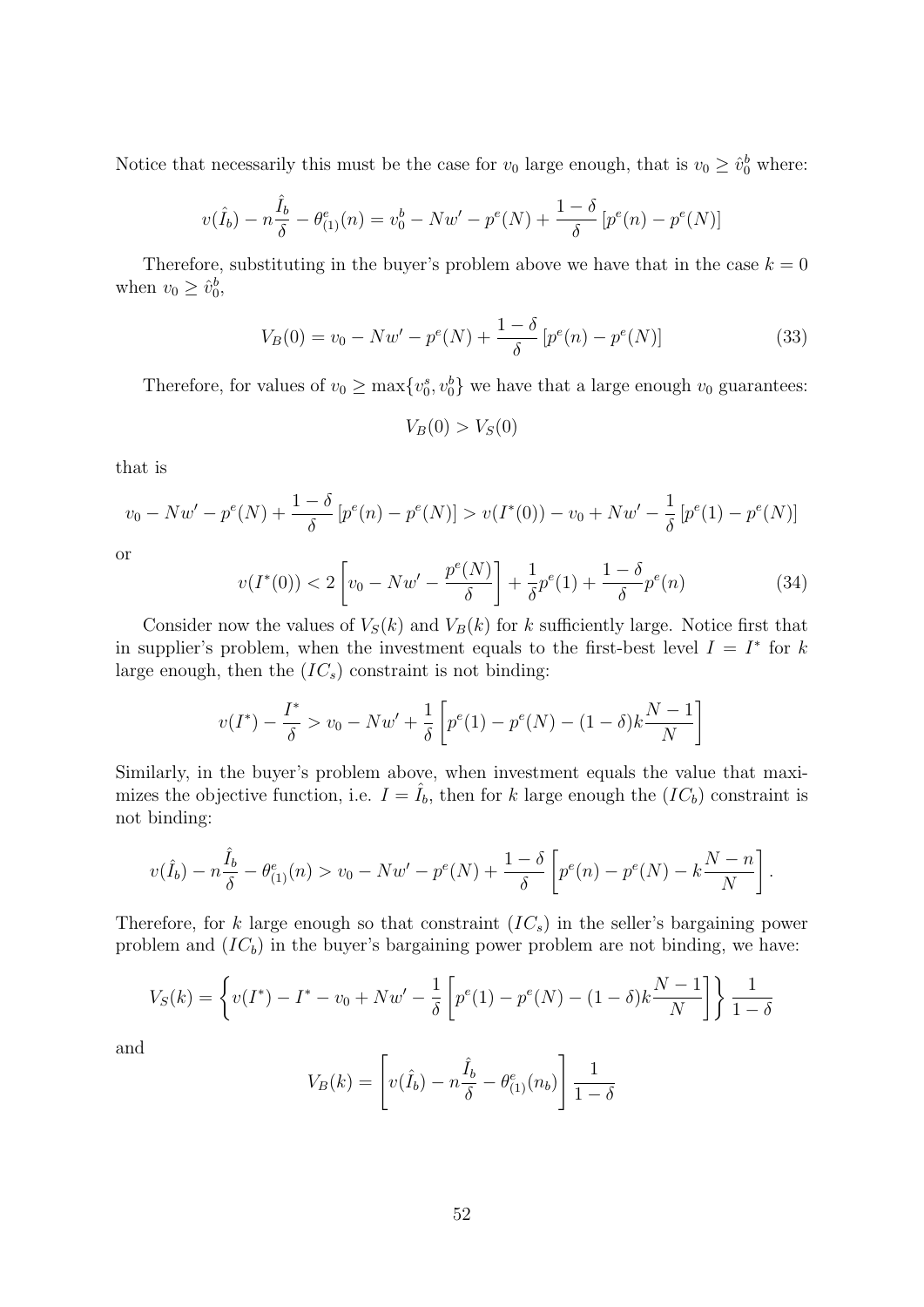It follows that there exists a value of k, denoted  $\overline{k}$  such that:

$$
v(I^*) - I^* - v_0 + Nw' - \frac{1}{\delta} \left[ p^{e}(1) - p^{e}(N) - (1 - \delta) \overline{k} \frac{N-1}{N} \right] = v(\hat{I}_b) - n \frac{\hat{I}_b}{\delta} - \theta_{(1)}^{e}(n_b).
$$

Hence, for any  $k > \overline{k}$  we have

$$
V_S(k) > V_B(k). \tag{35}
$$

Summarizing, we have shown that when  $v_0 \ge \max\{v_0^s, v_0^b\}$ , for k sufficiently small then  $V_B(k) > V_S(k)$ , while for larger k we have  $V_B(k) < V_S(k)$ , which concludes what we wanted to prove.

Incidentally, we observe that for low-tech products we expect the value of procurement with nil investment, that is  $v_0$ , to be relatively high, thus leading to the previous case where  $V_B(k)$  and  $V_S(k)$  have overlapping ranges. For high-tech products, instead, we expect  $v_0$  to be relatively low, so that  $V_B(k) < V_S(k)$  for any k.

Q.E.D.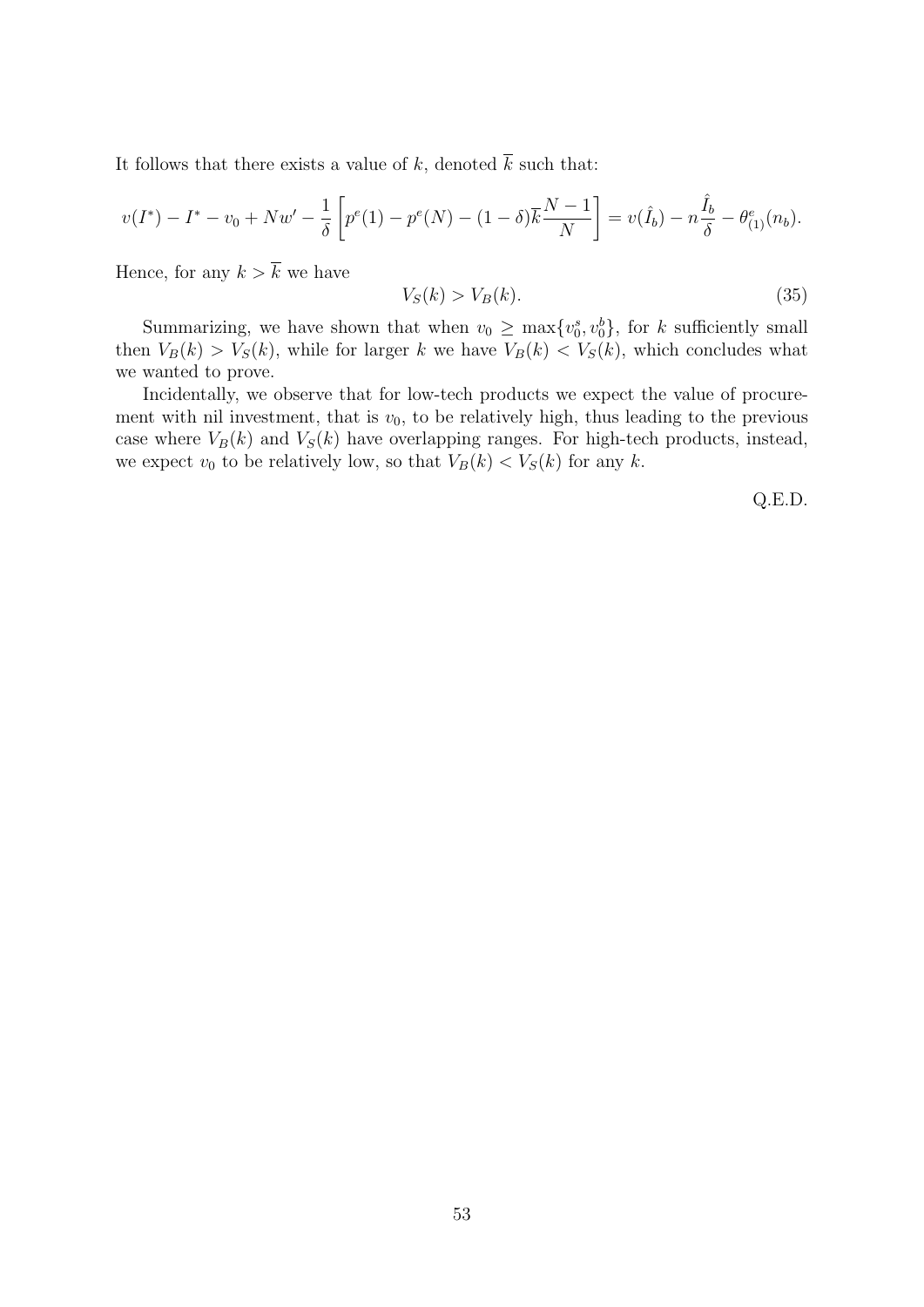## Online Appendix

#### Suppliers' Market Power  $(n > 1)$

Consider the case where a group of  $n > 1$  suppliers approach the buyer for procurement and propose a level of investment I in exchange of an ex-ante payments  $w$ . When it comes to production the buyer has the possibility to exploit the best blueprint procured by the n suppliers and run an auction with more, possibly all  $N$  suppliers that identifies an (expected) price  $p^{e}(N)$ . As with  $n = 1$  the suppliers will optimally set w so that the  $(IC_b)$  binds, that is

$$
w = \frac{1}{n} \left[ v(I) - (v_0 - Nw') \right] + \frac{1}{\delta n} (1 - \delta) k \frac{N - n}{N} - \frac{1}{\delta n} (p^e(n) - p^e(N)). \tag{36}
$$

We focus here on the case in which the  $(IC<sub>s</sub>)$  constraint does not bind. Substituting (36) in the suppliers' expected-discounted profit, the optimal level of investment  $I^*$  must satisfy the following condition

$$
v'(I^*) = n.\t\t(37)
$$

This clearly shows that if, when  $\delta$  changes, the number of suppliers n does not change, as we observe in the data for high-tech products, then the  $I^*$  does not change either. This is clearly different from the case where the buyer has the bargaining power because, see Proposition 2 above, there we see that if  $n$  does not change, then necessarily an increase of  $\delta$  must induce an increase in  $I^*$ . It is also immediate to see from (37) above that n and  $I^*$  are negatively related being  $v(\cdot)$  a strictly concave function.

#### Bundling Development and Production

The relational contract that we have considered in the main text contemplates bundling development and production and is motivated by the evidence in our industry. Substituting the supplier's binding incentive constraint, the associated buyer's payoff is

$$
\left[v(\underline{I}) - n\frac{\underline{I}}{\delta} - \theta_{(1)}^e(n)\right] \frac{1}{1-\delta}.
$$

The buyer and the suppliers may in principle agree to rely on a different relational contract where  $n' \geq 1$  suppliers develop n' possibly different blueprints and competition for production involves all the N suppliers. Such type of procurement would allow to minimize the cost of production but would involve incurring the adjustment cost  $k$ .

Considering that the  $N - n'$  suppliers excluded from development would be requested to pay an ex-ante participation fee  $w'$ , similarly as to  $w$  for those developing, the buyer's objective function can be written as,

$$
\left[v(\underline{I'}) - n'\frac{\underline{I'}}{\delta} - \theta_{(1)}^e(N) - E(k)(1 - n'\beta(N))\right] \frac{1}{1 - \delta},
$$

where the expected cost of adjustment  $E(k)$  is multiplied by the probability  $(1 - n'\beta(N))$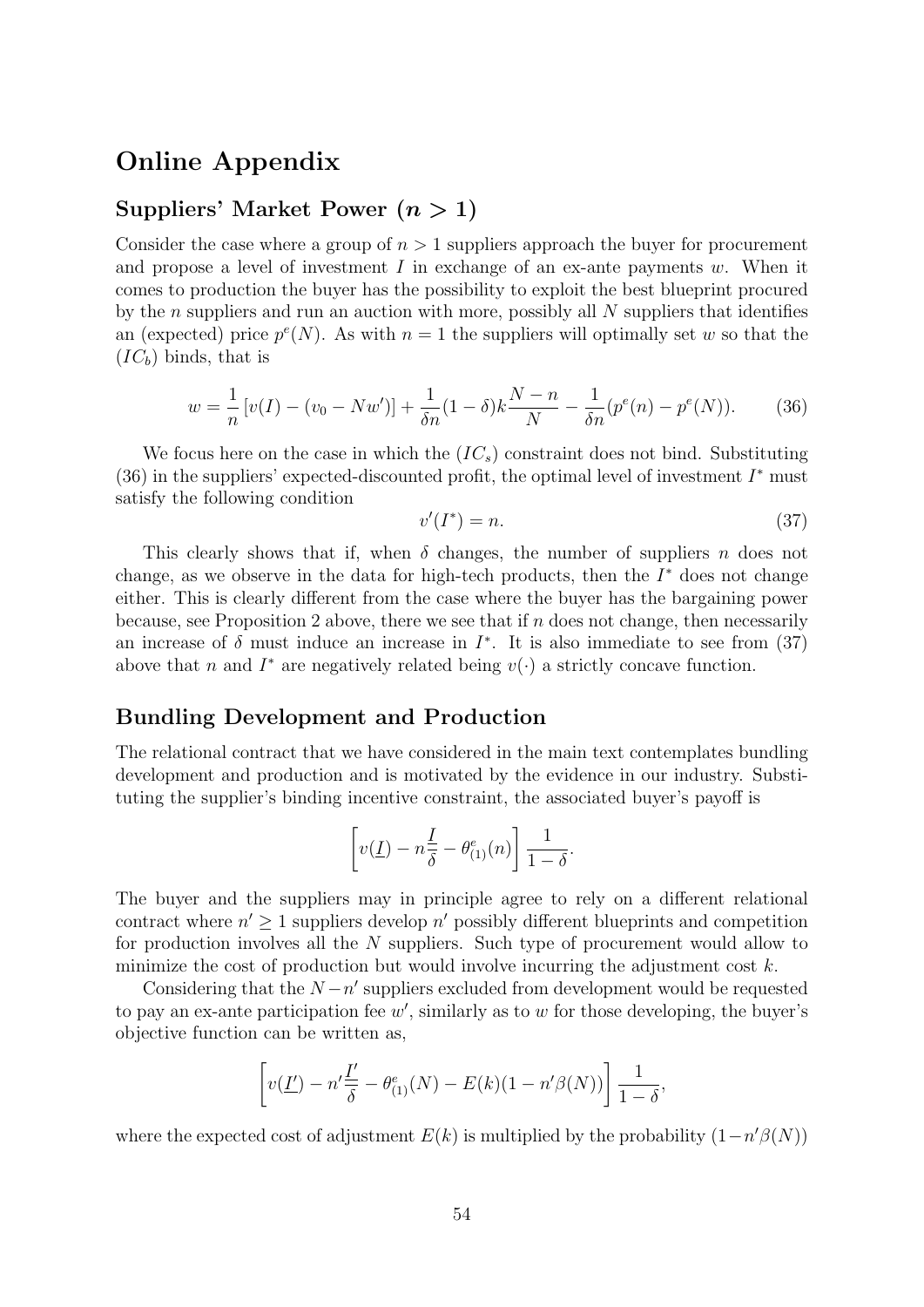that the producing most efficient supplier did not develop its blueprint.<sup>43</sup> Maximizing this objective with respect to  $n'$  the buyer faces a trade-off. On one hand fewer developing suppliers (that is lower  $n'$ ) avoid the duplication of investment costs (the second term in the parenthesis). On the other hand, this increases the probability of facing adjustment costs. As it can be seen, this trade-off (and the associated one on the optimal choice of  $I$ ), is similar to that with bundling. Here the fewer developing suppliers imply a higher adjustment cost  $E(k)\beta(N)$ , with bundling they imply a higher production cost  $\theta_{(1)}^e(n)$ . Hence, whether at the optimum the buyer employs more or less suppliers at the developing stage with unbundling also depends on these different costs.

Considering that the two relational contracts may be associated with different levels of investment  $I$  and  $I'$ , bundling dominates unbundling for the buyer if the following is satisfied,

$$
E(k)(1 - n'\beta(N)) + \left[\theta_{(1)}^e(n) - \theta_{(1)}^e(N)\right] \ge \left[v(\underline{I}) - \frac{n\underline{I}}{\delta}\right] - \left[v(\underline{I'}) - \frac{n'\underline{I'}}{\delta}\right].\tag{38}
$$

The left hand side indicates the production-adjustment cost of unbundling. The two terms in the right hand side reflect the fact that two relational contracts may be associated with different levels of investment. Even if this is not the case, employing fewer developing firms allows the buyer to save on duplication costs here captured by the second terms in each parenthesis. What matter to our purposes, however, is that if  $E(k)$ is large, then condition (38) implies the buyer prefers to bundle development and the possibility to produce.

Notice that the cost of developing a blueprint is unrelated to the cost of developing a production technology based on a particular blueprint, including specific labor skills and expensive tools. The adjustment costs  $k$  may therefore be substantially higher than those of developing the blueprint. For example, the development cost for a front end module may be very small compared to the adjustment cost of producing it. Also, besides the cost of instructing the producing firm to use another firm's blueprint and to delay production to do so, the adjustment cost  $k$  may include as well the cost of managing the free riding problem and the conflicting incentives of the developer and the producer under unbundling. For example, when a firm  $i$  wins the production contract but did not develop the blueprint used for production, he can claim that ensuing problems with production follow from poor blueprint design rather than little care in adapting it in production.

Finally, two further considerations are in order. First, a relational contract may in principle condition the intensity of competition on the realization of k. However, this possibility is precluded by the fact that, realistically, only the buyer has a clear idea of the effective realization of the adjustment cost  $k$  that she will have to bear. Second, for some products the expected adjustment cost  $E(k)$  may not be very high, and the buyer and the sellers may agree on a relational contract that explicitly relies on a number of

 $43$ We are not allowing the relational contract to be conditioned on the ex post realization of k because adjustment costs are typically private information of the parties, which would make the relational contract unrealistically complex.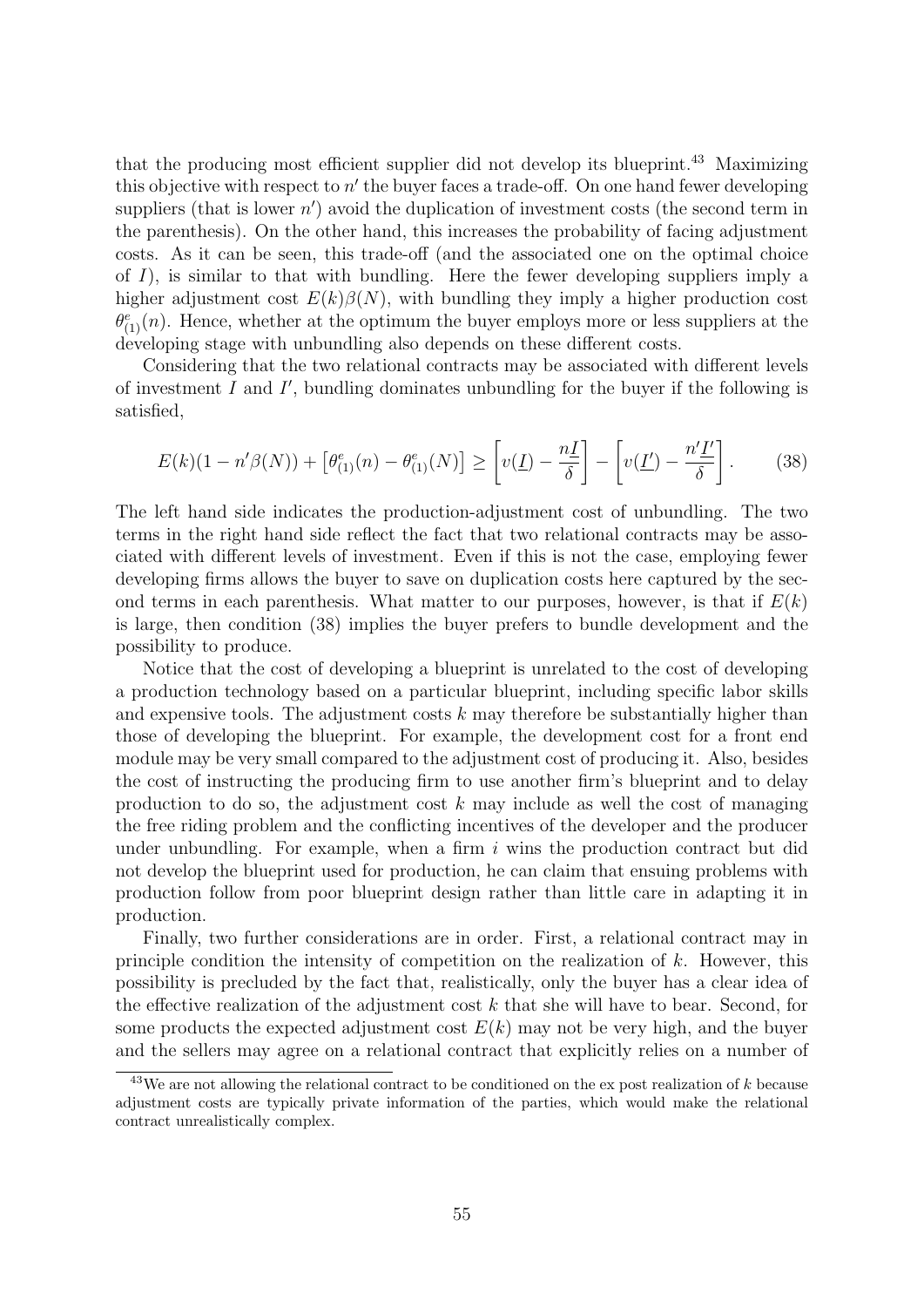competing suppliers at production  $\tilde{n}$  larger than n, that at the investment stage, e.g. in a ratio two to one. Although the model would be different from the one studied here, the main results would qualitatively hold in this case too, as long as  $\tilde{n} \lt N$ . In this case in fact, we can identify conditions such that an increase in  $\delta$  may now reflect into higher investment, larger n and  $\tilde{n}$ . The latter case is further discussed in the next appendix on multiple sourcing.

#### More suppliers in series production (multiple sourcing)

The management literature regards "supply assurance" as a crucial motive behind multiple-sourcing, that is, simultaneously procuring an input from different suppliers. The buyer hedges against the risk that her assembly line is brought to an expensive halt because the single supplier is not forthcoming with the parts at the right time or in the required quantity.<sup>44</sup> On the other hand, Riordan and Sappington (1989) and Rogerson (1989) stressed early on that, by reducing suppliers' production rents, second sourcing may undermine incentives for R&D.

In our environment, an adverse event (observable) may take place with probability  $\alpha$ , in which case the unique supplier would be able to procure just a fraction  $1-\gamma$  of the required production. Facing this risk of incomplete procurement—the costs of which we do not explicitly model, for simplicity—dual-sourcing and two production contracts may be preferable to single-sourcing. The first-source contract exhausts the entire production with probability  $1 - \alpha$ . With complementary probability  $\alpha$  the adverse event realizes and the first-source contract will only provide the fraction  $1 - \gamma$  of production. The second-source contract, under which the complementary fraction  $\gamma$  is supplied, will be executed in this case.

We mainly focus here on the case where the buyer designs the procurement contract. Since the buyer will never allocate the two contracts to the same supplier, dual-sourcing corresponds here to a multi-unit auction where firms are not allowed to win both contracts and are thus interested in winning just one of the two. With at least three competing suppliers, the buyer's selection mechanism is assumed to be a uniform-price auction (which is efficient here and involves truthful bidding).

With dual-sourcing the buyer pays more for production, since the price paid to the two winners of the first- and second-source contracts is the production cost  $\theta_{(3)}^e(n)$  of the third- rather than the second-most efficient firm as in the case of single sourcing (Section 5.2). Yet dual-sourcing almost surely guarantees complete production even in the case the adverse event is realized. The higher price paid by the buyer translates into higher expected information rents to suppliers. To see this, note that from the analysis above the expected rent with single-sourcing is  $\beta(n)\pi(n)(1-\alpha\gamma)$ . With dual-sourcing, it is instead

$$
\beta(n)\pi_1(n)(1-\alpha\gamma) + \tilde{\beta}(n)\pi_2(n)\alpha\gamma
$$

where  $\beta(n)$  and  $\beta(n)$  are respectively the probabilities of being the most efficient and the second-most efficient supplier—both equal to  $(1/n)$ —with associated rents  $\pi_1(n)$ 

 $44$ See Yu et al. (2009) or Wang et al. (2010).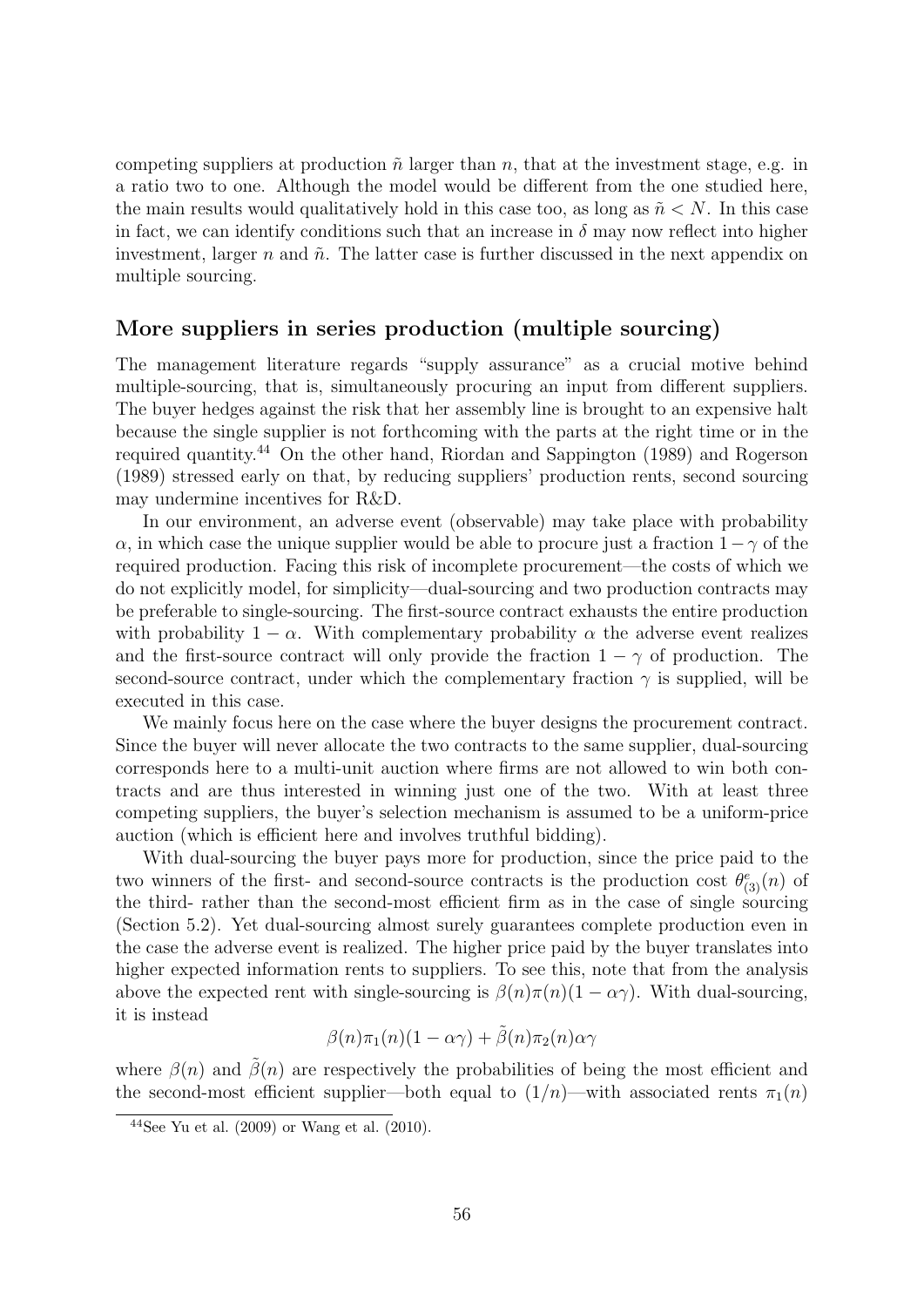and  $\pi_2(n)$ .<sup>45</sup> Since  $\pi_1(n) \geq \pi(n)$ , dual-sourcing guarantees a larger expected rent to suppliers. With an argument similar to that in Section 5.2, we obtain:

**Proposition 5** Assume the function  $v(\cdot)$  is sufficiently concave. If  $\delta$  has an effect on the type of procurement, then an increase in  $\delta$  induces the buyer to switch from singlesourcing to dual-sourcing.

Proof: From the binding suppliers' incentive compatibility constraint, as in (2), and coherently with  $w$  being paid  $ex$  ante with respect to production, whether a producer delivers full production or not, we obtain an equivalent optimal procurement program  $\mathcal{P}_d$  with dual-sourcing and associated per-period payoff for the buyer:

$$
H_d(\underline{I}_d^*, n_d^*) = v(\underline{I}_d^*) - n_d^* \frac{\underline{I}_d^*}{\delta} - (1 - \alpha \gamma) \theta_{(1)}^e(n_d^*) - \alpha \gamma \theta_{(2)}^e(n_d^*).
$$

We now compare dual-sourcing to single-sourcing, when the buyer has the bargaining power. The latter being now associated with a buyer's expected (per-period) payoff:

$$
H(\underline{I}_B^*, n_B^*) = (1 - \alpha \gamma) v(\underline{I}_B^*) - n_B^* \frac{\underline{I}_B^*}{\delta} - (1 - \alpha \gamma) \theta_{(1)}^e(n_B^*).
$$

where, as above,  $\underline{I}_B^*$  denotes the optimal investment under single-sourcing and the buyer has the bargaining power and  $n_B^*$  the number of developers.

To make the analysis interesting so that a change  $\delta$  can have an impact on the type of sourcing, we assume that (i) if the buyer can only procure nil investment, as when  $\delta = 0$ , then it is optimal to procure with single-sourcing, which formally requires

$$
H_d(0, N) = v_0 - (1 - \alpha \gamma) \theta_{(1)}^e(N) - \alpha \gamma \theta_{(2)}^e(N) < H(0, N) = (1 - \alpha \gamma) v_0 - (1 - \alpha \gamma) \theta_{(1)}^e(N)
$$

or equivalently

$$
v_0 < \theta_{(2)}^e(N);
$$

(ii) if investment is perfectly contractible, as when  $\delta = 1$ , then it is optimal to procure with dual sourcing, which formally requires:

$$
H_d(\hat{\underline{I}}_d, \hat{n}_d) = v(\hat{\underline{I}}_d) - \hat{n}_d \hat{\underline{I}}_d - (1 - \alpha \gamma) \theta_{(1)}^e(\hat{n}_d) - \alpha \gamma \theta_{(2)}^e(\hat{n}_d) >
$$
  
> 
$$
H(\hat{\underline{I}}, \hat{n}) = (1 - \alpha \gamma)v(\hat{\underline{I}}) - \hat{n}\hat{\underline{I}} - (1 - \alpha \gamma)\theta_{(1)}^e(\hat{n})
$$

where the variables  $\hat{n}$  and  $\hat{I}$  are the optimal choices with contractibility. When  $\hat{n}_d$  $\hat{n} = \tilde{n}$  this is equivalent to:

$$
\left[v(\underline{\hat{I}}_d) - \tilde{n}\underline{\hat{I}}_d - \left(v(\underline{\hat{I}}) - \tilde{n}\underline{\hat{I}}\right)\right] + \alpha \gamma \left[v(\underline{\hat{I}}) - \theta^e_{(2)}(\tilde{n})\right] > 0
$$

 $^{45}$ To simplify notation we assume that a firm i that procures a fraction of total (unitary) production faces a production cost which is the corresponding fraction of its cost  $\theta_i$ . Then we have  $\pi_1(n)$  $\theta_{(3)}^e(n) - \theta_{(1)}^e(n) \ge \pi_2(n) = \theta_{(3)}^e(n) - \theta_{(2)}^e(n) \ge 0.$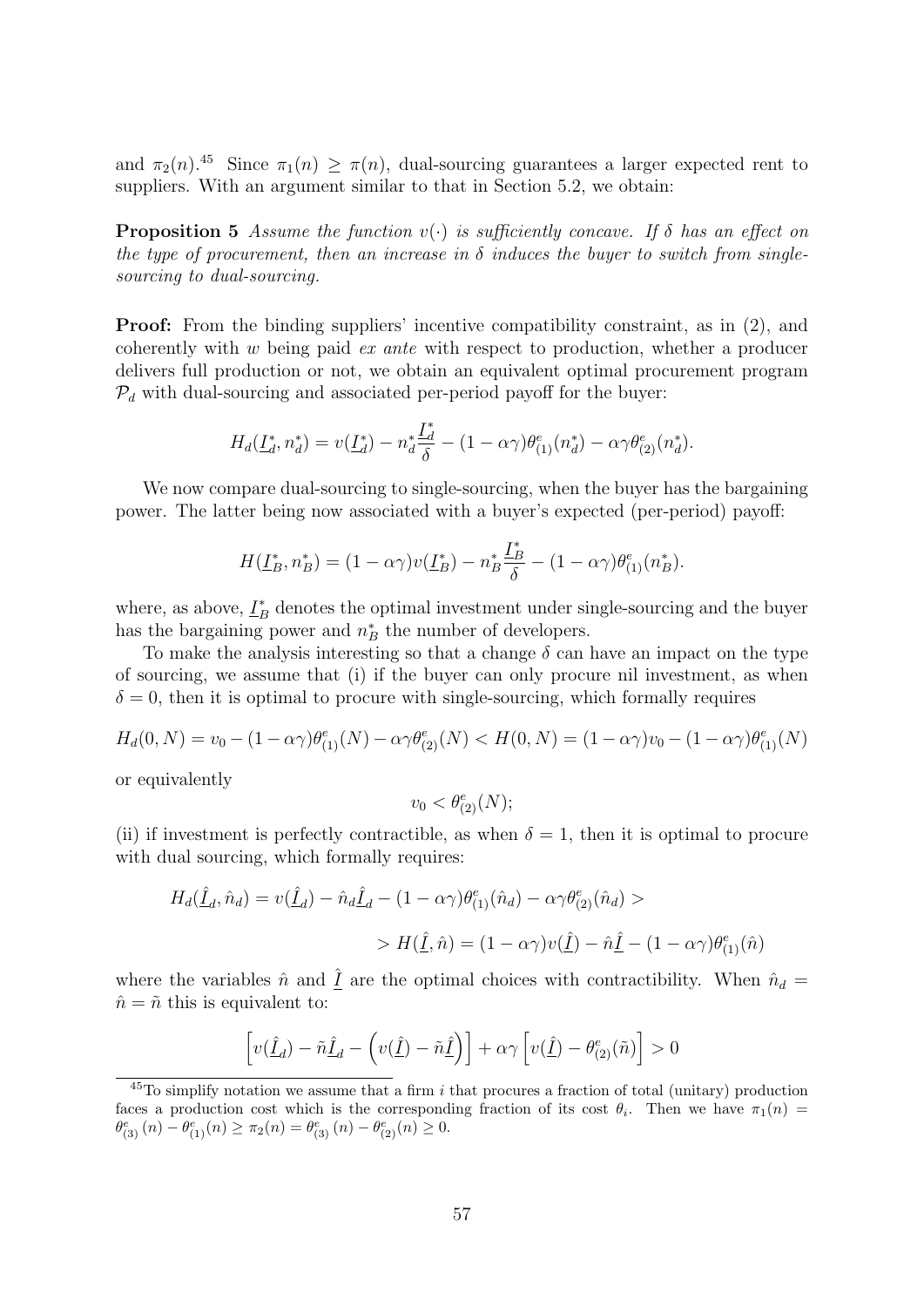where the first square bracket is positive and the condition is then implied by:

$$
v(\underline{\hat{I}}) > \theta_{(2)}^e(\tilde{n}).
$$

These two assumptions are consistent with the facts that if procured investment is nil, the value of complete procurement is relatively low and the buyer is ready to minimize its cost with single-sourcing. On the other hand, when the buyer wants to procure a very large investment, then risking incomplete procurement is very costly and dual-sourcing should be optimal.

Now notice first that if the investment is the same  $\underline{\underline{I}}_B^* = \underline{\underline{I}}_d^* = \hat{I}$ , for any given  $\delta$  the buyer, when indifferent between single- and dual-sourcing, will choose a larger number of developing firms under dual-sourcing than under single-sourcing. In other words:

$$
H_d(\hat{I}, n_d^*) = H(\hat{I}, n_B^*) \quad \text{implies} \quad n_d^* > n_B^*.
$$

With dual-sourcing, the buyer can leverage on the larger expected rent for suppliers, thus affording more competing firms. Notice also that for any given  $\delta$  and equal number of developing firms  $n_d^* = n_B^* = \hat{n}$ , the optimal target investment under dual- and singlesourcing are such that:

$$
\underline{I}_d^* > \underline{I}_B^*
$$

because the optimal target investment under single-sourcing is such that:

$$
v'(\underline{I}_B^*) = \frac{\hat{n}}{\delta(1 - \alpha \gamma)}
$$

while the optimal target investment under dual-sourcing is given by:

$$
v'(\underline{L}_d^*) = \hat{n}\frac{1}{\delta}.
$$

Following the same steps as in the proof of Proposition 2, it now follows immediately that for any given  $\delta$  if the function  $v(\cdot)$  is sufficiently concave when the buyer is indifferent between single- and dual-sourcing:  $H_d(\underline{I}_d^*)$  $d_a^*, n_d^*$ ) =  $H(\underline{I}_B^*, n_B^*)$  hence we have  $n_d^* \underline{I}_d^* > n_B^* \underline{I}_B^*$ B

Moreover, the envelope theorem implies that, as in Subsection 5.2 above, the effects of  $\delta$  on the optimal value of the buyer's per-period payoff under both dual- and singlesourcing are:

$$
\frac{\partial H_d}{\partial \delta} = \frac{(n_d^* \underline{I}_d^*)}{\delta^2}, \qquad \frac{\partial H}{\partial \delta} = \frac{(n_B^* \underline{I}_B^*)}{\delta^2} \tag{39}
$$

If  $v(\cdot)$  is concave enough,  $\frac{\partial H_d}{\partial \delta} > \frac{\partial H}{\partial \delta}$ , and since  $H_d(0, N) < H(0, N)$  and  $H_d(\hat{\underline{I}}_d, \hat{n}_d) >$  $H(\underline{\hat{I}}, \hat{n})$ , by continuity there is a threshold for  $\delta$  such that  $H = H_d$ . We can then conclude that when the function  $v(\cdot)$  is sufficiently concave, if  $\delta$  increases the buyer moves from optimally choosing single-sourcing to choosing dual-sourcing: dual-sourcing is more likely the higher is the level of  $\delta$ . This concludes the proof.

Q.E.D.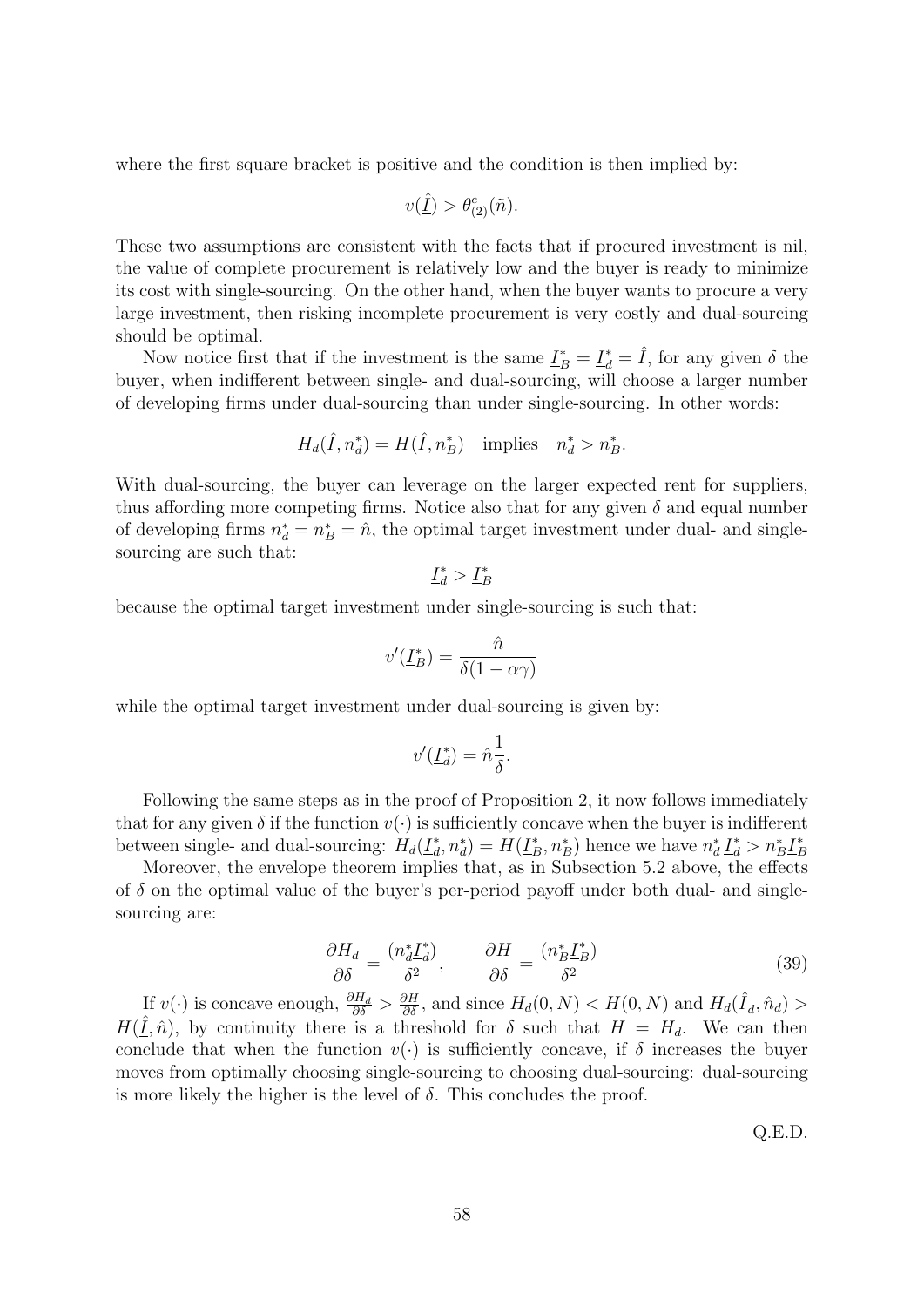Although the thresholds for concavity of Proposition 5 and of Proposition 2 are not the same, the result is based on a similar mechanism. First, dual-sourcing guarantees a larger rent to suppliers than single-sourcing. Hence, as in the model in the main test, the "slackness" in suppliers' incentive compatibility translates into a larger optimal number of developing suppliers  $n_d^*$  and higher investment  $\underline{I}_d^*$  $_d^*$  (*d* denotes dual-sourcing) compared with single-sourcing, if the function  $v(\cdot)$  is sufficiently concave. Second, the higher investment and larger number of suppliers imply that the actual cost of development with dual-sourcing  $(n_d^* L_d^*$  $\binom{4}{d}$  is higher than that with single-sourcing. This finally implies that an increase of  $\delta$  benefits the buyer (in reducing the actual cost of development) more with dual-sourcing than with single-sourcing, so that if a larger  $\delta$  has an effect at all, it induces the buyer to move from single-sourcing to dual-sourcing.

When procurement design is in the hands of suppliers, dual-sourcing seems less relevant and natural. If the buyer's value significantly reduces in case of production halt, a "main" supplier with bargaining power may involve one (or more) additional supplier with the type of step-in contract described above. This sub-contract would allow to increase the buyer's expected value, which the main supplier can then extract. At the same time, the difficulty is that, in addition to his own incentives, the main supplier must also guarantee the sub-contractors' incentive compatibility constraints with appropriate transfers. The optimality of subcontracting very much depends on this subtle comparison and, what is more for our purposes, the effect of a larger  $\delta$  is ambiguous.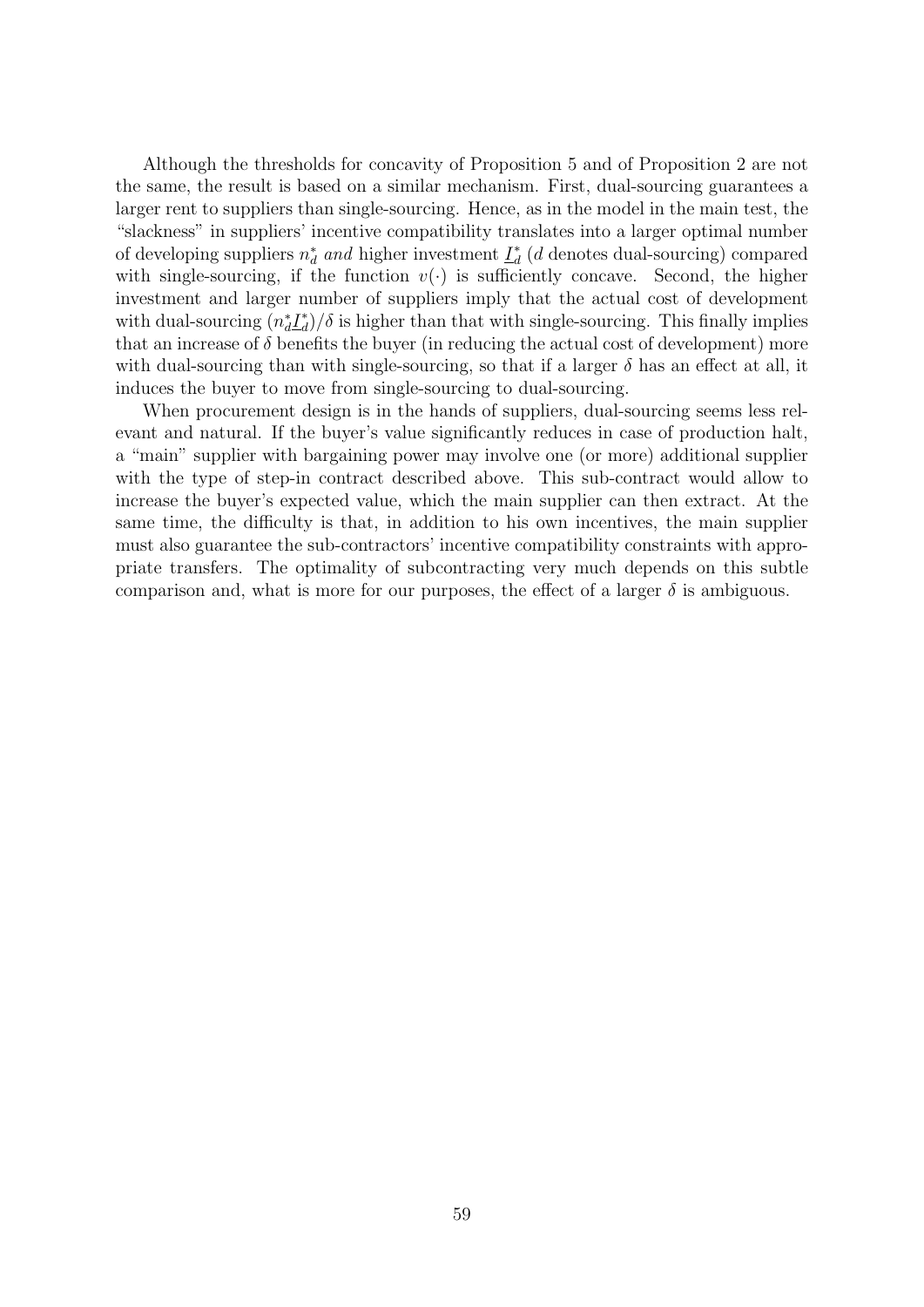## Supplementary Tables

|                                  |            | <b>Frequency of Quality Problems</b> |
|----------------------------------|------------|--------------------------------------|
| <b>Variables</b>                 | (1)        | $\left( 2\right)$                    |
| trust <sub><math>PD</math></sub> | $-.027***$ | $-.027**$                            |
|                                  | (.009)     | (.012)                               |
| supplier revenues (bln)          | $-.001$    | $-.001$                              |
|                                  | (.621)     | (.711)                               |
| $#$ suppliers overall            | .001       | .001                                 |
|                                  | (.477)     | (.452)                               |
|                                  |            |                                      |
| product type                     |            |                                      |
| system $(D)$                     |            | reference category                   |
|                                  |            |                                      |
| module $(D)$                     | $-.018$    | $-.017$                              |
|                                  | (.866)     | (.875)                               |
| component $(D)$                  | $-.183*$   | $-.192**$                            |
|                                  | (.063)     | (.046)                               |
| commodity $(D)$                  | $-.186**$  | $-.195**$                            |
|                                  | (.045)     | (.039)                               |
|                                  |            |                                      |
| Buyer-FE $(11)$                  | no         | yes                                  |
| $#$ observations                 | 107        | 107                                  |

The table reports regression results for the following dependent variable: Frequency of quality problems arising (in percent) – average marginal effects and (p-values) reported; standard errors are clustered at the level of buyer-seller pairs; trust<sub>P</sub>D measures the supplier's trust in the buyer in the context of initiating pre-development \* significant at 10%; \*\* significant at 5%; \*\*\* significant at 1%

Table 12: Robustness: Directed trust and quality issues (proxy for investment): Fractional probit results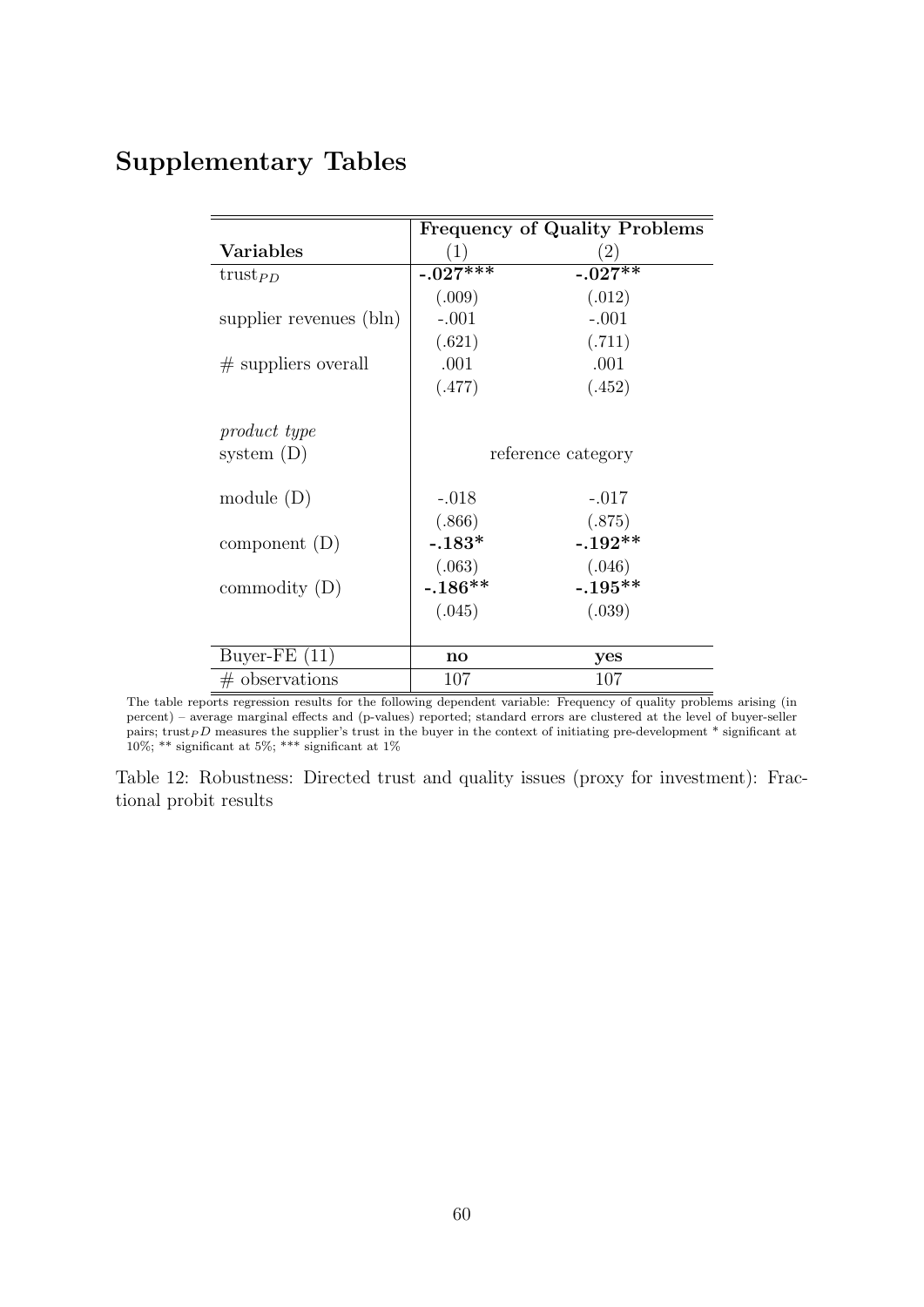| Variables                    |            |             |                  | Trust Index (normalized) |                  |                  |
|------------------------------|------------|-------------|------------------|--------------------------|------------------|------------------|
|                              | (1)        | (2)         | $\overline{(3)}$ | (4)                      | $\overline{(5)}$ | $\overline{(6)}$ |
| <b>IPR</b> Conflicts PD      | $-0.420**$ |             |                  |                          |                  |                  |
| IPR pass-on PD               | (0.170)    | $-0.378***$ |                  |                          |                  |                  |
|                              |            | (0.081)     |                  |                          |                  |                  |
| Risk sharing                 |            |             | $0.264***$       |                          |                  |                  |
|                              |            |             | (0.0974)         |                          |                  |                  |
| <b>IPR</b> Conflicts DEV     |            |             |                  | $-0.292***$              |                  |                  |
|                              |            |             |                  | (0.0869)                 |                  |                  |
| IPR pass-on DEV              |            |             |                  |                          | $-0.132**$       |                  |
| Lump-sum rebates             |            |             |                  |                          | (0.0541)         | $-0.165***$      |
|                              |            |             |                  |                          |                  | (0.0520)         |
| supplier revenues (bln)      | $-0.003$   | 0.002       | 0.008            | 0.004                    | 0.008            | $0.008*$         |
|                              | (0.008)    | (0.005)     | (0.006)          | (0.006)                  | (0.005)          | (0.004)          |
| $#$ suppliers overall        | $-0.006$   | $-0.010$    | $-0.006$         | $-0.007$                 | 0.003            | $-0.005$         |
|                              | (0.010)    | (0.006)     | (0.006)          | (0.006)                  | (0.004)          | (0.005)          |
|                              |            |             |                  |                          |                  |                  |
| product type<br>system $(D)$ |            |             |                  | reference category       |                  |                  |
|                              |            |             |                  |                          |                  |                  |
| module $(D)$                 | $-0.050$   | 0.142       | 0.145            | 0.082                    | $-0.011$         | 0.171            |
|                              | (0.434)    | (0.213)     | (0.237)          | (0.319)                  | (0.284)          | (0.210)          |
| component $(D)$              | 0.353      | $0.323*$    | $0.402**$        | 0.253                    | 0.131            | 0.170            |
|                              | (0.306)    | (0.192)     | (0.201)          | (0.268)                  | (0.237)          | (0.189)          |
| commodity $(D)$              | 0.078      | 0.061       | 0.294            | $-0.049$                 | $-0.017$         | 0.154            |
|                              | (0.310)    | (0.224)     | (0.242)          | (0.282)                  | (0.253)          | (0.201)          |
| const                        | 0.072      | 0.208       | $-1.366$         | 0.122                    | 4.973            | 5.059            |
|                              | (0.344)    | (0.288)     | (0.278)          | (0.316)                  | (0.261)          | (0.218)          |
| Observations                 | 121        | 240         | 220              | 179                      | 159              | 193              |
| R-squared                    | 0.091      | 0.134       | 0.066            | 0.069                    | 0.068            | 0.093            |

Dependent variable: Normalized trust index. Coefficients and (p-values) reported. Robust standard errors clustered at level of buyer-seller pairs. PD = Pre-development; DEV = Development; \* sign. at 10%; \*\* sign. at 5%; \*\*\* sign. at 1%.

Table 13: Determinants of the Normalized Trust Index: OLS regressions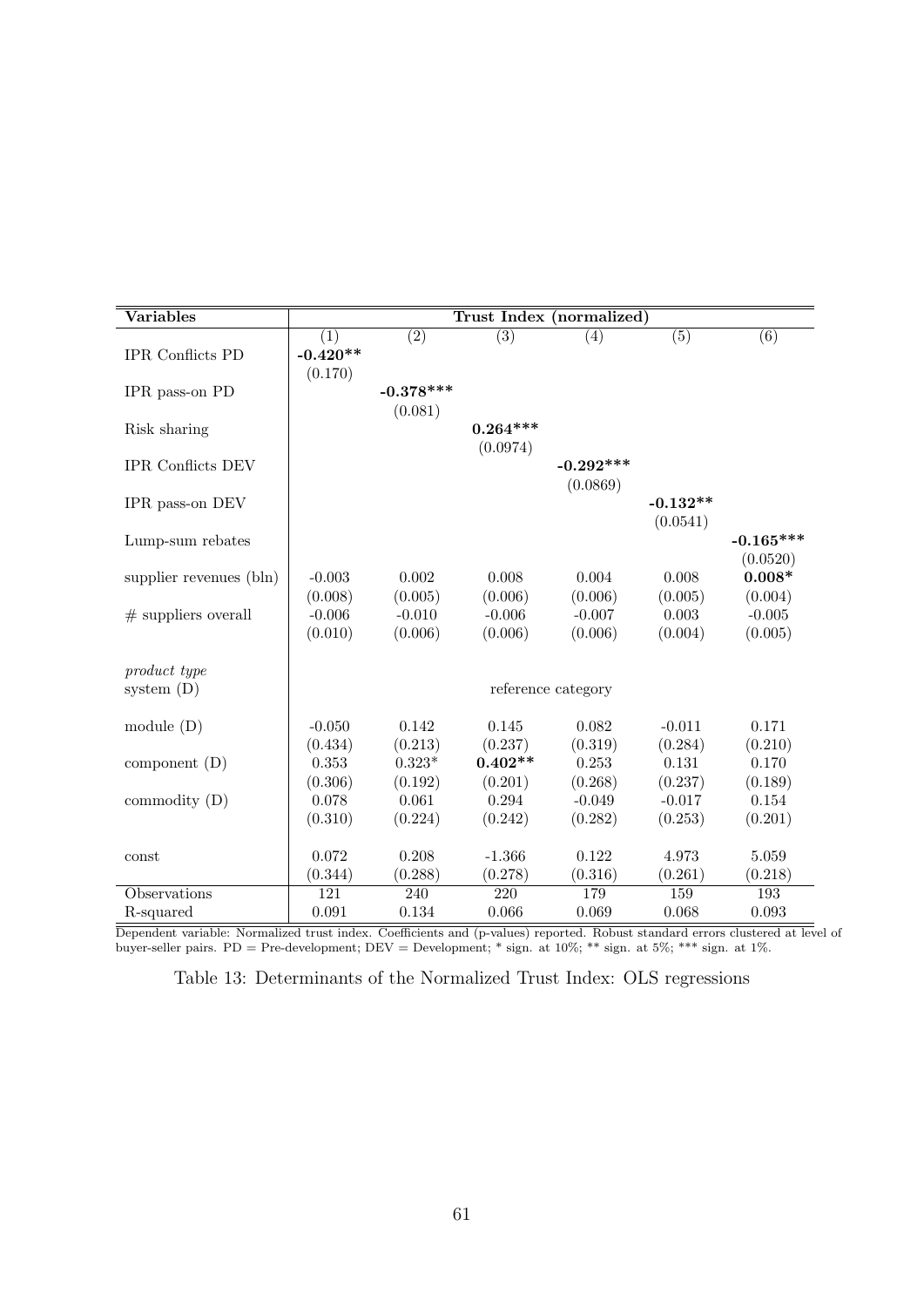|                         |               | <b>Frequency of Quality Problems</b> |                        |                               |               |
|-------------------------|---------------|--------------------------------------|------------------------|-------------------------------|---------------|
| <b>Variables</b>        | (1)           | (2)                                  | (3)                    | (4)                           | (5)           |
| trust index $(n)$       | $-.014$       | $-.024**$                            |                        | $-0.267***$ $-0.037***$       | $-.010$       |
|                         | (.250)        | (.038)                               |                        | $(0.041)$ $(0.014)$ $(0.715)$ |               |
| supplier revenues (bln) | $-.001$       | $-.002$                              | omitted                | omitted                       | omitted       |
|                         | (.352)        | (.253)                               |                        |                               |               |
| $#$ suppliers overall   | .001          | .001                                 | $-.002$                | $-.002$                       | $-.002$       |
|                         | (.390)        | (.418)                               | (0.321)                | (.135)                        | (0.235)       |
|                         |               |                                      |                        |                               |               |
| product type            |               |                                      |                        |                               |               |
| system $(D)$            |               |                                      | reference category     |                               |               |
| module $(D)$            | $-.032$       | $-.042$                              | $-.087$                | .018                          | $-0.007$      |
|                         |               | $(.683)$ $(.593)$                    | (.205)                 | (.823)                        | (0.944)       |
| component $(D)$         | $-.165***$    | $-.175**$                            | $-.076$                | .053                          | .027          |
|                         |               | $(.020)$ $(.013)$                    | (.212)                 | (.626)                        | (0.757)       |
| commodity $(D)$         | $-.181***$    | $-.189***$                           | $-.084$                | $-.005$                       | $-.020$       |
|                         | (.007)        | (.006)                               | (.123)                 | (.819)                        | (0.780)       |
|                         |               |                                      |                        |                               |               |
| Buyer-FE $(11)$         | $\mathbf{no}$ | yes                                  | yes                    | yes                           | yes           |
| Supplier-FE $(13)$      | $\mathbf{no}$ | $\mathbf{no}$                        | yes                    | yes                           | yes           |
| Buyer-Part-FE           | $\mathbf{no}$ | $\mathbf{n}\mathbf{o}$               | $\mathbf{n}\mathbf{o}$ | yes                           | $\mathbf{no}$ |
| Buyer-Supplier-FE       | $\mathbf{no}$ | $\mathbf{no}$                        | $\mathbf{n}\mathbf{o}$ | $\mathbf{no}$                 | yes           |
| $#$ observations        | 127           | 127                                  | 127                    | 127                           | 127           |

The table reports fractional probit regression results for the following dependent variable: Frequency of quality problems arising (in percent). Avg. marginal effects and (p-values) reported. Trust index (n) is the alternative normalized trust index using the differences in importance between trust and price. Robust standard errors are clustered at the level of buyer-seller pairs. \* significant at 10%; \*\* significant at 5%; \*\*\* significant at 1%.

Table 14: Robustness: Normalized trust index and investment proxied by quality issues (Fractional probit results)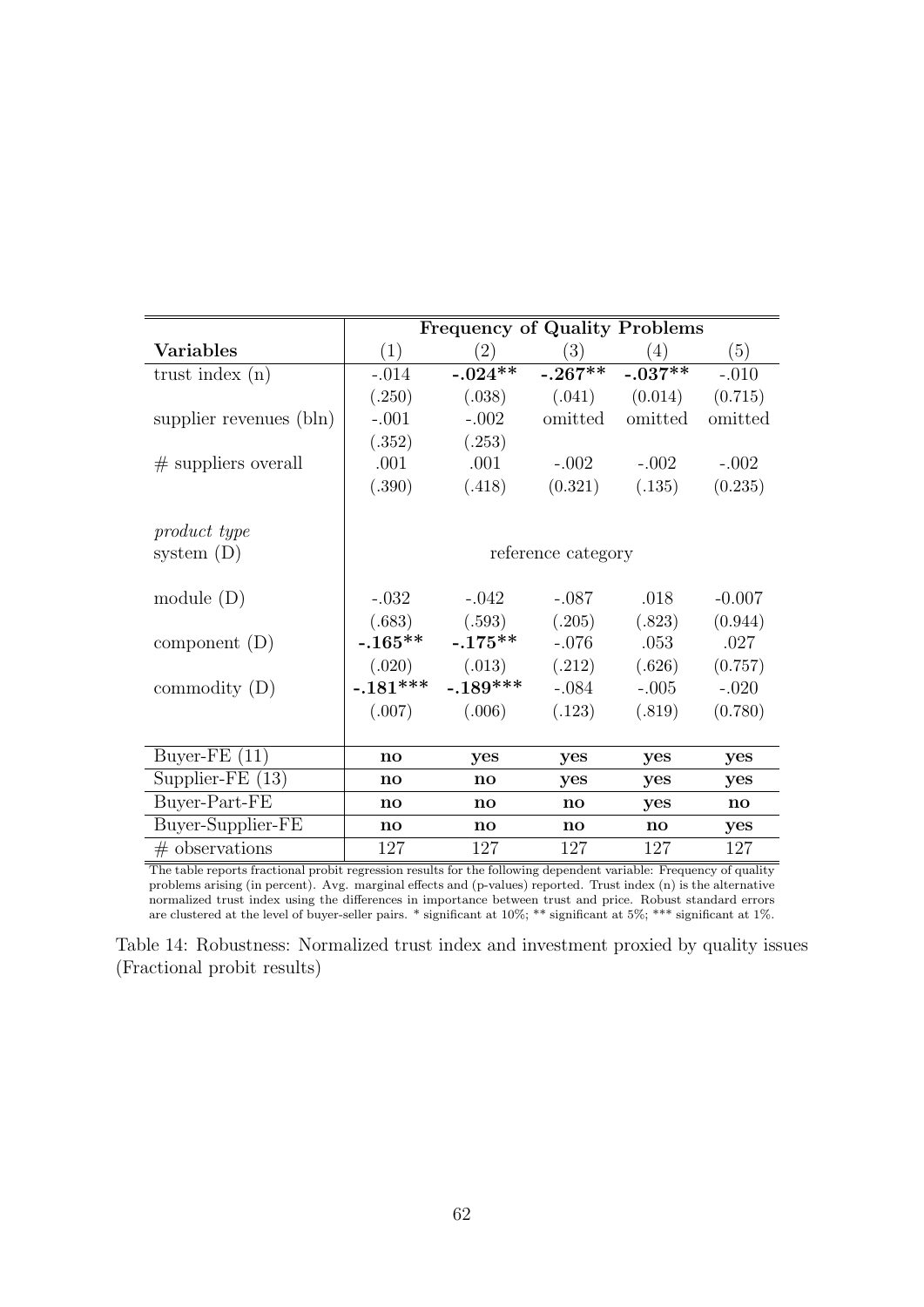|                                                                                                                                                                                                                                                | $\bigoplus$ | $\odot$  | $\widehat{S}$                 | $\bigoplus$ | $\widetilde{5}$     | $\odot$ | $\widetilde{C}$ |
|------------------------------------------------------------------------------------------------------------------------------------------------------------------------------------------------------------------------------------------------|-------------|----------|-------------------------------|-------------|---------------------|---------|-----------------|
| of quality issues<br>$(1)$ Freq.                                                                                                                                                                                                               |             |          |                               |             |                     |         |                 |
|                                                                                                                                                                                                                                                |             |          |                               |             |                     |         |                 |
| conflicts PD<br>$\stackrel{\rm (p-level)}{\rm (2) IPR}$                                                                                                                                                                                        | 0.478       | $1,000$  |                               |             |                     |         |                 |
|                                                                                                                                                                                                                                                | (0.000)     |          |                               |             |                     |         |                 |
| pass-on PD<br>$\stackrel{\rm (p-level)}{\rm (3) IPR}$ ]                                                                                                                                                                                        | 0.196       | 0.178    | 1,000                         |             |                     |         |                 |
|                                                                                                                                                                                                                                                | (0.023)     | (0.053)  |                               |             |                     |         |                 |
| sharing<br>(p-level)<br>(4) Risk $\,$ s                                                                                                                                                                                                        | 0.129       | 0.083    | 0.048                         | 1,000       |                     |         |                 |
|                                                                                                                                                                                                                                                | (0.143)     | (0.448)  | (0.490)                       |             |                     |         |                 |
| conflicts DEV<br>$\stackrel{\rm (p-level)}{\rm (5) P R}$ .                                                                                                                                                                                     | 0.320       | 0.495    | 0.445                         | 0.216       | 1,000               |         |                 |
|                                                                                                                                                                                                                                                | (0.000)     | (0.000)  | (0.000)                       | (0.013)     |                     |         |                 |
| pass-on DEV<br>$\stackrel{\rm (p-level)}{\rm (6) IPR}$                                                                                                                                                                                         | 0.205       | 0.269    | 0.526                         | 0.073       | 0.507               | 1,000   |                 |
|                                                                                                                                                                                                                                                | (0.034)     | (0.007)  | (0.000)                       | (0.437)     | (0.000)             |         |                 |
| $\stackrel{\text{(p-level)}}{\text{(7)}}$ Lump-sum rebates $\stackrel{\text{(p-level)}}{\text{(p-level)}}$                                                                                                                                     | $-0.034$    | $-0.033$ | 0.144                         | 0.002       | 0.142               | 0.268   | 1,000           |
|                                                                                                                                                                                                                                                |             |          | $(0.714)$ $(0.774)$ $(0.056)$ | (0.974)     | $(0.120)$ $(0.005)$ |         |                 |
| Pairwise correlations (and p-values) between frequency of quality issues and different determinants of trust. "Reduced form" relationship between<br>determinants and frequency of quality issues holds for each of the IPR-related behaviors. |             |          |                               |             |                     |         |                 |

| ١<br>i<br>1<br>j                                                                                                                                                |
|-----------------------------------------------------------------------------------------------------------------------------------------------------------------|
| į<br>l<br>$\frac{1}{2}$<br>Į<br>)<br>}<br>j<br>$\frac{1}{2}$<br>$\frac{1}{2}$<br>i<br>、<br>-<br>-<br>$\vdots$<br>$\frac{1}{2}$<br>i.<br>Í<br>$\frac{1}{2}$<br>I |
|                                                                                                                                                                 |